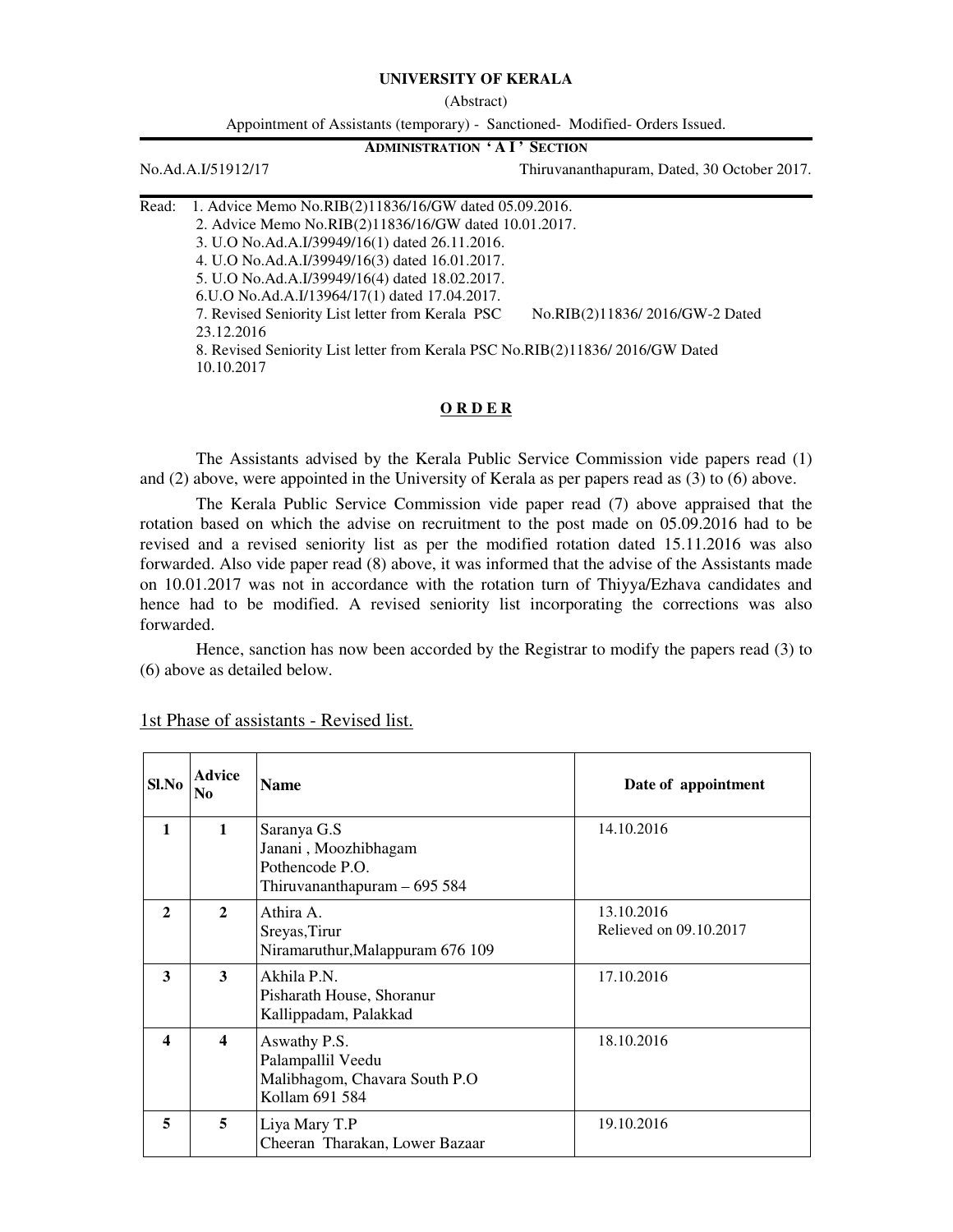|    |    | Kunnamkulam, Thrissur- 680 503                                                                              |            |
|----|----|-------------------------------------------------------------------------------------------------------------|------------|
| 6  | 6  | Divya P.<br>Divya Vilasam, Parappil<br>Muthuvila P.O, Thiruvananthapuram<br>$-695610$                       | 17.10.2016 |
| 7  | 7  | Sajil Daniel John<br>Pullampallil Bethel, Thazhava<br>Kollam -690 539                                       | 17.10.2016 |
| 8  | 8  | Jijo P. Babu<br>Karakkattil, Karakkadu<br>Mariyapuram P.O<br>Thiruvananthapuram - 695 122                   | 14.10.2016 |
| 9  | 9  | Sreeja R.R.<br>Kairali, Kidarakuzhy, Venganoor P.O,<br>Thiruvananthapuram - 695 523                         | 17.10.2016 |
| 10 | 10 | Ahammed Sherin R.S.<br>Raheemiya<br>Thazhamel Anchal, Kollam- 691 306                                       | 14.10.2016 |
| 11 | 11 | Dona Maria Sebastian<br>Valliyil House, Vellayamkudy P.O<br>Idukki - 685 515,                               | 19.10.2016 |
| 12 | 12 | Prem Kamal M. Eresseril<br>Eresseril House, Arthunkal P.O<br>Alappuzha 688 530                              | 15.10.2016 |
| 13 | 13 | Akhila K.G.<br>Pulimoottil Veedu<br>Vavaraambalam, Pothencode,<br>Thiruvananthapuram- 695 584               | 14.10.2016 |
| 14 | 14 | Sujitha V.<br>Neeranjanam,<br>RNRA-108 A, Kariyil, Kazhakuttom,<br>Kazhakuttom, Thiruvananthapuram- 695 582 | 20.10.2016 |
| 15 | 15 | Karthika S.<br>SS Nivas, Keezhattingal P.O,<br>Kadakkavoor, Thiruvananthapuram - 695 306                    | 13.10.2016 |
| 16 | 16 | Meera S.<br>Charuvila Veedu,<br>Pulipura Mukku, Mulavana<br>Kollam - 691 503                                | 17.10.2016 |
| 17 | 17 | Neethu S.<br>Kunnathu Thazhathil Veedu,<br>Paramcodu, Ummannoor,<br>Kollam - 691 547                        | 18.10.2016 |
| 18 | 18 | Sumesh T.<br>Thottiyil (House), Vallikunnu,<br>Kadalundi Nagaram (P.O.),<br>Malappuram $-673314$            | 26.10.2016 |
| 19 | 19 | Divya Sree G.<br>Karthika, Odanavattom,                                                                     | 14.10.2016 |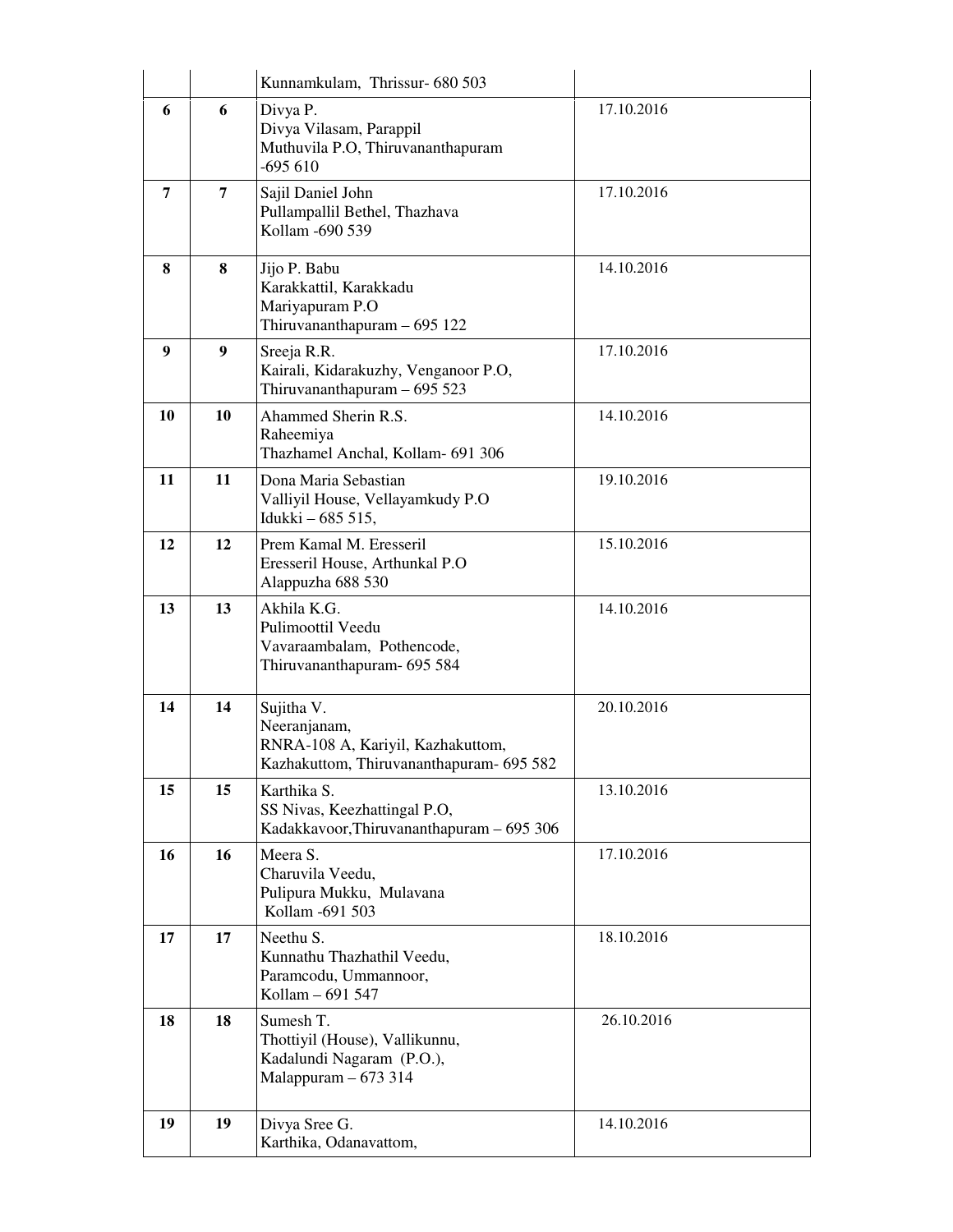|    |    | Kudavattoor P.O, Kollam - 691 512                                                                              |                                      |
|----|----|----------------------------------------------------------------------------------------------------------------|--------------------------------------|
| 20 | 20 | Sharmila Beegom I<br>Varampel House, Vadakkumthala P.O,<br>Kollam 690 536                                      | 17.10.2016                           |
| 21 | 21 | Anila P.<br>Thekkekara Puthen Veedu,<br>Chengamanadu P.O, Kottarakkara<br>Kollam 691 557                       | 15.10.2016                           |
| 22 | 23 | Gayathri S.<br>Gokulam, Thuvayoor North,<br>Pathanamthitta - 691 551                                           | 17.10.2016                           |
| 23 | 24 | Vidya Raj S<br>Arattu Veedu, Malibhagom,<br>Chavara South P.O,<br>Kollam - 691 584                             | 17.10.2016                           |
| 24 | 25 | Swapna K.<br>Thaivallappu,<br>AMA, Vattamthatta,<br>Kasargod                                                   | 17.10.2016                           |
| 25 | 26 | Jencymol J.R<br>Jency Bhavan, Panamkala,<br>Kulathoor, Uchakkada,<br>Thiruvananthapuram -695 506.              | 14.10.2016                           |
| 26 | 27 | Arun Kumar S.<br>Kunnathu Kanjirakattu Veedu,<br>Valathungal P.O,<br>Kollam - 691018                           | 22.10.2016                           |
| 27 | 28 | Akhila S.<br>Harisree, Angadical South P.O,<br>Kodumon, Pathanamthitta - 691 555                               | 17.10.2016<br>Relieved on 02.06.2017 |
| 28 | 29 | Remya V.K.<br>Kuruppanamthottam, Chenkal P.O,<br>Thiruvananthapuram                                            | 14.10.2016                           |
| 29 | 30 | Suhana Basith<br>Suhana Cottage, Swaga Nagar,<br>Koorkenchery, Thrissur - 680007                               | 15.10.2016                           |
| 30 | 31 | Bodhi S.R.<br><b>B</b> 23 Postal Staff Quarters,<br>Pananvila, Nalanchira P.O,<br>Thiruvananthapuram $-695015$ | 17.10.2016                           |
| 31 | 32 | Sachin K.S.<br>20, Jayanthi Street,<br>Thrissur $-680562$                                                      | 17.10.2016                           |
| 32 | 33 | Neethu B. Nair<br>Aikkara Thekkethil,<br>Edappanayam, Parackadavu P.O<br>Kollam 690 561                        | 19.10.2016                           |
| 33 | 34 | Renny John<br>Kuzhiyil House, Palachode                                                                        | 15.10.2016                           |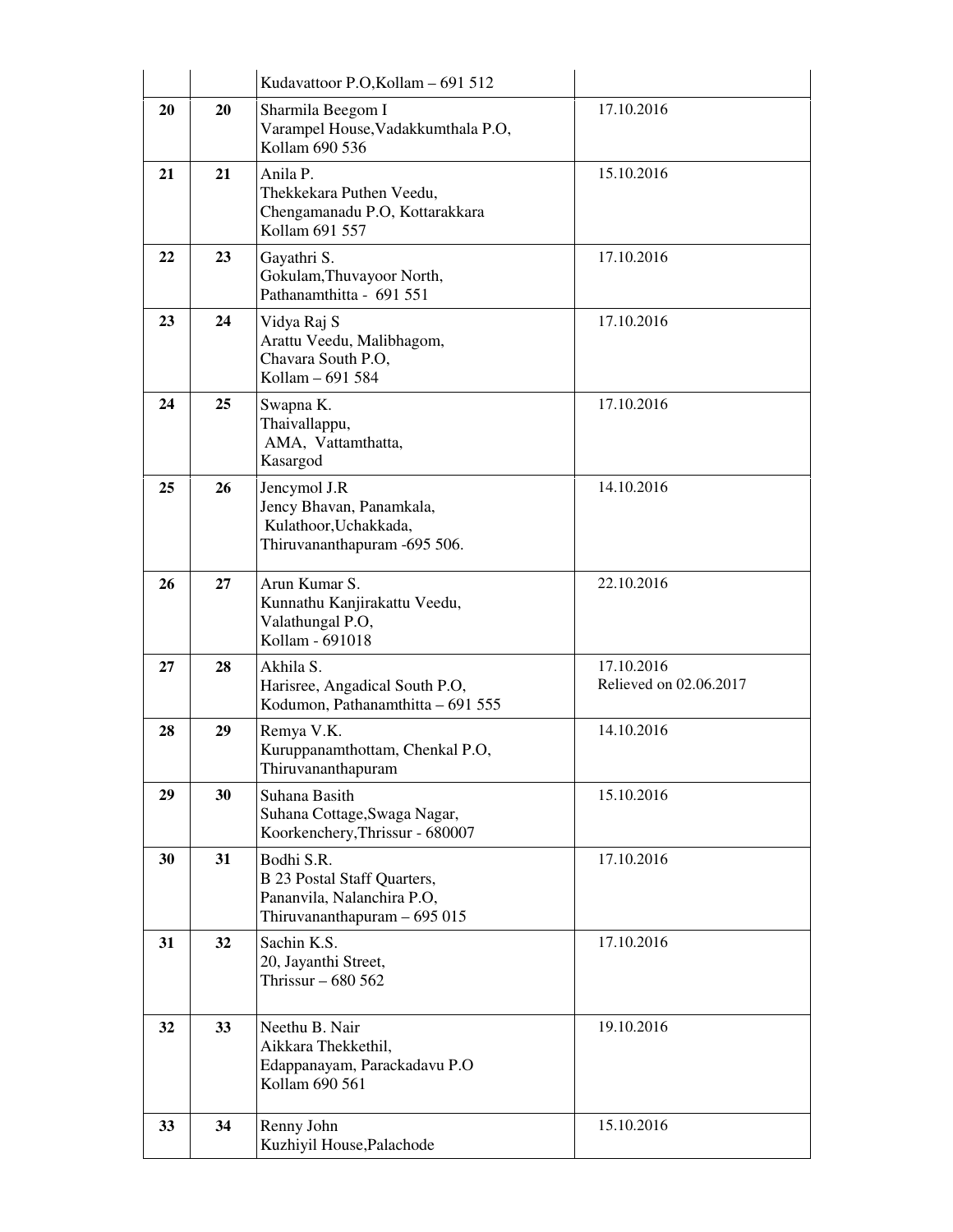|    |    | Kolathur Via, Malappuram 679 338                                                                   |                                      |
|----|----|----------------------------------------------------------------------------------------------------|--------------------------------------|
| 34 | 35 | Ramsy M.<br>Bushra Manzil, Punnodu,<br>Vettiyara P.O,<br>Thiruvananthapuram $-695603$              | 14.10.2016                           |
| 35 | 36 | Akhil V.V.<br>Sreerenjini, VP8/1110,<br>Vazhottukonam, Vattiyurkavu,<br>Thiruvananthapuram 695 013 | 14.10.2016<br>Relieved on 10.07.2017 |
| 36 | 37 | Sowmya S.<br>Ponparambu House,<br>Thenkurissi Post, Palakkad 678671                                | 17.10.2016                           |
| 37 | 38 | Anoop Krishna K.<br>Krishna K, Sreevalsam,<br>Kadampanadu,<br>Pathanamthitta 691 552               | 14.10.2016                           |
| 38 | 39 | Sandhya Sudha<br>Sandhya Nivas, Valiyakada, Chirayinkeezhu,<br>Thiruvananthapuram - 695 304        | 14.10.2016                           |
| 39 | 40 | Vishnu V.P.<br>RV Bhavan, Aryanad,<br>Thiruvananthapuram- 695 542                                  | 14.10.2016                           |
| 40 | 41 | Muhammad Musthafa P.<br>Palliyal, Thettamala,<br>Thettamala, Wayanad                               | 19.10.2016                           |
| 41 | 42 | Tintu S.<br>Mullassery Veedu<br>Cherumood, Vellimon P.O,<br>Kollam 691 511                         | 14.10.2016                           |
| 42 | 43 | Emilda J. Das<br>Anilda, Manaluvila,<br>Arayoor P.O, Thiruvananthapuram - 695 122                  | 15.10.2016                           |
| 43 | 44 | Swathy R.<br>Thodiyil Puthen Veedu,<br>Perayam, Mulavana P.O,<br>Kollam 691 503                    | 14.10.2016                           |
| 44 | 45 | Vineeth Kumar V.S.<br>Eswara Vilasom, Kodumon,<br>Attingal, Thiruvananthapuram -695 101            | 17.10.2016                           |
| 45 | 46 | Ribu Jacob Mathew<br>Panangottu Rini villa, Alummoodu,<br>Alummoodu, Kollam 691 577                | 17.10.2016                           |
| 46 | 47 | Adeesh Sundar S R<br>Aramam<br>Achalammoodu<br>Perinad PO<br>Kollam<br>(Ezhava)                    | Relieved on 30.05.2017               |
| 47 | 48 | Subi S.<br>Kannampallil, Prakkulam, Prakkulam P.O,                                                 | 15.10.2016                           |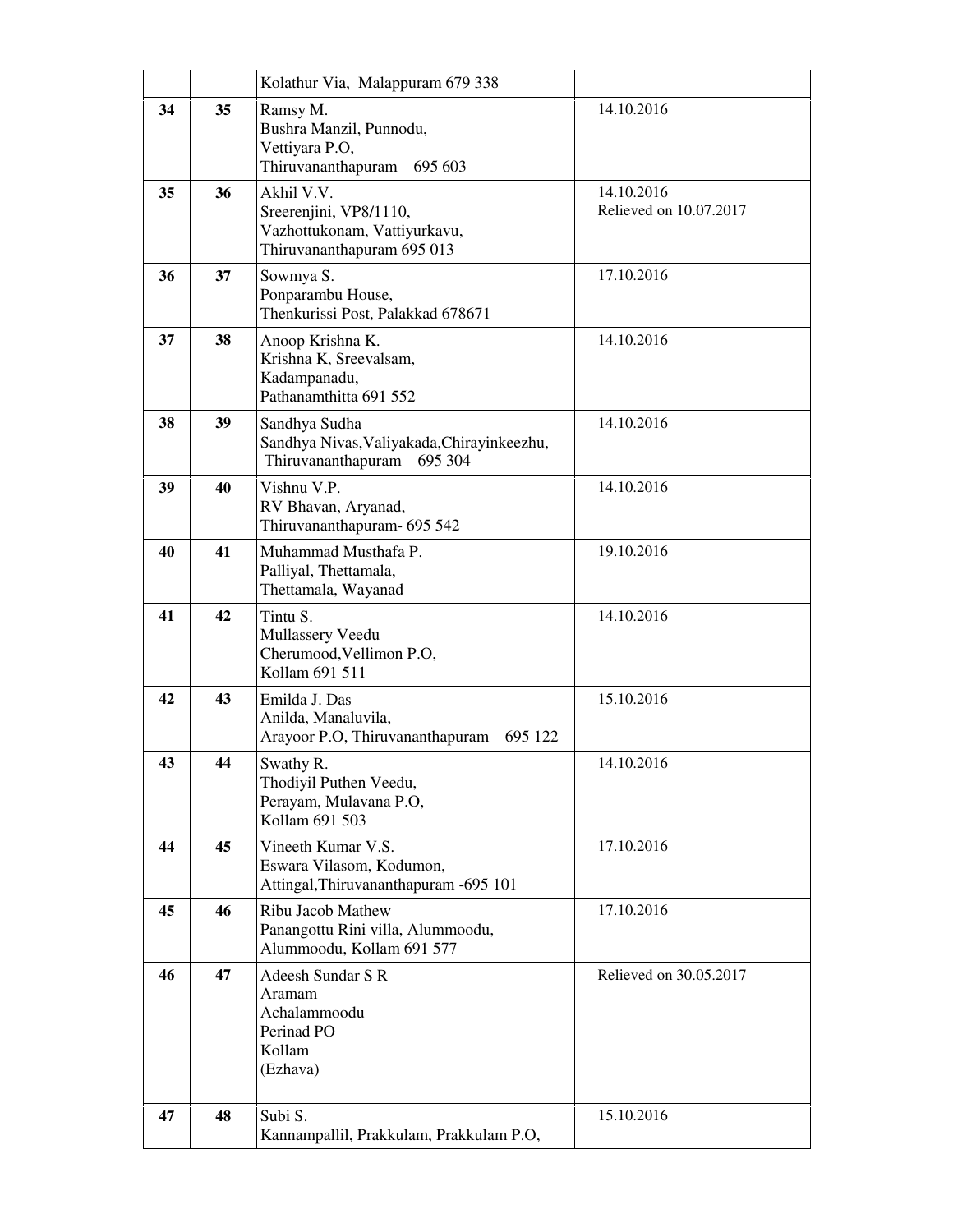|    |    | Kollam -691 602                                                                                                     |                                      |
|----|----|---------------------------------------------------------------------------------------------------------------------|--------------------------------------|
| 48 | 49 | Sajin Lal J<br>Mamoottil House, Panayamuttom,<br>Thiruvnanthapuram -695 561                                         | 21.10.2016                           |
| 49 | 50 | Anandhu S.<br>Pallivetta, Thadatharikathu Veedu,<br>Kaviyoor, Panacode P.O,<br>Thiruvananthapuram - 695 542         | 14.10.2016                           |
| 50 | 51 | Haseena T.S.<br>Thayyil House, Vilakkode,<br>Paradan Mukku, Vilakkode P.O,<br><b>Kannur 670703</b>                  | 19.10.2016                           |
| 51 | 52 | Geothi P.<br>Puthiyarambath (HO),<br>Cheliya, Koyilandy,<br>Cheliya P.O, Kozhikode - 673 306                        | 17.10.2016                           |
| 52 | 53 | Arun R.S.<br>Kripa Bhavan, TC 4/2078 (6), Kavu Road,<br>Kuravankonam, Kowdiar P.O,<br>Thiruvananthapuram - 695 003. | 13.10.2016                           |
| 53 | 54 | Sudeep K.<br>Rishideepam, Nhattuvayal P.O,<br>Taliparamba, Kannur -670141                                           | 21.10.2016<br>Relieved on 29.11.2016 |
| 54 | 55 | Deepthi C.<br>Thekkepandakasalayil,<br>Azheekal P.O, Kollam 690 547                                                 | 17.10.2016                           |
| 55 | 56 | Priya V.S.<br>Prakash Bhavan,<br>Parasuvaikal, Parasuvaikal,<br>Thiruvananthapuram - 695 508.                       | 17.10.2016                           |
| 56 | 57 | Sreedev V.S.<br>Parappurathu Veedu,<br>Kumbalam, Kollam - 691 503.                                                  | 17.10.2016                           |
| 57 | 58 | Arjun Ramakrishnan<br>2/284, Thrikkaripur,<br>Thrikkaripur, P.O, Kasaragod 671 310                                  | 17.10.2016                           |
| 58 | 59 | Jayasree R.<br>Sreeragam, Pananinnavila,<br>Kappil, Edava,<br>Kappil P.O., Thiruvananthapuram 695 311.              | 19.10.2016                           |
| 59 | 61 | Jabeena J.<br>JF House,<br>North Mynagappally P.O,<br>Kollam - 690 519.                                             | 14.10.2016                           |
| 60 | 62 | Rajisha A.<br>Areeparambath,<br>Chemanchery, Kozhikode 673 304.                                                     | 17.10.2016                           |
| 61 | 63 | Subith B.S.<br>Devaswam Kuni, Kuruvangad, Peruvattoor,                                                              | 17.10.2016                           |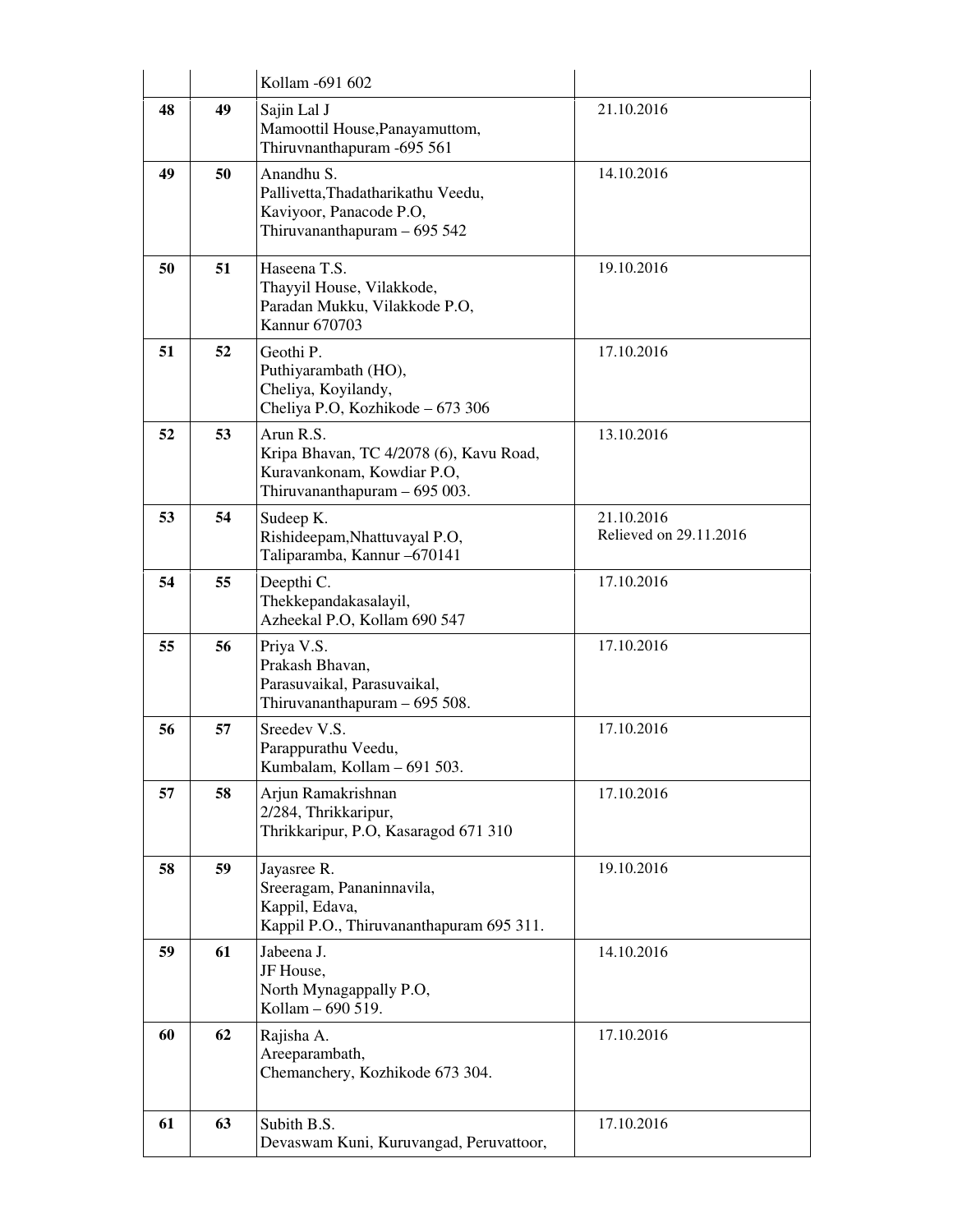|    |    | Kozhikode - 673620                                                                                       |            |
|----|----|----------------------------------------------------------------------------------------------------------|------------|
| 62 | 64 | Sam V. Cheriyan<br>Padinjara Vadakkekara,<br>Puthuppally, Kottayam -686 011                              | 15.10.2016 |
| 63 | 65 | Renjith V.S.<br>Renjith Bhavan,<br>T.C-33/1425, Kuruvikadu,<br>Kodunganoor P.O, Thiruvananthapuram.      | 17.10.2016 |
| 64 | 66 | Suja S.J.<br>Sajeev Nilayam, Plavara,<br>Pacha P.O, Thiruvananthapuram - 695 562                         | 14.10.2016 |
| 65 | 67 | Nishad Madathil<br>Madathil (HO), Vilathapuram,<br>Kuningad P.O, Kozhikode 673 503                       | 20.10.2016 |
| 66 | 68 | Renuka Regi<br>Kottakkattu (H), Erupathekkar,<br>Idukki - 685 511                                        | 20.10.2016 |
| 67 | 69 | Eldho George<br>Nellimattathil House,<br>Nellad, Nellad P.O,<br>Ernakulam - 686 669                      | 15.10.2016 |
| 68 | 70 | Ajith A.<br>Andootharayil Veedu,<br>Manayilkulangara, Thirumullavaram,<br>Kollam - 691 012               | 17.10.2016 |
| 69 | 71 | Arun B.S<br>.T.C 18/1549<br>Thunduvilakathu Veedu,<br>Kunnapuzha, Thirumala, Aramada P.O<br>Tvpm-695 032 | 17.10.2016 |
| 70 | 72 | Bismina M<br>.Junaiha Manzil, Chemmanthode (old Road),<br>Pothundy Dam P.O.<br>Palakkad 678 508          | 22.10.2016 |
| 71 | 73 | Cliya Jose<br>Poweth House, Poovarany P.O,<br>Kottayam - 686 577                                         | 14.10.2016 |
| 72 | 74 | Lali M.F.<br>Palattu House,<br>Nediyavila, Mulluvila P.O, Neyyattinkara,<br>Thiruvananthapuram -695 133  | 17.10.2016 |
| 73 | 75 | Prasanth Karthik<br>Kalayil, Eraviperoor,<br>Pathanamthitta -689 542                                     | 15.10.2016 |
| 74 | 76 | Arun P. Raj<br>Powanchira, Pampady,<br>Kottayam - 686 502                                                | 17.10.2016 |
| 75 | 77 | Lakshmi P.<br>Uthralayam, Kaippattimukku                                                                 | 15.10.2016 |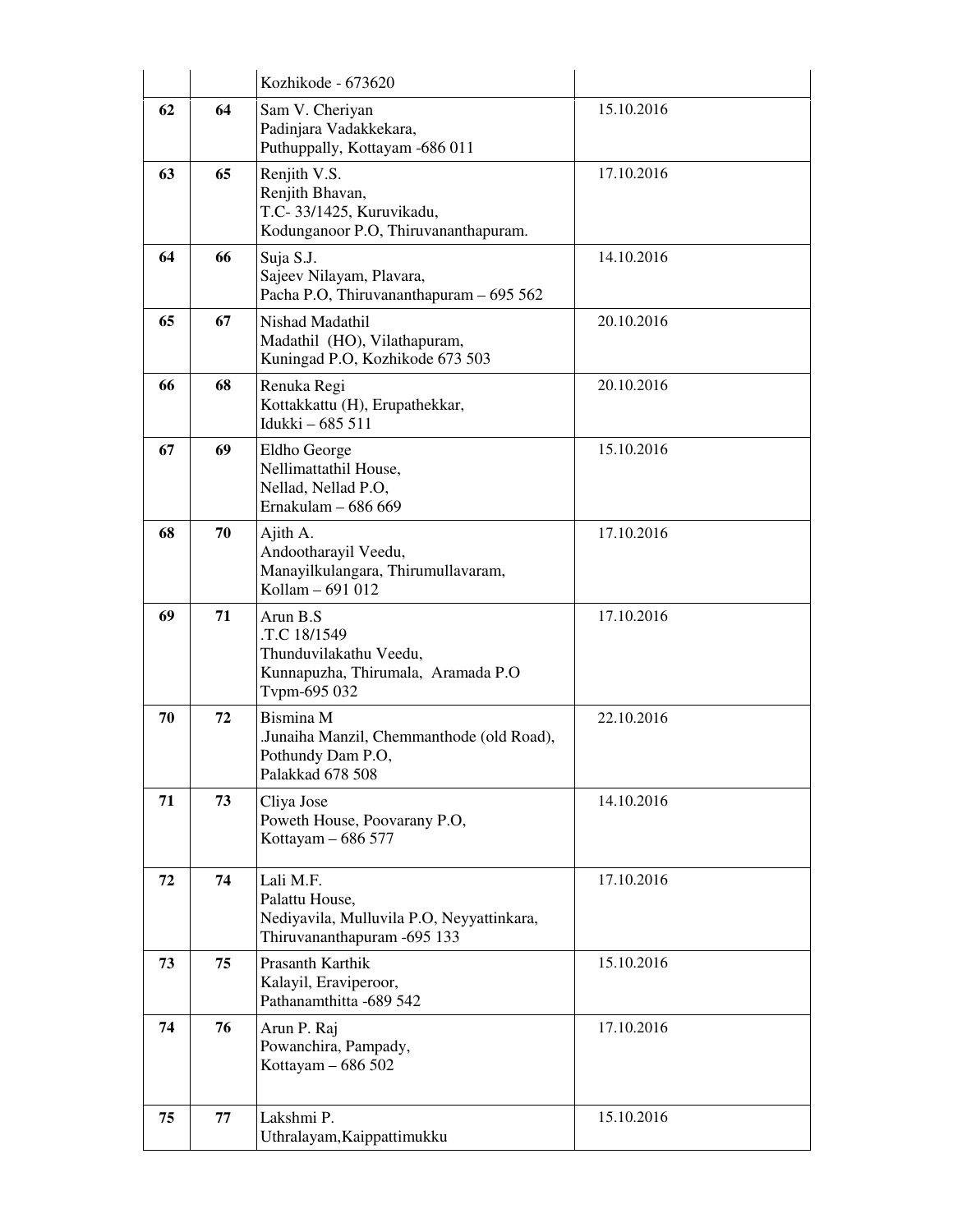|    |    | Avanavanchery P.O, Attingal,<br>Thiruvananthapuram $-695$ 103                        |            |
|----|----|--------------------------------------------------------------------------------------|------------|
| 76 | 78 | Salini R.<br>Vayalil Veedu, Madanvila<br>Thiruvananthpuram 695 303                   | 17.10.2016 |
| 77 | 79 | Sayooj S.<br>Saikripa House, Kadappoor,<br>Vattukulam P.O, Kottayam - 686 587        | 15.10.2016 |
| 78 | 80 | Anju K.<br>Kunnuparambil House,<br>Chorakkode, Peruvemba P.O,<br>Palakkad 678 531.   | 20.10.2016 |
| 79 | 81 | Saranya S.<br>9/145, Chittur, Palakkad - 678 101                                     | 17.10.2016 |
| 80 | 82 | Soumya S.<br>Sudarsana Vilasom,<br>Kayila, Mylode P.O, Kollam- 691 537               | 18.10.2016 |
| 81 | 83 | Libin Sabu<br>Kalluveliyil House,<br>Velloor, Mevelloor P.O,<br>Kottayam 686 609.    | 15.10.2016 |
| 82 | 84 | Divya S.D.<br>Sruthilayam,<br>Vakkom, Vakkom P.O,<br>Thiruvananthapuram - 695308     | 14.10.2016 |
| 83 | 85 | Unnikrishnan K.S.<br>Kochan House, Chavakkad, Chavakkad,<br>Thrissur- 680 506        | 19.10.2016 |
| 84 | 86 | Vaisakh T.G.<br>Kalipara Kalam, Kottekkad P.O,<br>Palakkad - 678 732                 | 24.10.2016 |
| 85 | 87 | Abhishek K.A.<br>Chakkingal Kandi, Manjeri,<br>Malappuram $-676$ 123                 | 24.10.2016 |
| 86 | 88 | Greeshma V.<br>Karuthedathu House<br>Chittilamcherry, Palakkad 678 704.              | 17.10.2016 |
| 87 | 89 | Aswani V.S.<br>Sreesaravana, Andoor,<br>Andoor, Kollam - 691 532                     | 15.10.2016 |
| 88 | 90 | Anumol Mohan<br>Puthenpurackal,<br>Thovarayar, Thovarayar P.O,<br>Idukki 685 511.    | 20.10.2016 |
| 89 | 91 | Rahul K.<br>Elayamadathil,<br>Manappally<br>South, SRP Market P.O,<br>Kollam 690 539 | 19.10.2016 |
| 90 | 92 | Shameer A.<br>Shameer Manzil, Pallisserickal P.O,                                    | 22.10.2016 |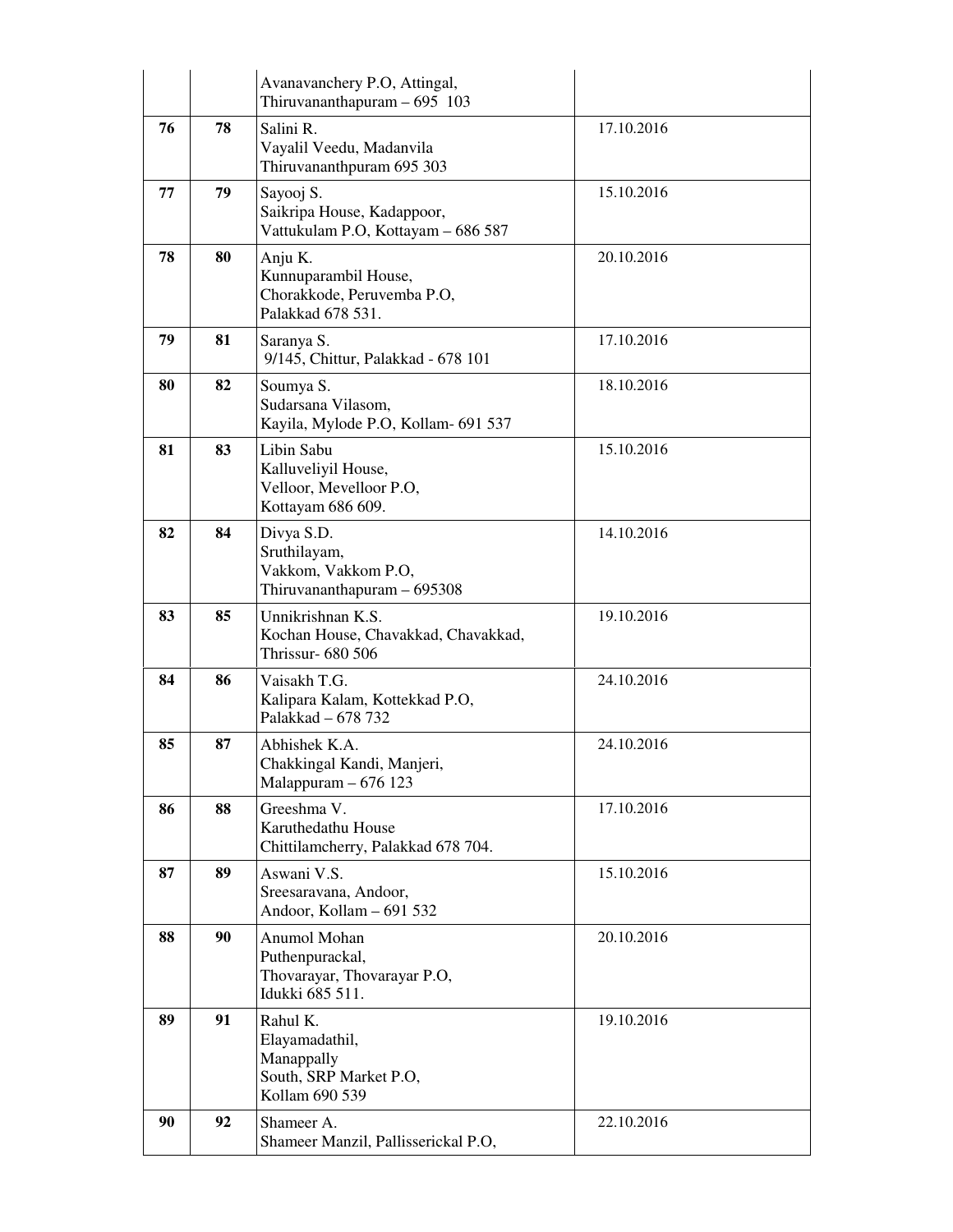|            |     | Sasthamkotta, Kollam - 690 521                                                                                                      |                                      |
|------------|-----|-------------------------------------------------------------------------------------------------------------------------------------|--------------------------------------|
| 91         | 93  | Chinchu Joseph<br>Thurayil House, Punnaveli,<br>Pathanamthitta 689 589.                                                             | 17.10.2016                           |
| 92         | 94  | Reshma S.<br>Chinnackal Veedu, Pavithreswaram,<br>Pavithreswaram, Kollam - 691 507.                                                 | 19.10.2016                           |
| 93         | 95  | Haris Soman<br>Puliparambil House, Gandhi Nagar, Mannuthy,<br>Thrissur                                                              | 17.10.2016                           |
| 94         | 96  | Vishnu V S<br>Palazhi<br>Uthininnavila<br>Thiruvananthapuram 695501                                                                 |                                      |
| 95         | 97  | Sarath Chandran C.B.<br>Kattialote, Moilothara,<br>Kozhikode 673 513.                                                               | 17.10.2016                           |
| 96         | 98  | Smitha Unni<br>Udayagiri, Saras-117 Sarkara,<br>Chirayinkeezhu,<br>Thiruvananthapuram - 695 304.                                    | 14.10.2016                           |
| 97         | 99  | Kannan P.<br>Thiruvathira,<br>Punnakulam, Kottukal P.O,<br>Thiruvananthapuram 695 501.                                              | 17.10.2016<br>Relieved on 10.01.2017 |
| 98         | 100 | Padma K.P.<br>Gouree Nandanam,<br>T.C. 10/1654-3, Pulimoodu Lane,<br>Manchadimoodu, Vattiyoorkavu,<br>Thiruvananthapuram - 695 013. | 17.10.2016                           |
| 99         | 101 | Midhun M.<br>Padinjattathil Veedu,<br>Mylakkadu, Mylakkadu P.O,<br>Kollam 691 571.                                                  | 19.10.2016                           |
| <b>100</b> | 102 | Thasni T.<br>Naluthengil, Arattupuzha North,<br>Arattupuzha North P.O,<br>Alappuzha 690 515                                         | 17.10.2016                           |
| 101        | 104 | Dona John<br>Ponpulari, Chemmakkad P.O,<br>Perinad, Kollam 691 601.                                                                 | 14.10.2016                           |
| 102        | 105 | Merin Mathews<br>Nedumthakidy House, 205 A,<br>Erumely, Nerchappara,<br>Erumely P.O,                                                | 17.10.2016                           |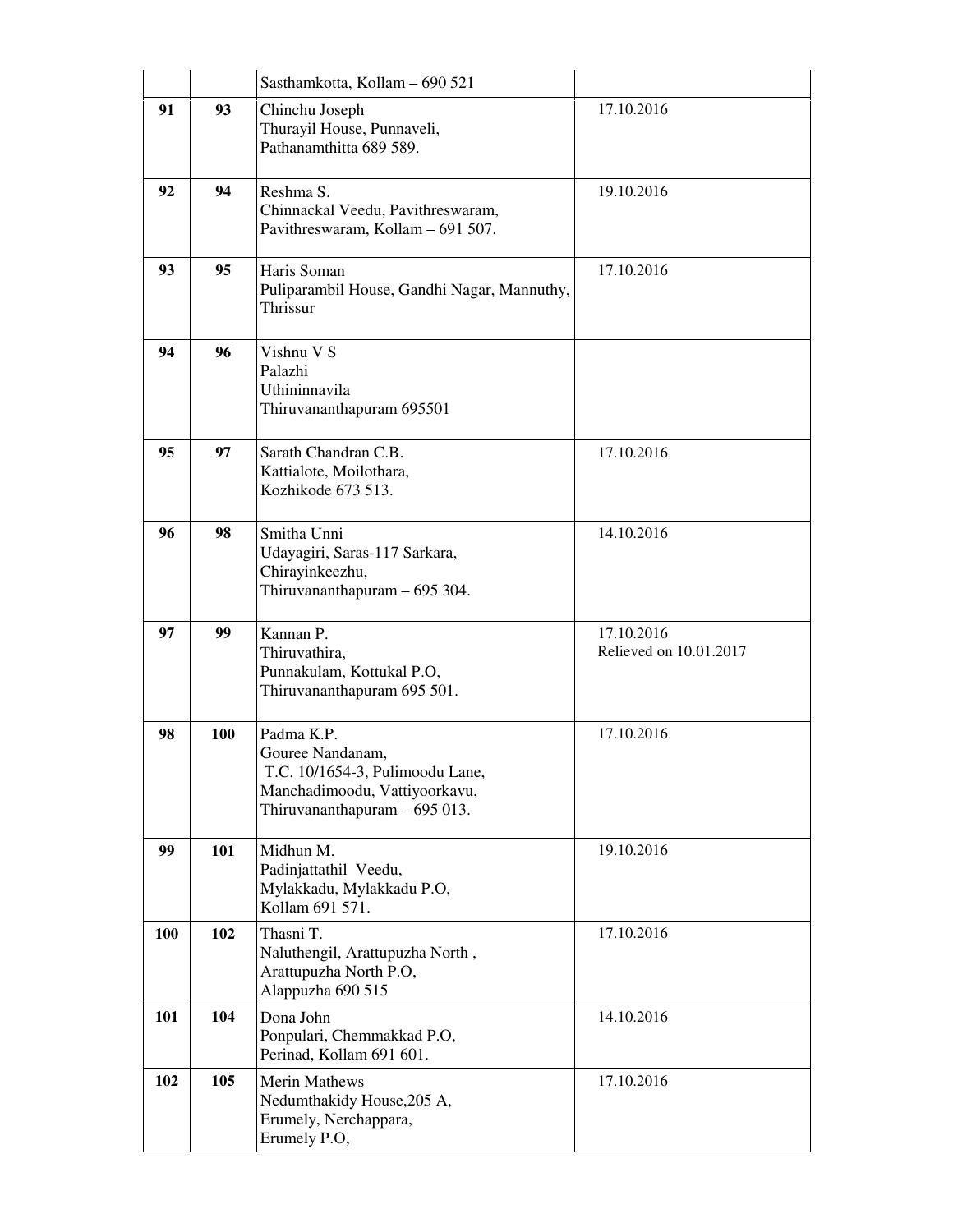|            |     | Kottayam – 686 509.                                                                                            |            |
|------------|-----|----------------------------------------------------------------------------------------------------------------|------------|
| 103        | 107 | Aswathy J. Nair.<br>Aswathy Bhavan,<br>Eravila, Perukavu P.O,<br>Thiruvananthapuram 695 573                    | 14.10.2016 |
| 104        | 108 | Sinimole Vasudevan<br>Anil Nivas, Kottarakkara,<br>Neeleswaram, Kollam-691 506                                 | 20.10.2016 |
| 105        | 109 | Sandeep S. Kumar<br><b>Suresh Bhavanam</b><br>Harippad, Alappuzha 690 550                                      | 17.10.2016 |
| 106        | 110 | Aswathy A.M.<br>Arappattu House<br>Thuruthur, Puthenveli P.O<br>Ernakulam -683 594                             | 17.10.2016 |
| 107        | 111 | Kannan Raj<br>Ottithottil, Meenathucherry<br>Kavanadu P.O, Kollam 691 003                                      | 20.10.2016 |
| 108        | 112 | Shibin H.A.<br>T.C-19/2065 (4), Mudra - 53<br>Mudavanmugal<br>Poojappura<br>Thiruvananthapuram                 | 14.10.2016 |
| 109        | 113 | Siji P.V.<br>342, Pandalam<br>Kaipuzha North<br>Kaipuzha North<br>Pathanamthitta - 689 503                     | 15.10.2016 |
| <b>110</b> | 114 | Seema V.L.<br><b>SS Nivas</b><br>Ayirakuzhy<br>Chithara<br>Ayirakuzhy P.O<br>Kollam 691 559                    | 14.10.2016 |
| 111        | 115 | Soorya V.S.<br>Enathoor<br>Chorode<br>Kozhikode 673 106                                                        | 19.10.2016 |
| 112        | 116 | Shemeera B.S.<br>Kunnumpurath Veedu<br>Chirayil<br>Padinjaattathil<br>Neeravil, Perinad P.O.<br>Kollam 691 601 | 14.10.2016 |
| 113        | 117 | Abhilash B.L.<br>Ambika Bhavan<br>Pakkode, Vellarada<br>Thiruvananthapuram                                     | 19.10.2016 |
| 114        | 118 | Mamatha R. Nath<br>Aiyamkulam<br>Manganam P.O                                                                  | 17.10.2016 |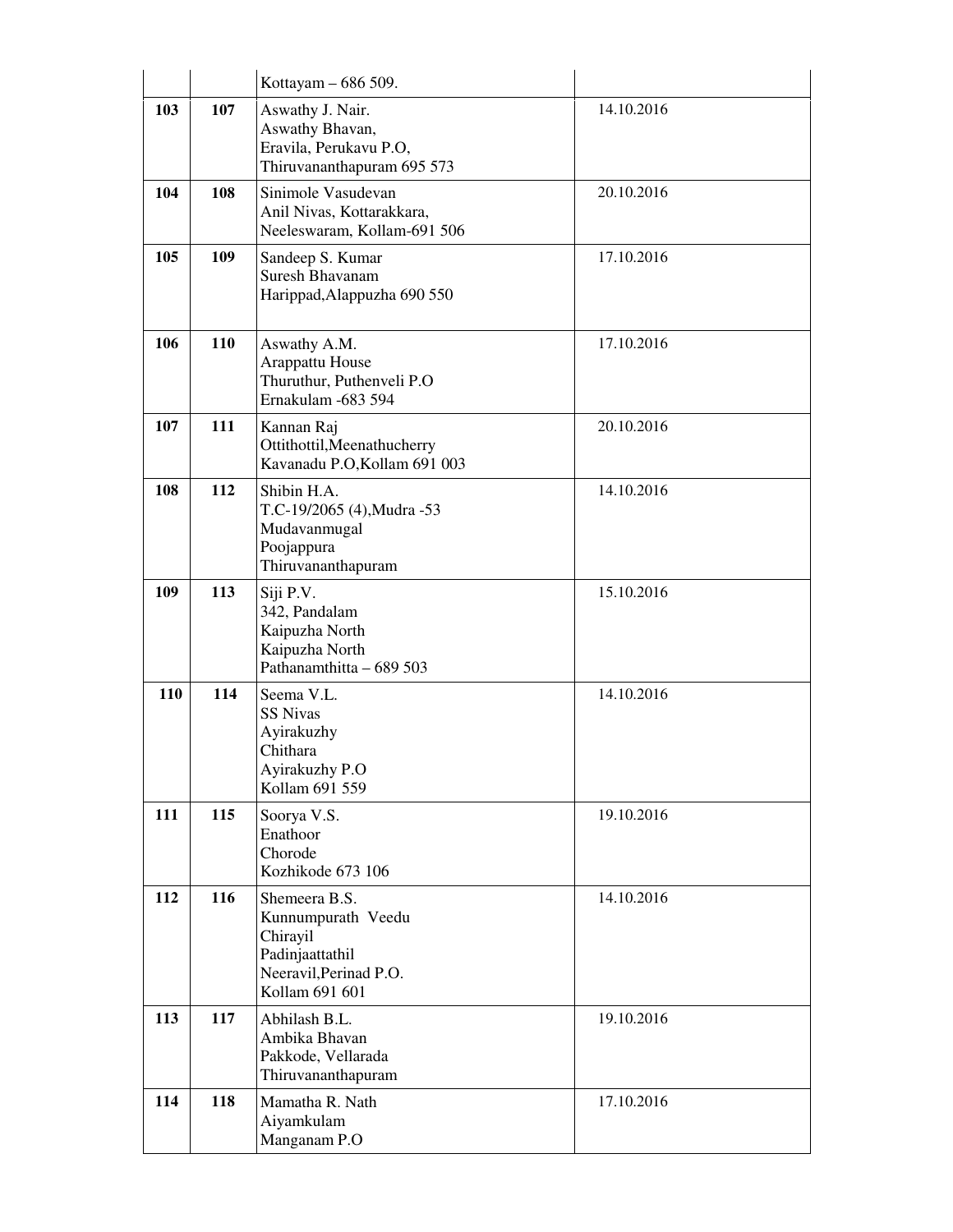|     |            | Kottayam 686 018                                                                                                              |            |
|-----|------------|-------------------------------------------------------------------------------------------------------------------------------|------------|
| 115 | 119        | Anjali K.V.<br>Karimpanakkal House<br>Lakkidi P.O<br>Ottapalam<br>Palakkad 679 301                                            | 19.10.2016 |
| 116 | <b>120</b> | Remya K.C.<br>Kuriyamparambil House/15<br>Irinjalakuda<br>Irinjalakuda P.O<br><b>Thrissur 680 121</b>                         | 17.10.2016 |
| 117 | 121        | Mohammed Faizal M C<br>Mathamkuzhi Cholathadathil (H)<br>343 Pazhur<br>Kuttippuram (VIA)<br>Pazhur P.O<br>Malappuram 679 571. | 20.10.2016 |
| 118 | 123        | Shyma H.<br>Njaruvila Veedu<br>Thekkumkara<br>Mayyanad<br>Pullichira<br>Kollam 691 304                                        | 15.10.2016 |
| 119 | 124        | Sujeesh V.S.<br>Sudhi Bhavan<br>Neeravil<br>Perinad P.O<br>Kollam                                                             | 14.10.2016 |
| 120 | 125        | Neeshma K.<br>Karimkidavil House<br>Ponnani Biyyam P.O<br>Malappuram                                                          | 17.11.2016 |
| 121 | 126        | Arunjith M.<br>Chinchus<br>Thoottikkal<br>Mathira P.O<br>Kollam 691 536                                                       | 15.10.2016 |
| 122 | 127        | Nithin N.S.<br>Valiyavila Puthan Veedu<br>Seemavila<br>Koduvazhanoor P.O<br>Thiruvananthapuram 695 612                        | 14.10.2016 |
| 123 | 128        | Visakh P.<br>Pulpayil House<br>Akampadam<br>Eranhimangad P.O<br>Malappuram - 679 329                                          | 17.10.2016 |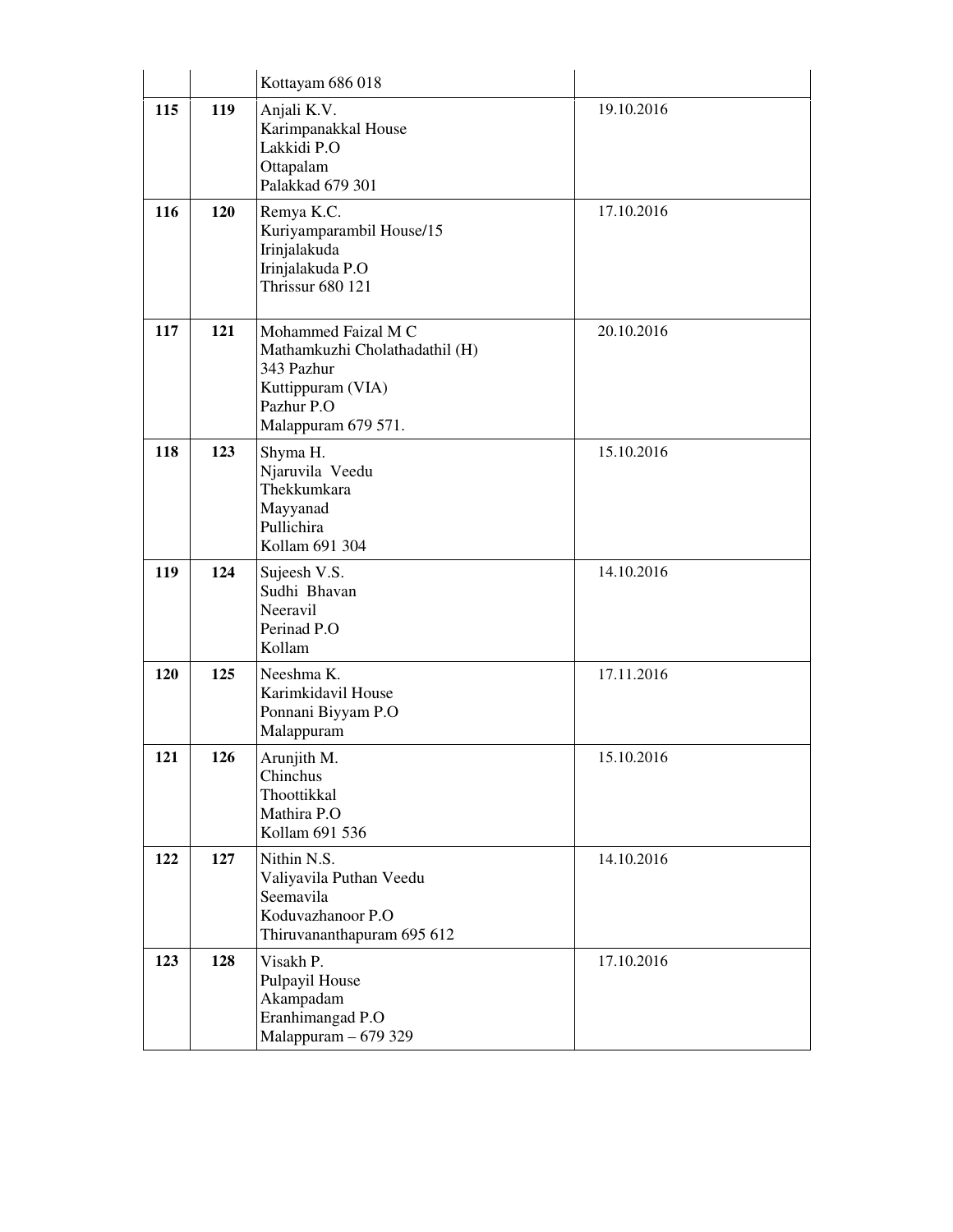| 124 | 129 | Vishnu Prasad V.<br>Asawthy<br>Plavara Venkavila<br>Nedumangadu<br>Thiruvananthapuram 695 561                       | 15.10.2016 |
|-----|-----|---------------------------------------------------------------------------------------------------------------------|------------|
| 125 | 130 | Jithesh A.<br>Ayanikkad<br>Ponmala<br>Malappuram 676 528                                                            | 19.10.2016 |
| 126 | 131 | Abilash A.M.<br>Abilash Bhavan<br>Melekadukkarakkal Vila<br>Muriankara<br>Parassala<br>Thiruvananthapuram - 695 502 | 18.10.2016 |
| 127 | 132 | Sherin Sam<br>Plapparambil House<br>Murikallumpuram<br>Mundakayam P.O<br>Kottayam 686 513                           | 15.10.2016 |
| 128 | 133 | Harees N.<br>8/12(6)<br>Near Parakkunnam Mosque<br><b>GVC Road</b><br>Palakkad 678 001                              | 18.11.2016 |
| 129 | 134 | Veena Mohan S.<br>Chenniyode Mele Puthen Veedu<br>Uchakkada<br>Kakkavila P.O<br>Trivandrum - 695 506                | 14.10.2016 |
| 130 | 135 | Suja V.S.<br>Punartham<br>Seemanthapuram<br>Peroor P.O<br>Killimanoor<br>Trivandrum 695 601                         | 17.10.2016 |
| 131 | 136 | Aneesh K.<br>Aneesh Bhavan<br>Parandode<br>Parandode P.O<br>Thiruvananthapuram -695542                              | 19.10.2016 |
| 132 | 137 | Charutha K.U.<br>Sarath Vihar<br>Thoottikkal Mathira<br>Kadakkal<br>Kollam 691 536                                  | 15.10.2016 |
| 133 | 138 | Krishna Raj K.G.<br>Bhavana<br>Pattanmali Road<br>Irinjalakuda<br>Thrissur - 680 121                                | 17.10.2016 |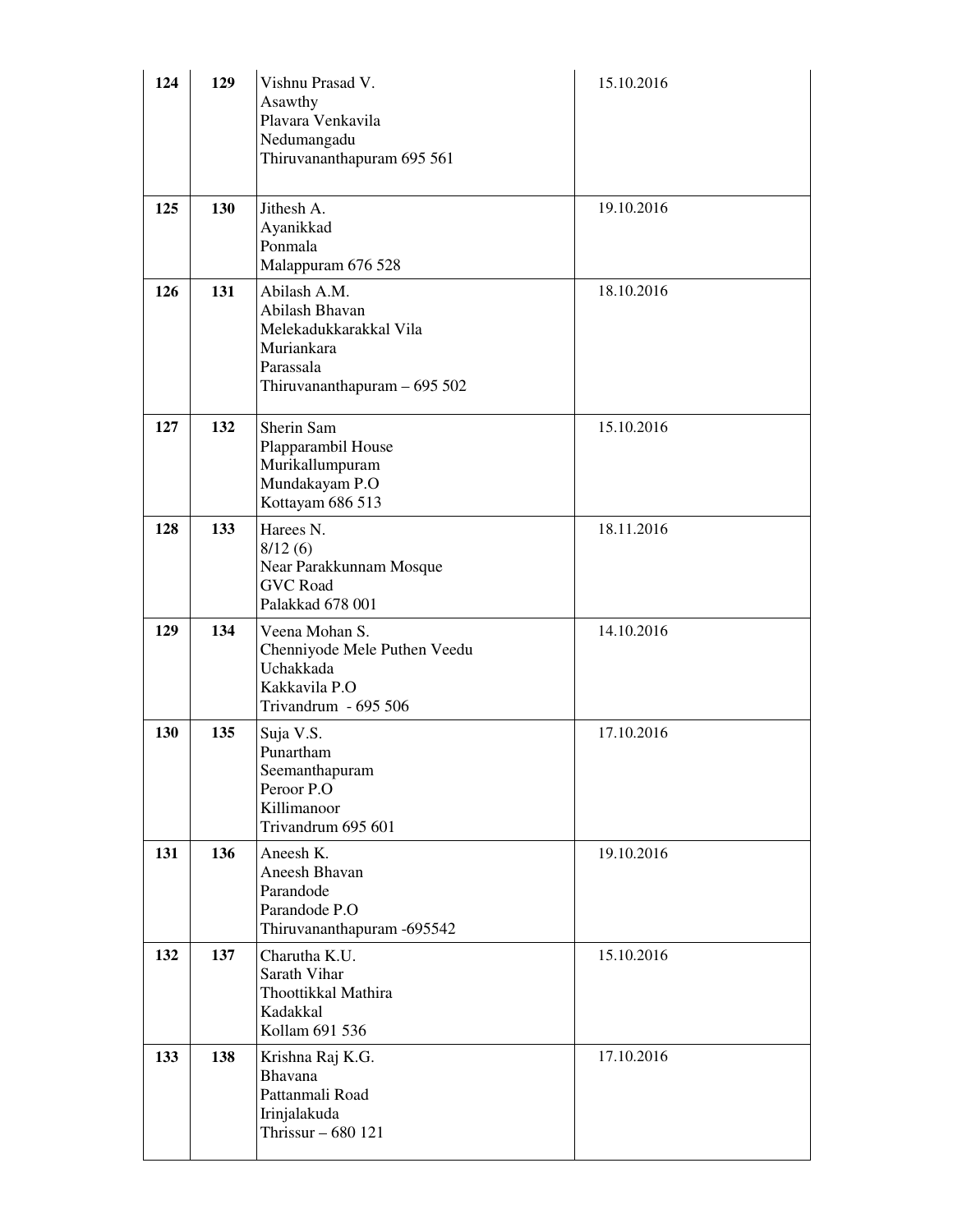| 134 | 139 | Anu T.S.<br>Thrippakkal<br>House /21/1239<br><b>SN Nagar</b><br>Nadathara<br><b>Thrissur 680 751</b>         | 18.10.2016                           |
|-----|-----|--------------------------------------------------------------------------------------------------------------|--------------------------------------|
| 135 | 140 | Jishamol C. Mathew<br>Chandrathil House<br>Kadapattoor P.O<br>Pala<br>Kottayam                               | 15.10.2016                           |
| 136 | 141 | Aromal Vijayan<br>Palanilkkunnathil<br>West Othera P.O<br>Pathanamthitta                                     | 17.10.2016                           |
| 137 | 142 | Vinod M.<br>Sree vidya<br>Pazhassi<br>Pavannur Motta<br>Kannur 670 602                                       | 18.10.2016                           |
| 138 | 143 | Shameera V.<br>Vattara House, Kothakurssi<br>Panamanna,<br>Palakkad 679 501                                  | 17.10.2016                           |
| 139 | 144 | Abhilash M.R.<br>Mekkara House<br>Sobha Road, Vennala<br>Kochi<br>Ernakulam 682 028                          | 19.11.2016<br>Relieved on 23.08.2017 |
| 140 | 145 | Prasanth S.<br>Prem Bhavan<br>Edavattom, Kundara<br>Vellimon P.O<br>Kollam 691 511                           | 18.10.2016                           |
| 141 | 146 | Remya R.S.<br>Syamala Bhavan<br>Muthuvila, Kallara<br>Muthuvila<br>Thiruvananthapuram 695 610                | 14.10.2016                           |
| 142 | 147 | Vivek Vijai V.P.<br>Vijai Bhavan<br>Kallayam P.O<br>Thiruvananthapuram 695 043                               | 17.10.2016                           |
| 143 | 148 | Lekshmi S.<br>Kuroomvila Veedu<br>Valakom, Andoor P.O<br>Kollam                                              | 14.10.2016                           |
| 144 | 149 | Soumya Mol R.<br>Remya Bhavanam,<br>Pada South,<br>Karunagappally,<br>Karunagappally P.O.,<br>Kollam 690 518 | 20.10.2016                           |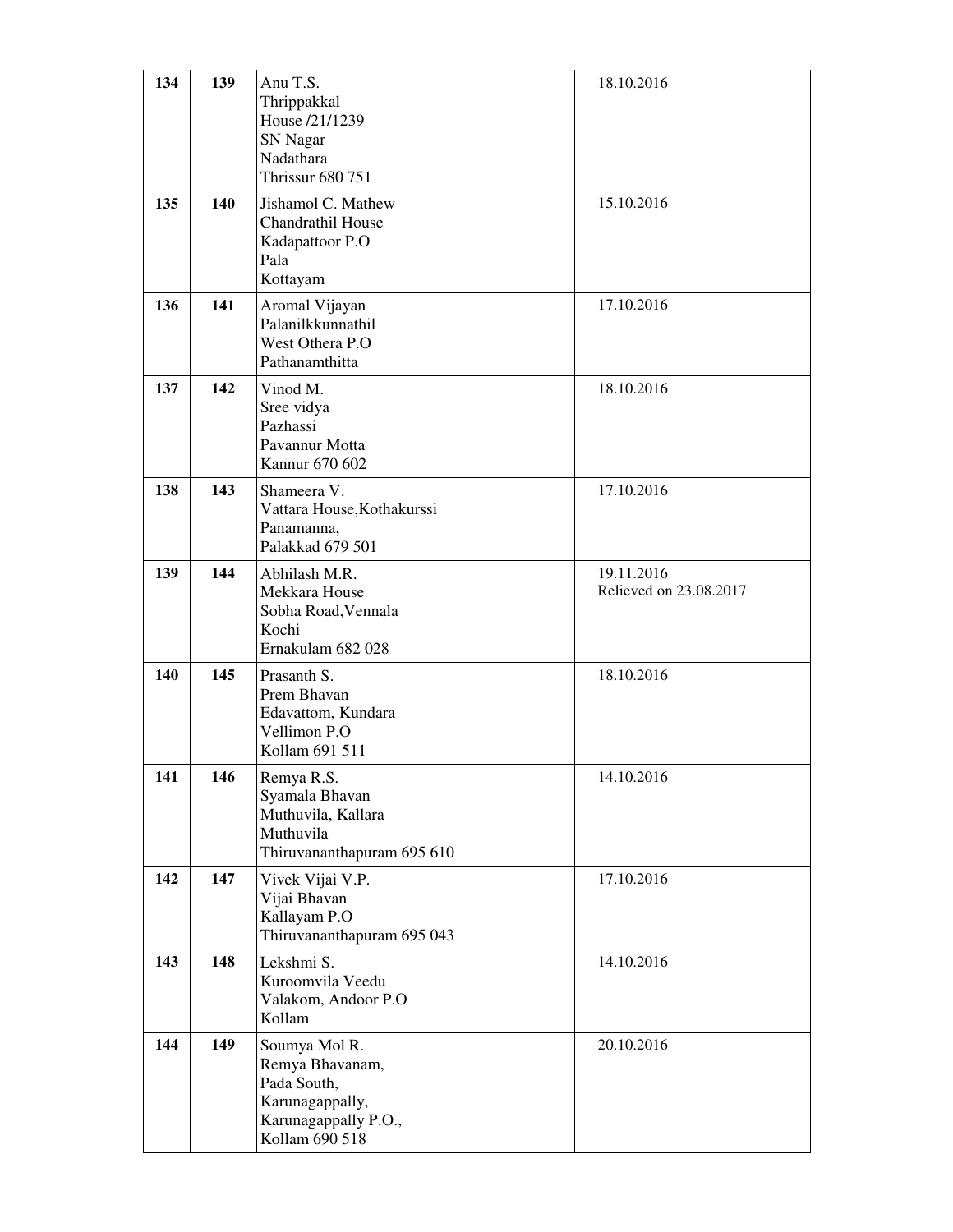| 145 | 150 | Mythili R.<br>Kozhukkunnon Othoyoth Narayana Nivas,<br>Mayyil, Mayyil P.O.,<br>Kannur 670 602,  | 17.10.2016 |
|-----|-----|-------------------------------------------------------------------------------------------------|------------|
| 146 | 151 | Sujisha M<br>336, Navakkonam House,<br>PARA, Erattakulam,<br>Palakkad,                          | 17.10.2016 |
| 147 | 152 | Rohin Kumar V.R.<br>Mattathil House,<br>CMC 11,<br>Alappuzha- 688 524                           | 15.10.2016 |
| 148 | 153 | Faiza A.<br>Ameer Manzil,<br>Clappana, Karunagappally<br>Clappana PO<br>Kollam -690 525         | 17.10.2016 |
| 149 | 154 | Ajeesh C.<br>Kalappila Puthen Veedu<br>Odanavattom<br>Kollam 691 512                            | 19.10.2016 |
| 150 | 155 | Asha N. Meera<br>Kothuval Veedu<br>Pathanamthitta<br>Pathanamthitta PO<br>689645                | 15.10.2016 |
| 151 | 156 | Saima Surendran<br>Charuvila Veedu<br>Paimananthoor<br>Punalur, Vettithitta PO<br>Kollam-689696 | 17.10.2016 |
| 152 | 157 | Sreejith G.K.<br>Kala Bhavan<br>Keezhperoor, Proor,<br>Trivandrum $-695601$                     | 17.10.2016 |
| 153 | 158 | Bibin Babu<br>Puthenveettil<br>Mukkaly,<br>Kottayam - 686512                                    | 20.10.2016 |
| 154 | 159 | Harikrishnan V.<br>Veetikizhy<br>Karnamkot Bazar<br>Trichur - 680104                            | 15.10.2016 |
| 155 | 160 | John V.W.<br>V V Bhavan,<br><b>Irinjinam Pally</b><br>Vellarada<br>Thiruvananthapuram-695505    | 15.10.2016 |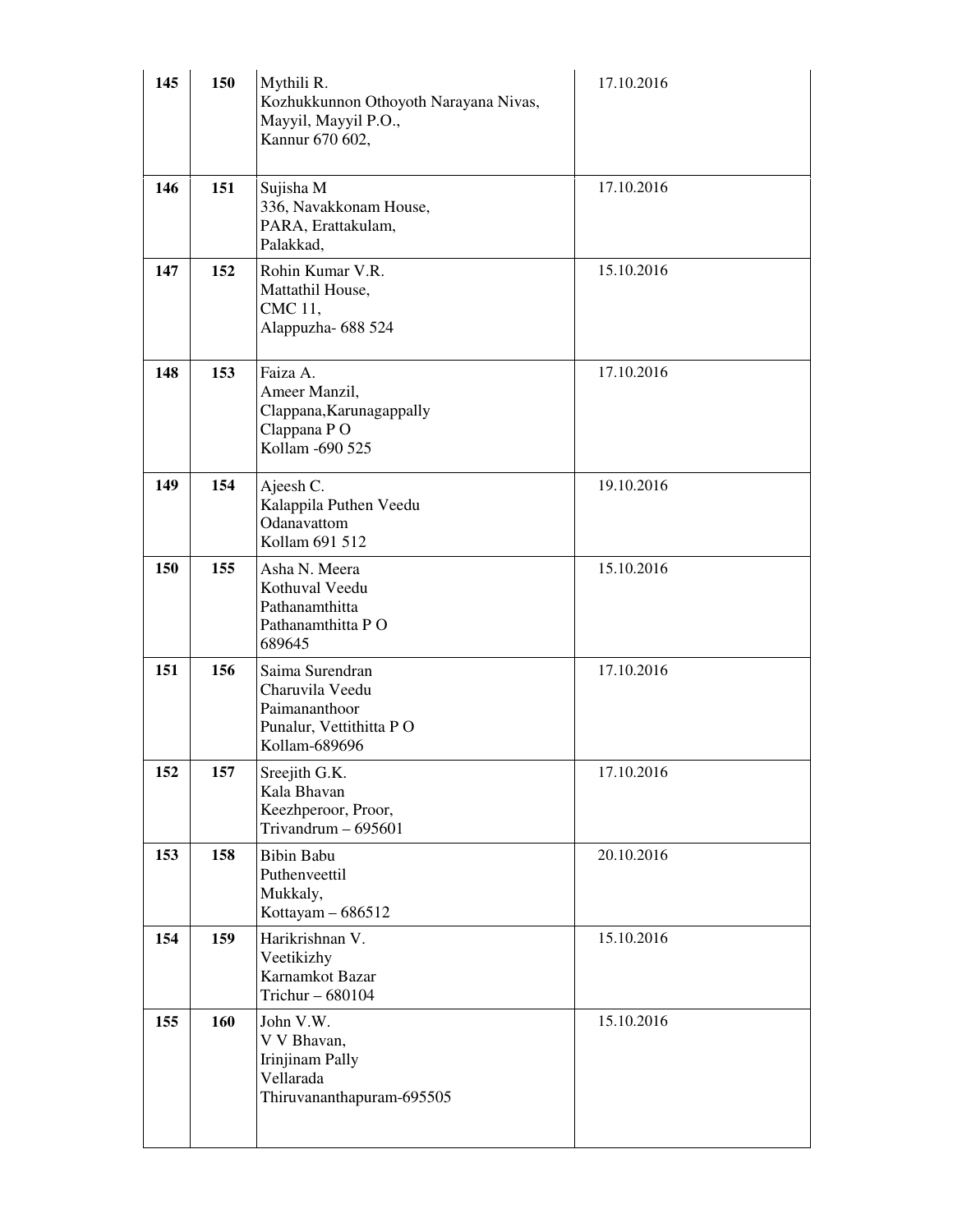| 156 | 161 | Sanu Louis Chonadan<br>Chonadan/368-B,<br>Kallettumkara,<br>Kallettumkara<br>Thrissur-680683     | 20.10.2016 |
|-----|-----|--------------------------------------------------------------------------------------------------|------------|
| 157 | 162 | Rejitha S.S.<br>Kochazhikathu Panayil<br>Murunthal -A<br>Perinad PO<br>Kollam - 691601           | 14.10.2016 |
| 158 | 163 | Harikrishnan R.<br>Gopeevilasm House<br>Ullala, Thalayazham PO,<br>Vaikom, Kottayam - 686607     | 17.10.2016 |
| 159 | 164 | Sifanath U.<br>Akkapparambil<br>Pezhumkara, Pallipuram<br>Palakkad                               | 14.10.2016 |
| 160 | 165 | Naveena P.K.<br>Padinjarekallidil House<br>Annur West, Payannur, Annur<br>Kannur – 670332        | 17.10.2016 |
| 161 | 166 | Vipin Raj K.T.<br>Kanjirandy Tharammal,<br>Kunduthode<br>Kozhikode - 673513                      | 17.10.2016 |
| 162 | 167 | Vineetha V.<br><b>Attukadavil House</b><br>Kallikkadu, Mylakkara PO<br>Thiruvananthapuram-695572 | 17.10.2016 |
| 163 | 168 | Aneeza S.<br>Aneeza Manzil<br>Kallelibhagom<br>Karunagappally<br>Kollam - 690546                 | 15.10.2016 |
| 164 | 169 | Ashok G.<br>Swathi, 2/282<br>Mekozhoor PO<br>Mylapra Grama Panchayath<br>Pathanamthitta - 689678 | 15.10.2016 |
| 165 | 170 | Asha A.<br>Asha Bhavan<br>Nadukkadu<br>Naruvamoodu<br>Thiruvananthapuram-695020                  | 14.10.2016 |
| 166 | 171 | Jyothish N.B.<br>Kovoor<br>Mattakkara<br>Karimpani, Kottayam                                     | 26.10.2016 |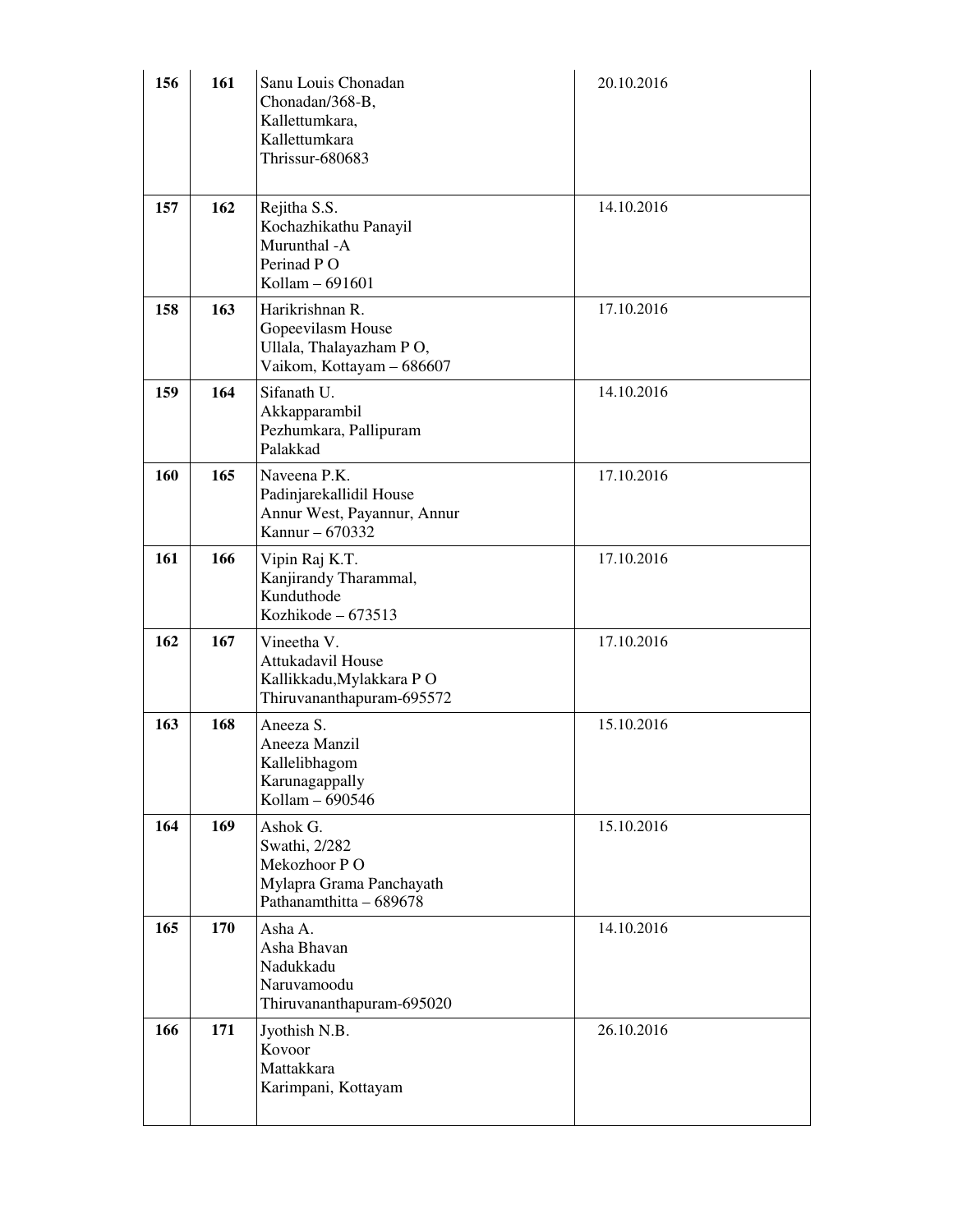| 167 | 172 | Vishnu R.<br>Vishnu Vihar<br>Apsara Junction,<br>Ayathil PO<br>Kollam - 691017                                                                      | 14.10.2016 |
|-----|-----|-----------------------------------------------------------------------------------------------------------------------------------------------------|------------|
| 168 | 173 | Akash Kumar S.K.<br>S K Mandiram<br>Kakkanam<br>Marayamuttom PO<br>Thiruvananthapuram-695124                                                        | 17.10.2016 |
| 169 | 174 | Anhar Rahim A.<br>Anhar Manzil, TC 10/847(8),<br>Surya Residence 200b<br>Edakkulam, Mannammoola Road,<br>Peroorkada PO<br>Thiruvananthapuram-695005 | 13.10.2016 |
| 170 | 175 | Raj Mohan M.<br>Kottarathekkethil<br>T P Centre, Haripad P O<br>Alappuzha $-690514$                                                                 | 20.10.2016 |
| 171 | 176 | Athma Daniel G.<br>Cherukari Chennamkaduputhen Veedu<br>Thirupuram<br>Thiruvananthapuram-695133                                                     | 14.10.2016 |
| 172 | 177 | Sijo Thomas<br>Cheruvathoor House<br><b>Sevens Street</b><br>Thrissur $-680006$                                                                     | 21.10.2016 |
| 173 | 178 | Sheeja Kumari T.<br>Chengilathu<br>Krishnapuram<br>Njackanal PO<br>Alappuzha - 690533                                                               | 15.10.2016 |
| 174 | 179 | Anu A.<br>Chempakasseril Veedu<br>Perumpuzha,<br>Perumpuzha PO<br>Kollam - 691504                                                                   | 14.10.2016 |
| 175 | 180 | Arun P.<br>Pulary House, Cheruvalam,<br>Kanchinada PO<br>Thiruvananthapuram-695609                                                                  | 15.10.2016 |
| 176 | 181 | Renjini R.I.<br>Kilippallivila Veedu<br>Pankonam<br>Mukhathala PO<br>Kollam - 691577                                                                | 17.10.2016 |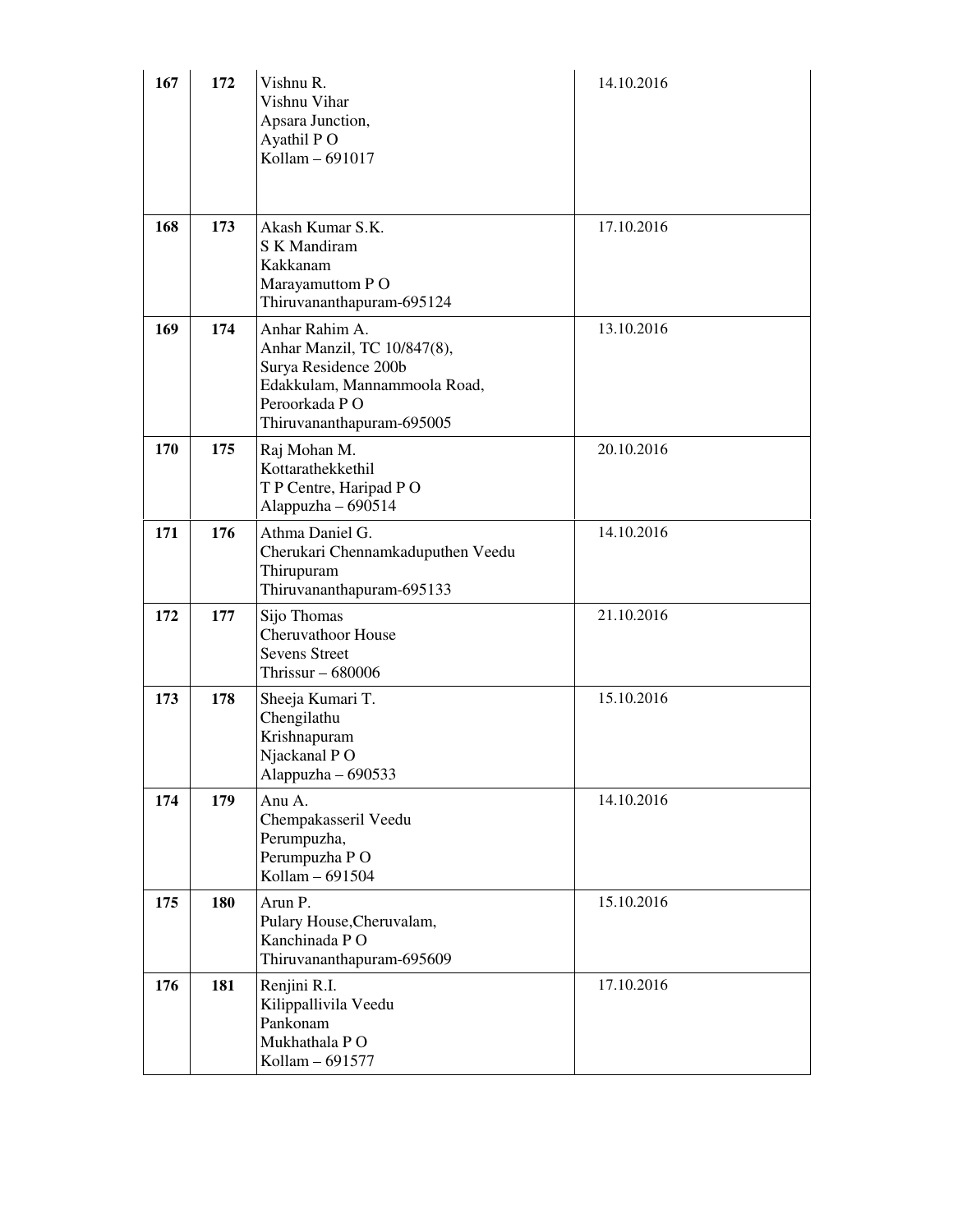| 177 | 182 | Ajith K.S.<br>Kuchupurackal<br>Moolamattom<br>Idukki - 685589                                               | 21.10.2016 |
|-----|-----|-------------------------------------------------------------------------------------------------------------|------------|
| 178 | 183 | Deepthy V.L.<br>Krishna Vilasam,<br>Kodinjam<br>Kuttikkadu, Kollam-691536                                   | 14.10.2016 |
| 179 | 184 | Sabna B.<br>Kamariyan House<br>Thalippadam<br>Namboorippotty<br>Malappuram-679333                           | 17.10.2016 |
| 180 | 185 | Vinu S.<br>Sreesailam (H),<br>Valayanchirangara PO<br>Ernakulam-683556                                      | 15.10.2016 |
| 181 | 186 | Smitha Paily<br>Pazhanthanathukudiyil<br>Thammanimattom,<br>Ramamangalam<br>Ernakulam-686663                | 20.10.2016 |
| 182 | 187 | Saranya B L<br>Melekidayankaravila Veedu<br>Nalloorvattom<br>Plamoottukkada PO<br>Thiruvananthapuram 695128 | 23.12.2016 |
| 183 | 188 | Shyju V.<br>Vadakkayil House<br>Ottachimakool, PO Pookode, Kannur-670691                                    | 16.11.2016 |
| 184 | 189 | Liya P. S.<br>Puthuvelil, Kedamangalam<br>North Paravoor<br>Ernakulam - 683513                              | 17.10.2016 |
| 185 | 190 | Rekha Krishnan K.<br>Thekkedathu Thodiyil Veedu<br>Ambalamukku, Kundara, Kollam-691501                      | 17.10.2016 |
| 186 | 191 | Sibin K.<br><b>Irrigation Quarters</b><br>Ambattupalayam<br>Chittur College PO<br>Palakkad-678104           | 17.10.2016 |
| 187 | 192 | Arunima S.S.<br>Rohini, Oonankallu,<br>Mankadu, Kummil PO<br>Kollam - 691536                                | 14.10.2016 |
| 188 | 193 | Chandana Chandrasekharan<br>Panakkil<br>Vettackal<br>Alappuzha                                              | 17.10.2016 |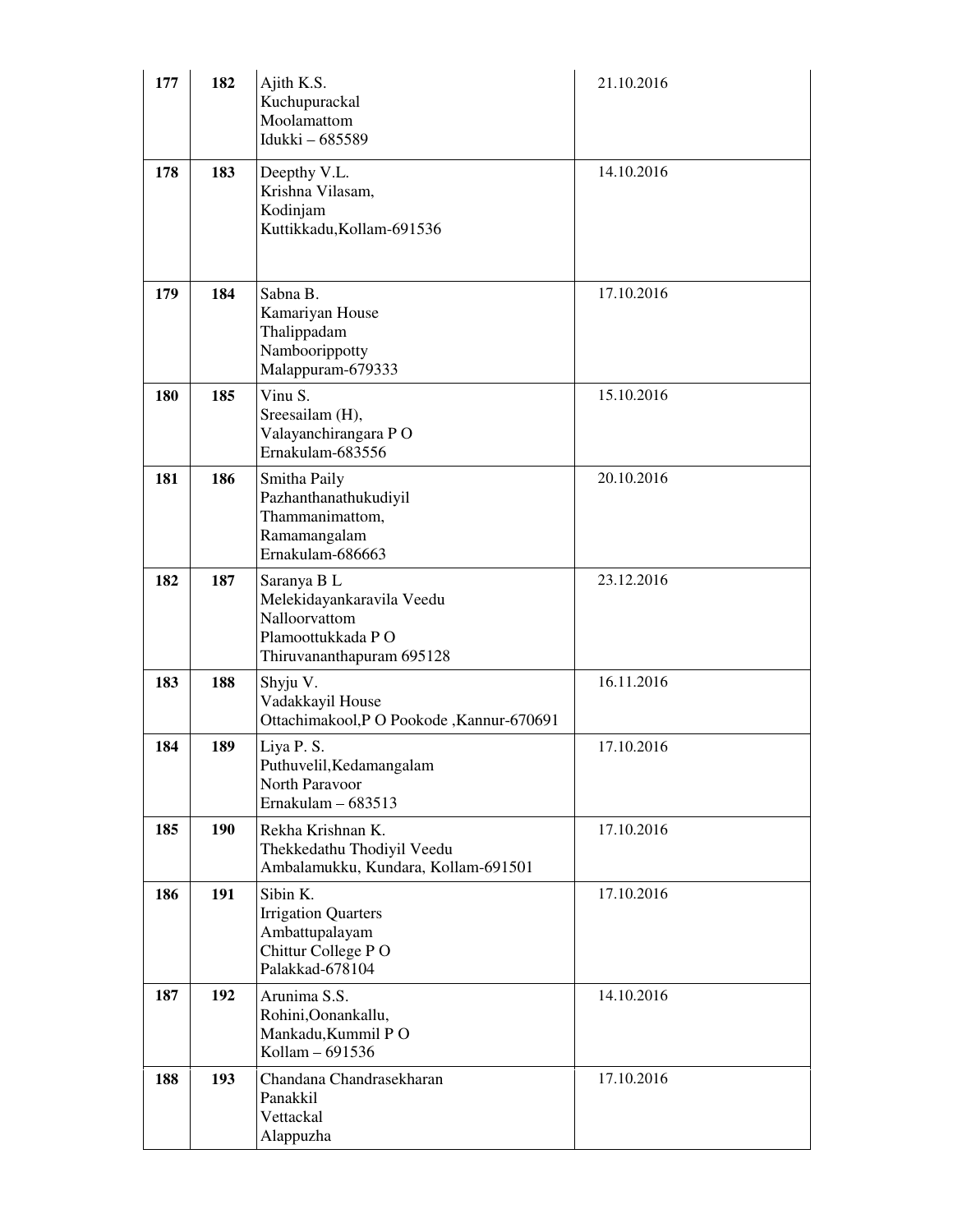| 189 | 194 | Suresh Kumar A.<br>Ayyulangara<br>Mundakkottukurussi<br>Palakkad - 679122                                 | 17.10.2016 |
|-----|-----|-----------------------------------------------------------------------------------------------------------|------------|
| 190 | 195 | Sanitha P.M.<br>Puthenpurayil House<br>Chalackal, Thottumugham<br>Ernakulam                               | 15.10.2016 |
| 191 | 196 | Divya K.<br>Kunhivalappil House<br>D/O K V Raghavan<br>P O Vellur, Payyanur<br>Kannur - 670346            | 15.10.2016 |
| 192 | 197 | Nishanth U.<br>Thiruvonam, Pappadi<br>Palakkad -678016                                                    | 17.10.2016 |
| 193 | 198 | Nandakumar S.<br>Kulakkode Vadakkumkara Puthenveedu<br>Thekkada, Vembayam PO<br>Thiruvananthapuram-695615 | 14.10.2016 |
| 194 | 199 | Reji R S<br>Uramkoriyitta Rajendravilasam<br>Kazhivoor<br>Pulluvila PO<br>Trivandrum 695526               | 12.01.2017 |
| 195 | 200 | Anoop M.S.<br>Nalina Sadanam<br>Vilavoorkkal<br>Thiruvananthapuram-695571                                 | 14.10.2016 |
| 196 | 201 | Sreelekha A.<br>Sreenilayam<br>Azhoor, Azhoor PO<br>Thiruvananthapuram-695305                             | 17.10.2016 |
| 197 | 202 | Rekha V. Pillai<br>Tejus, M/10/32<br>Changampuzha Nagar PO<br>Cochin $-682033$                            | 14.10.2016 |
| 198 | 203 | Asha K Chandran<br>Abhilash Bhavan<br>Pandalam<br>Mudiyoorkonam PO<br>Pathanamthitta -689516              | 19.10.2016 |
| 199 | 204 | Remmyamol Joseph<br>Karukappallyil<br>Changanacherry<br>Veroor PO<br>Kottayam - 686104                    | 15.10.2016 |
| 200 | 205 | Shabna K.K.                                                                                               | 15.10.2016 |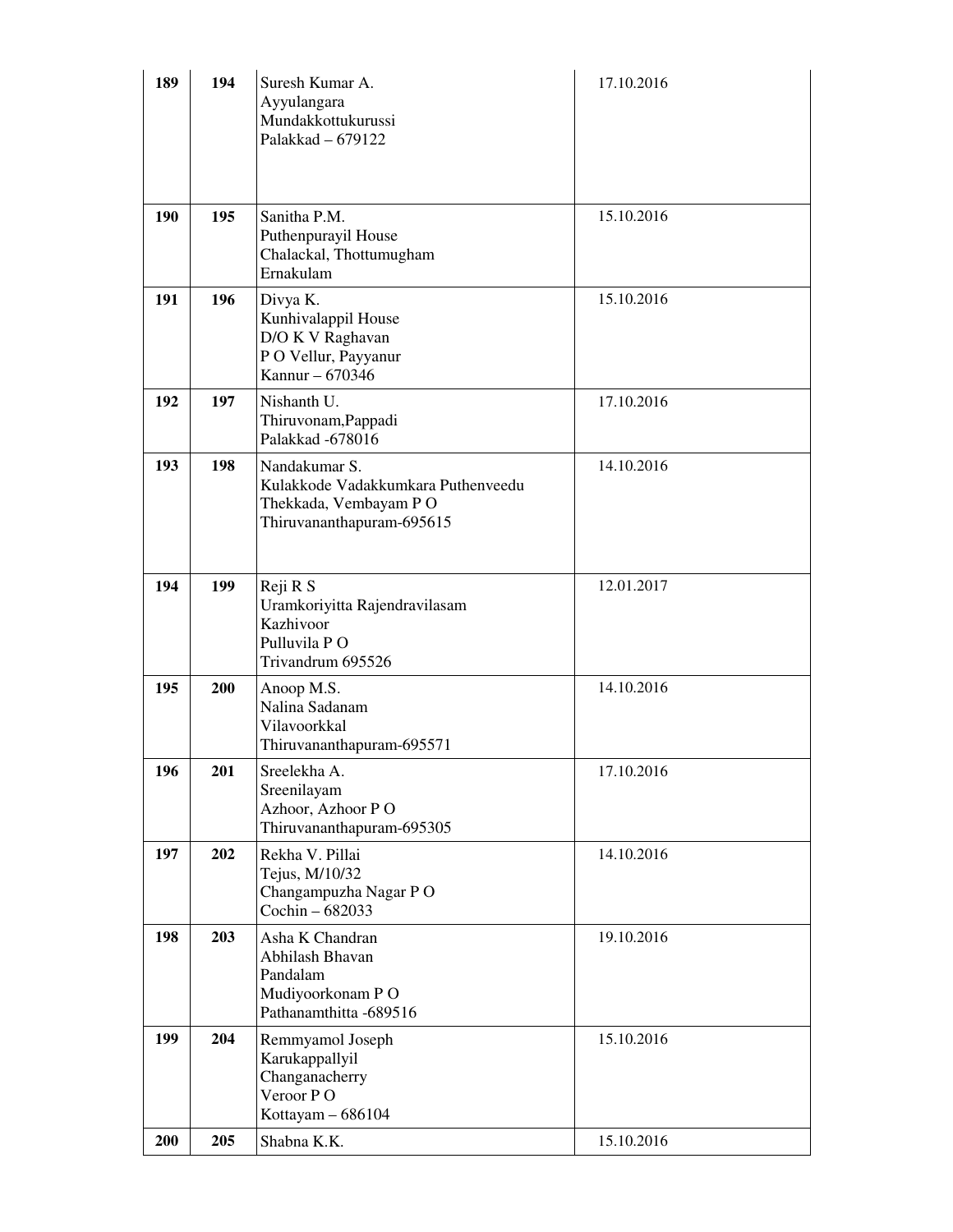|     |     | Kanayan Kalathingal<br>Arambram<br>Padanilam (PO)<br>Kozhikode - 673571                               |             |
|-----|-----|-------------------------------------------------------------------------------------------------------|-------------|
| 201 | 206 | Smitha K.P.<br>Sreyas<br>Naduvattam PO<br>Naduvattom<br>Malappuram - 679571                           | 17.10.2016  |
| 202 | 207 | Ajeshkumar S.L.<br>Ajith Bhavan<br>Erumathoor, Vlathankara<br>Chenkal PO<br>Thiruvananthapuram-695132 | 14.10.2016  |
| 203 | 208 | Sreekanth S.K.<br>Sonia Bhavan<br>Maruthoorkulangara South<br>Alumkadavu PO<br>Kollam-690573          | 17.10.2016  |
| 204 | 209 | Priya S.<br>Venkidangil House<br>Veliyannur<br>Thrissur $-680021$                                     | 17.10.2016  |
| 205 | 210 | Divya K.N.<br>Kodannayil House<br>Pazhupathoor PO<br>Sulthanbathery<br>Wayanad - 673592               | 17.10.2016  |
| 206 | 211 | Sanooja I.S.<br><b>Iringathiruthy House</b><br>Vasupuram<br>Thrissur - 680684                         | 19.10.12016 |
| 207 | 212 | Ramya C.V.<br>Ramyalayam (H)<br>Pottemmal<br>Kuthiravattom (PO)<br>Calicut -673016                    | 21.10.2016  |
| 208 | 213 | Soumya V.<br>Payyadi House<br>Kakkur<br>PC Palam PO<br>Kozhikode - 673585                             | 17.10.2016  |
| 209 | 214 | Rajitha R.<br>Arandappallam, Nalleppilly<br>Thekkedesom, Palakkad - 678553                            | 17.10.2016  |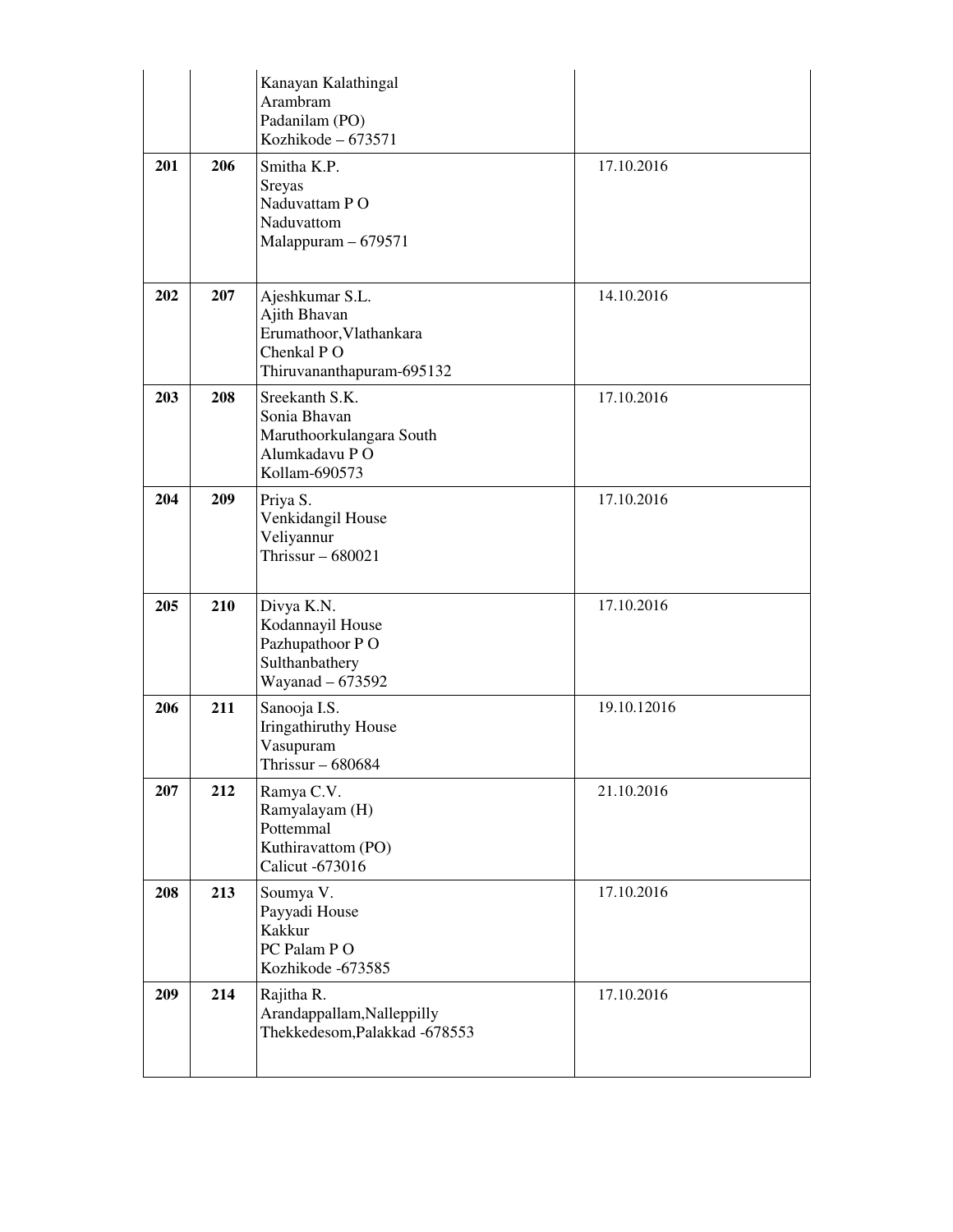| 210 | 215 | Muhammed Rafi M.K.<br>Mannilkkadavan (H)<br>Pathiriyal<br>Pathiriyal-PO<br>Malappuram - 676123             | 20.10.2016 |
|-----|-----|------------------------------------------------------------------------------------------------------------|------------|
| 211 | 216 | Geethu S.G.<br>Sarala Mandiram<br>Nedumanpuram, Elampazhannoor PO<br>Chadayamangalam<br>Kollam-691534      | 17.10.2016 |
| 212 | 217 | Soumya K.<br>Kunnil House<br>Palayad, Taliparamba<br>Kannur - 670141                                       | 17.10.2016 |
| 213 | 218 | Sangeetha S.<br>Muruka Nivas<br>Thrikadavoor<br>Mathilil PO<br>Kollam - 691601                             | 17.10.2016 |
| 214 | 219 | Jaseena Kodithodika<br>Adhiyarath Palliyali House<br>Mongam, Mongam PO<br>Malappuram - 673642              | 17.10.2016 |
| 215 | 220 | Raji L.<br><b>Thottathil Puthen Veedu</b><br>Chavara Madappally<br>Mukundapuram PO<br>Kollam -691585       | 17.10.2016 |
| 216 | 221 | Sunil Kumar T.<br>Koleduthu<br>Manappally North<br>Karunagappally<br>Manappally PO<br>Kollam - 690574      | 22.10.2016 |
| 217 | 222 | Asha L.<br>Elayabhagavathy Kavu<br>Tathamangalam<br>Palakkad - 678102                                      | 15.10.2016 |
| 218 | 223 | Deepthy G.<br><b>G G Nivas</b><br>Kaippattimukku<br>Attingal Avanavanchery PO<br>Thiruvananthapuram-695103 | 14.10.2016 |
| 219 | 224 | Sangeetha S.<br>Vellanchery<br>Chundambatta<br>Palakkad - 679337                                           | 15.10.2016 |
| 220 | 225 | Parvathy Chandran                                                                                          | 17.10.2016 |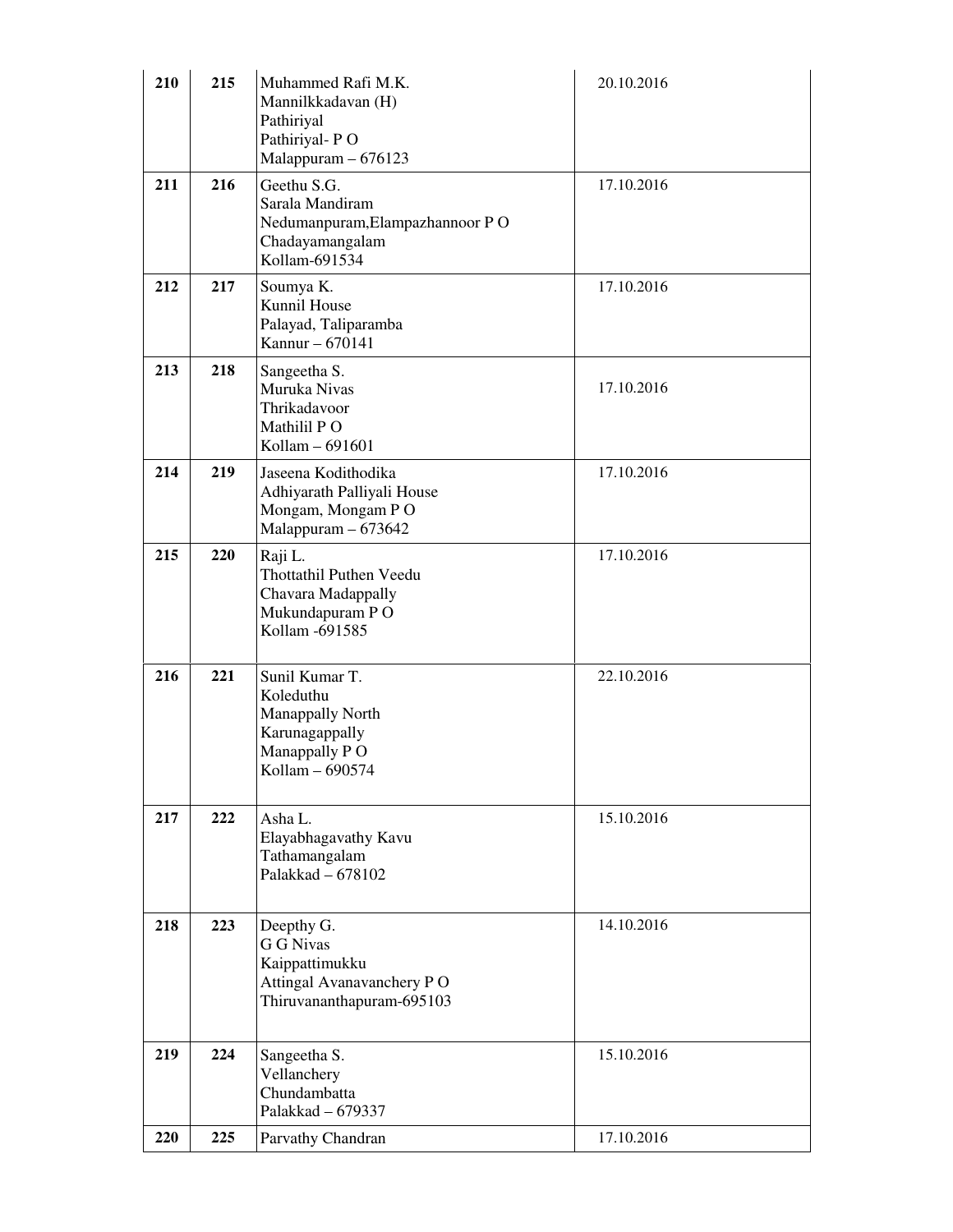|     |     | Narayana Vilasom<br>Vakkanadu, Kollam - 691509                                                              |            |
|-----|-----|-------------------------------------------------------------------------------------------------------------|------------|
| 221 | 226 | Jaseem A.N.<br>A S Manzil<br>Kollamkavu, Pazhakutty<br>Thiruvananthapuram- 695561                           | 14.10.2016 |
| 222 | 228 | Vishnu Ashok<br>Palladan House<br>Sithara Nagar<br>Elinjipra, Thrissur - 680721                             | 19.10.2016 |
| 223 | 229 | Asha K. Nair<br>Sreenilayam, Thalayazham<br>Thalayazham<br>Kottayam $-686607$                               | 25.10.2016 |
| 224 | 230 | Deepa M.<br>Kunnil Puthen Veedu<br>Chempakassery<br>Thattathumala PO<br>Thiruvananthapuram-695614           | 14.10.2016 |
| 225 | 231 | Jayalakshmi S.R.<br>Sindhu Nivas<br>TC 18/300-1<br>Punnakkamukal<br>Aramada PO<br>Thiruvananthapuram-695032 | 14.10.2016 |
| 226 | 232 | Ramya K.S.<br>Sreevalsam<br>Kadikkal, Kushalnagar<br>Kanhangad, Kasaragod -671315                           | 18.10.2016 |

2nd Phase of assistants - Revised list.

|    | Ad.<br>N <sub>o</sub> | <b>Name</b><br>& Address | Date of appointment |
|----|-----------------------|--------------------------|---------------------|
| 1. | $\overline{2}$        | Remyasree R.S            | 03/03/17            |
|    |                       | Sayoojya                 |                     |
|    |                       | Kattampally              |                     |
|    |                       | Thudayannoor P.O         |                     |
|    |                       | Kollam-691 536           |                     |
| 2. | 3                     | Favas M.P                | 01/03/17            |
|    |                       | Manjappulliyan           |                     |
|    |                       | Pandallur Pulikkal       |                     |
|    |                       | Kadambode                |                     |
|    |                       | Malappuram-676 521       |                     |
| 3. | $\overline{4}$        | Daliya S Nair            | 27/02/17            |
|    |                       | Visakham                 |                     |
|    |                       | Chempooru                |                     |
|    |                       | Mudakkal                 |                     |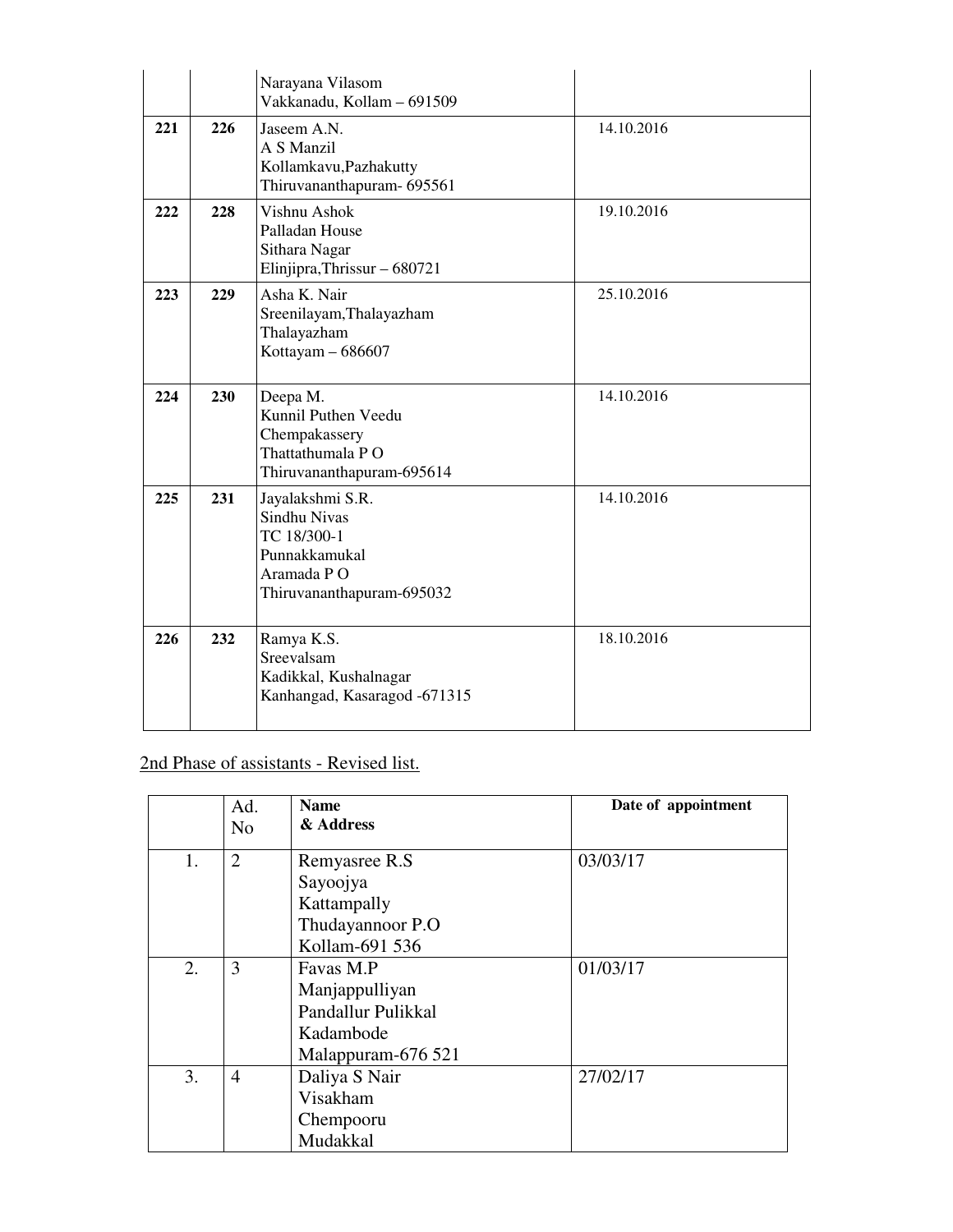|     |    | Thiruvananthapuram-695103           |                        |
|-----|----|-------------------------------------|------------------------|
| 4.  | 5  | Shanooj A.B                         | 16/03/17               |
|     |    | Aduvathu Parambath                  |                        |
|     |    | Thalayad                            |                        |
|     |    | Kozhikode- 673 574                  |                        |
| 5.  | 6  | Anoop B.S                           | 06/03/17               |
|     |    | Sreelakam                           |                        |
|     |    | Koottalida                          |                        |
|     |    | Avitanallur                         |                        |
|     |    | Kozhikode                           |                        |
| 6.  | 7  | Saumya T Babu                       | 02/03/17               |
|     |    | Thekkeparampil                      |                        |
|     |    | Thottackad                          |                        |
|     |    | Eravuchira                          |                        |
|     |    | Kottayam-686 539                    |                        |
| 7.  | 9  | Nikhilraj K.R                       | 01/03/17               |
|     |    | Thekkumpuram                        |                        |
|     |    | Chathamangalam                      |                        |
|     |    | Palakkad- 678508                    |                        |
| 8.  | 10 | Gouri Priya H.M                     | 01/03/17               |
|     |    | Ameya, TC 3/604/1                   | Relieved on 24.07.2017 |
|     |    | <b>TKD Road</b>                     |                        |
|     |    | Muttada PO                          |                        |
|     |    | Thiruvananthapuram - 695 025        |                        |
| 9.  | 11 | Shishanth Kumar P.P                 | 08/03/17               |
|     |    | <b>Thottathil House</b><br>5th Mile |                        |
|     |    | Edathara                            |                        |
|     |    | Palakkad 678 611                    |                        |
| 10. | 12 | Shikha K.G                          | 01/03/17               |
|     |    | Karthika                            |                        |
|     |    | Kadukkavu Temple Road               |                        |
|     |    | Manakara, Sasthamcotta              |                        |
|     |    | Kollam                              |                        |
| 11. | 13 | Nimisha Ibrahim                     | 27/02/17               |
|     |    | <b>LCP</b> Quarters                 |                        |
|     |    | Shaliacary, Punalur                 |                        |
|     |    | Shaliacary P.O                      |                        |
|     |    | Kollam- 691 509                     |                        |
| 12. | 14 | Aswathy Jayakumar                   | 27/02/17               |
|     |    | Aswathy                             |                        |
|     |    | Sri Nagar (SRA)-87                  |                        |
|     |    | Near Railway Gate,                  |                        |
|     |    | Kazhakkuttom                        |                        |
|     |    | Thiruvananthapuram 695 582          |                        |
| 13. | 15 | Jisha J                             | 01/03/17               |
|     |    | Manimandiram                        |                        |
|     |    | Neerottukonam                       |                        |
|     |    | Anthiyoorkonam, Kollode P,O         |                        |
|     |    | Thiruvananthapuram 695 571          |                        |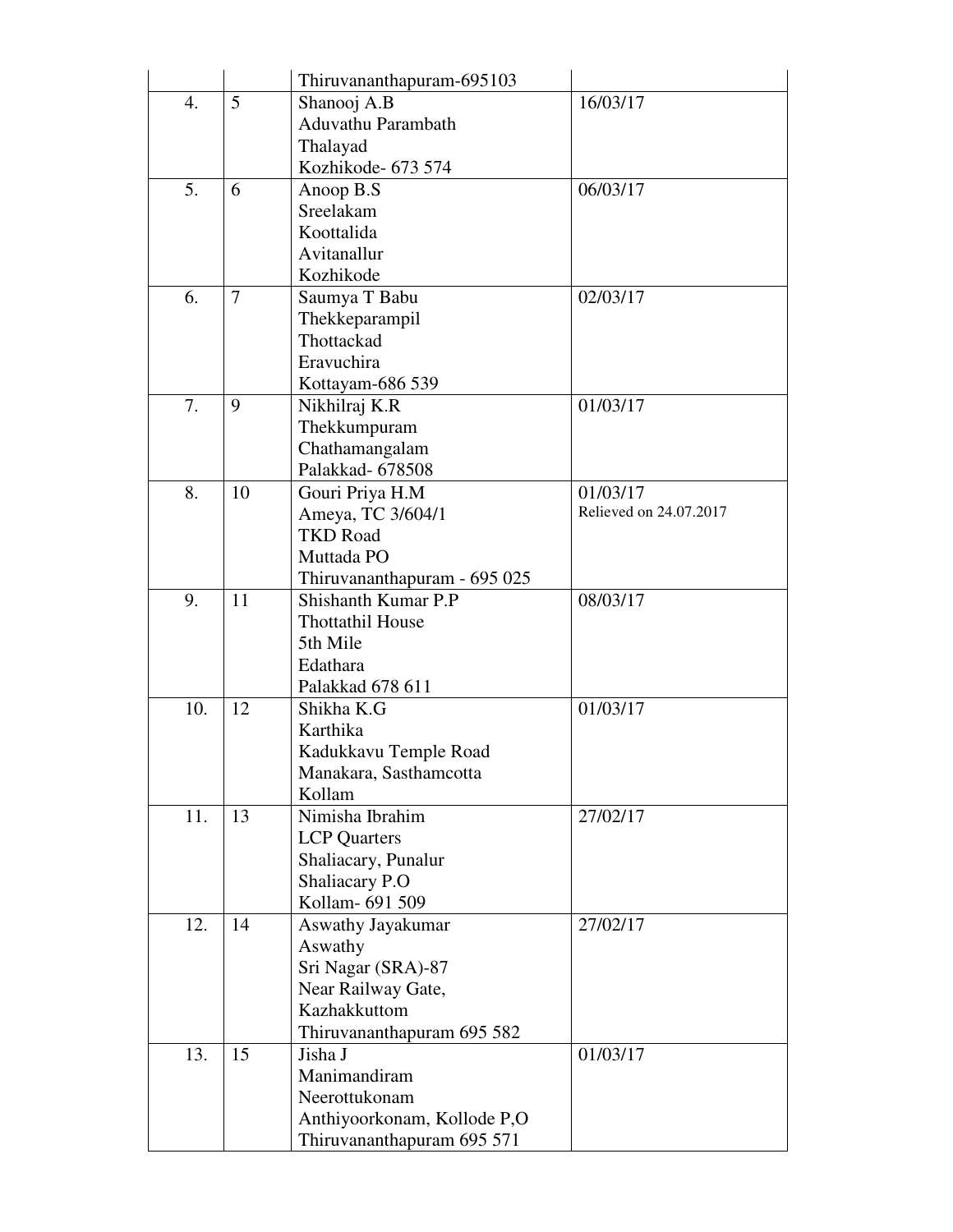| 14. | 16 | Sunisha M.C<br>Sreelakam<br>Edakkara<br>Kozhikode- 673 616                                              | 03/03/17 |
|-----|----|---------------------------------------------------------------------------------------------------------|----------|
| 15. | 17 | Ajish M.G<br>Mannidayil House<br>Karikkinmadu<br>Prekash<br>Idukki 685 515                              | 06/03/17 |
| 16. | 18 | Neethu Mohan<br>Kottapadikkal<br>Nedumunda<br>Iritty, Payam<br>Kannur-670 704                           | 02/03/17 |
| 17. | 19 | Pramod K<br>Chaithanya<br>Karaparambath (House)<br>Chozhalikkad, Kootilangadi P.O<br>Malappuram-676 506 | 03/03/17 |
| 18. | 20 | Divya Kumaran K<br><b>Kalonkoly House</b><br>Muthrathikkara,<br>Parappukkara<br>Thrissur-680310         | 05/04/17 |
| 19. | 22 | Shibin M<br>Mangalasseri House<br>Mutheeri<br>Nilambur R.S, P.O<br>Malappuram 679 330                   | 02/03/17 |
| 20. | 23 | Vishnu R.J<br>Thazhakkarakonathu Keezhathil<br>Veedu<br>Machel P,O<br>Thiruvananthapuram-695571         | 27/02/17 |
| 21. | 24 | Rubiya S<br>Seena Manzil<br>Manickal, Venjaramoodu<br>Venjaramoodu PO<br>Thiruvananthapuram 695 607     | 01/03/17 |
| 22. | 25 | Aswathy R<br>A R Bhavan<br>Pammathinkeezhu<br>Neerumankadavu P.O<br>Thiruvananthapuram                  | 27/02/17 |
| 23. | 26 | Sarika.S<br>Naluthattuvila Veedu<br>Koonthalloor<br>Chirayinkeezhu P.O.<br>Thiruvananthapuram 695 304   | 27/02/17 |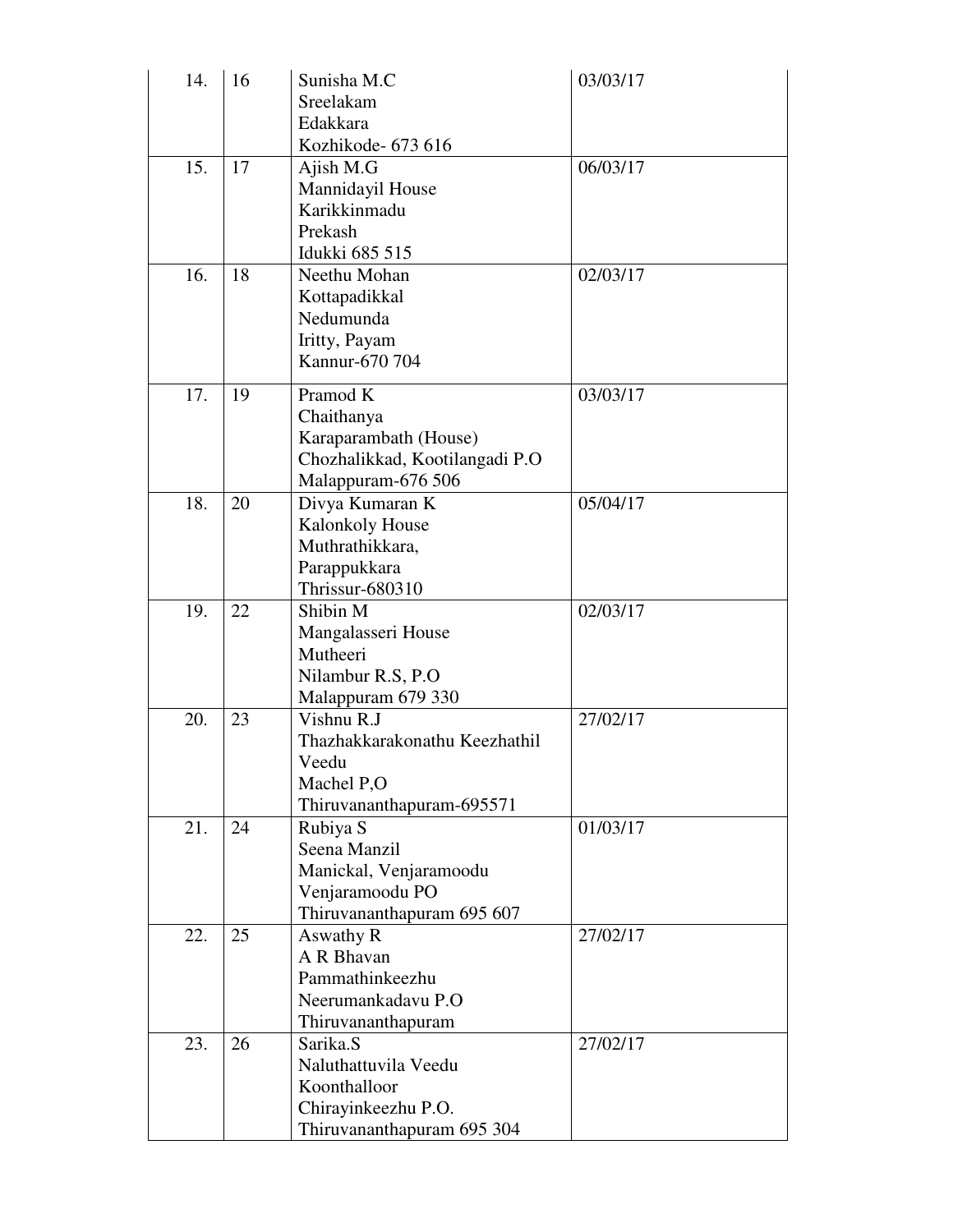| 24. | 27 | Suji G.S<br>Suji Bhavan, T.C 10 C 288<br>Avukulam<br>Chempazhanthy | 27/02/17 |
|-----|----|--------------------------------------------------------------------|----------|
|     |    | Thiruvananthapuram 695 587                                         |          |
| 25. | 28 | Soumya T.B                                                         | 01/03/17 |
|     |    | Thriprayar                                                         |          |
|     |    | Thriprayar                                                         |          |
|     |    | Valappad                                                           |          |
|     |    | <b>Thrissur 680 567</b>                                            |          |
| 26. | 29 | Sivaprasad M.S                                                     | 27/02/17 |
|     |    | Mulayaravilakathu Veedu                                            |          |
|     |    | Muroorkonam, Valiyakattakal                                        |          |
|     |    | Venjaramoodu P.O                                                   |          |
|     |    | Thiruvananthapuram 695 607                                         |          |
| 27. | 31 | Shyam Krishnan P                                                   | 09/03/17 |
|     |    | Ponnoth House                                                      |          |
|     |    | Chittatukara                                                       |          |
|     |    | PO Chittatukara                                                    |          |
|     |    | <b>Thrissur 680 511</b>                                            |          |
| 28. | 32 | Seena K.V                                                          | 03/02/17 |
|     |    | D/o Madhavan Vadiyan M.V                                           |          |
|     |    | Kottakunn Veedu                                                    |          |
|     |    | Peralam, Karivellur Via                                            |          |
|     |    | Kannur                                                             |          |
| 29. | 33 | Eldho Elias                                                        | 02/03/17 |
|     |    | Kannothukudiyil                                                    |          |
|     |    | Kottappady                                                         |          |
|     |    | Kottappady                                                         |          |
|     |    | Ernakulam                                                          |          |
| 30. | 34 | Shamseena S                                                        | 01/03/17 |
|     |    | Veliyil Veedu<br>Kottankulangara                                   |          |
|     |    | Chavara P.O, Chavara                                               |          |
|     |    | Kollam - 691 583                                                   |          |
| 31. | 35 | Smithamol R                                                        | 01/03/17 |
|     |    | Anandabhavan                                                       |          |
|     |    | Cheruvaranam                                                       |          |
|     |    | Varanam P.O                                                        |          |
|     |    | Alappuzha                                                          |          |
| 32. | 36 | Dheji A.D                                                          | 01/03/17 |
|     |    | Kodakkattil /116                                                   |          |
|     |    | Kurumpilavul                                                       |          |
|     |    | Kurumpilavu                                                        |          |
|     |    | Thrissur - 680 564                                                 |          |
| 33. | 37 | Suvitha V.S                                                        | 27/02/17 |
|     |    | Murukalayam                                                        |          |
|     |    | Melevila, Ayirooppara                                              |          |
|     |    | Kattaikonam                                                        |          |
|     |    | Thiruvananthapuram 695 584                                         |          |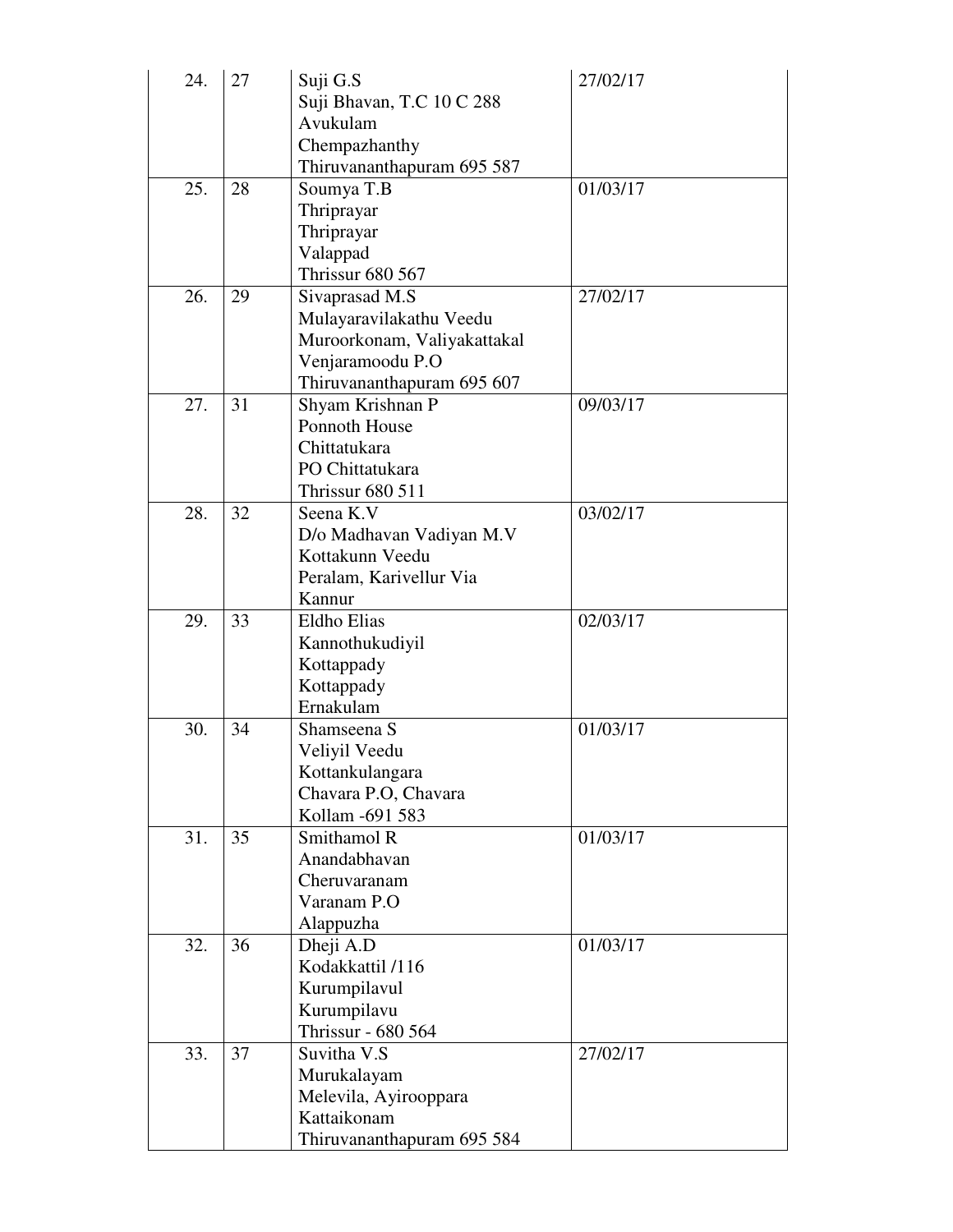| 34. | 38 | Ahina Fathima S<br>Vengavila Veedu<br>Nellimoodu<br>Kulathupuzha P.O<br>Kollam 691 310                 | 27/02/17 |
|-----|----|--------------------------------------------------------------------------------------------------------|----------|
| 35. | 39 | Hima B.S<br>Kunnumpurath Veedu<br>Thalayal<br>Kuthirakulam P.O, Vembayam<br>Thiruvananthapuram 695 615 | 27/02/17 |
| 36. | 40 | Chithra C<br>Chaithram<br>Mulavana<br>Mukkoodu P.O<br>Kollam 691 503                                   | 01/03/17 |
| 37. | 41 | Prameela S<br>Praveen Bhavan<br>Koliyoor<br>Muttacaud<br>Thiruvananthapuram 695 523                    | 01/03/17 |
| 38. | 42 | Manu P.M<br>Poomalil House<br>Subash Nagar<br>Chiyyaram P.O, Chiyyaram<br>Thrissur - 680 026           | 01/03/17 |
| 39. | 43 | Asarani K.S<br>Sobha Mandiram<br>Kulakkada<br>Kulakkada P.O<br>Kollam 691 521                          | 06/03/17 |
| 40. | 44 | Ashhar K<br>Shabab<br>Pinangode<br>Wayanad-673 121                                                     | 02/03/17 |
| 41. | 45 | Litha Jose<br>TC/111/1060<br>Kidangeth Chakkalakkal House<br>P.O Viyyur<br><b>Thrissur 680 010</b>     | 07/03/17 |
| 42. | 46 | Anix S Das<br>Anilda<br>Manaluvila<br>Arayoor P.O<br>Thiruvananthapuram 695 122                        | 01/03/17 |
| 43. | 47 | Ambili Chandran<br>Padmavilasam<br>Maravanthuruth<br>Maravanthuruth P.O<br>Kottayam -686 608           | 01/03/17 |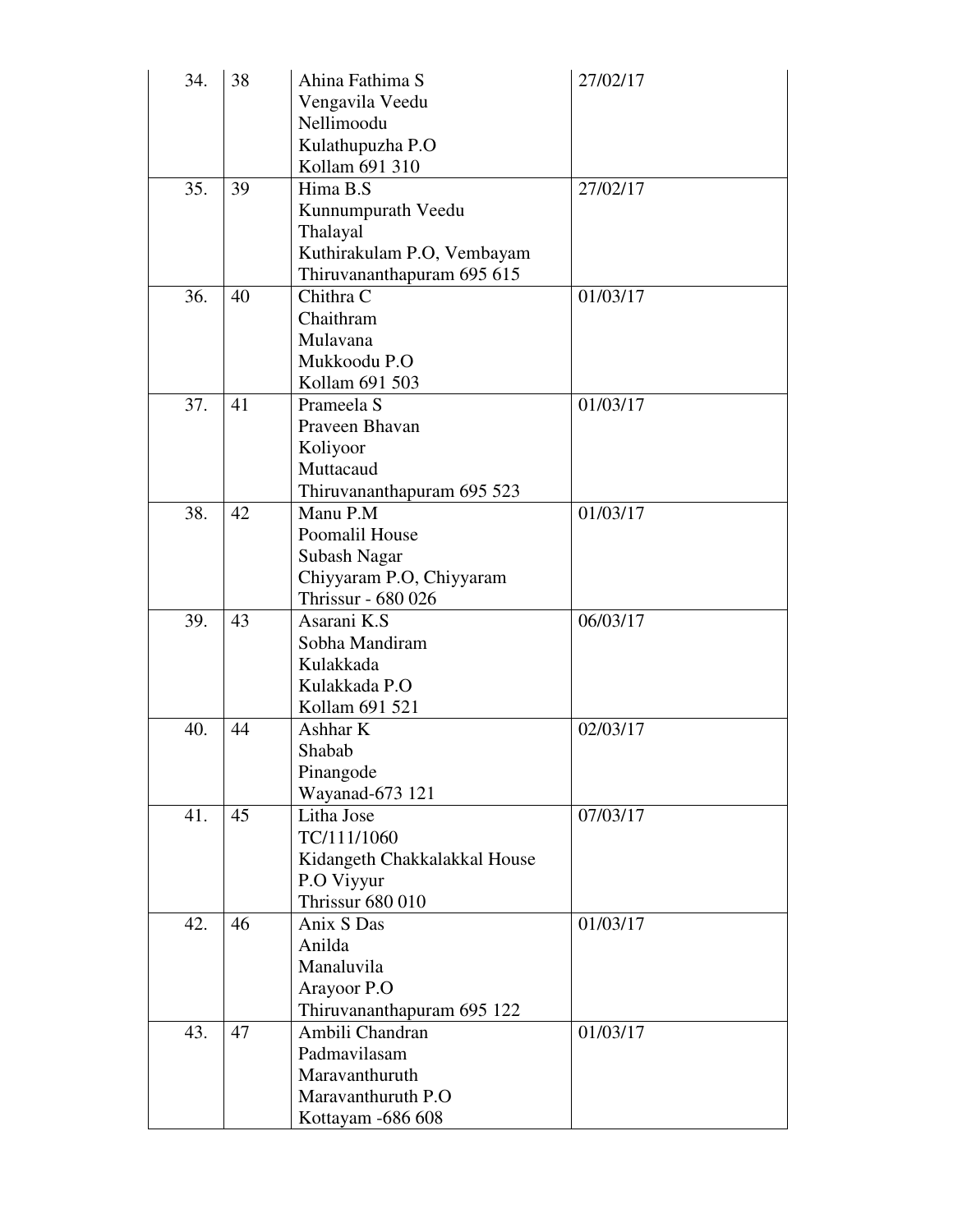| 44. | 48 | Jithin M.S<br>Malolayil<br>Kadappor<br>Vattukulam<br>Kottayam                                            | 01/03/17 |
|-----|----|----------------------------------------------------------------------------------------------------------|----------|
| 45. | 49 | Sudheesh M<br><b>Jyothy Nivas</b><br>Kavanoor<br>Malappuram- 673 639                                     | 02/03/17 |
| 46. | 50 | Sreeresmi $K.\overline{S}$<br>Kaippully House<br>Kaippilly Road<br>Thrissur - 680 620                    | 01/03/17 |
| 47. | 51 | Shaly K.A<br>Kannampuzha House<br>Mullakkara<br>Ammadam<br><b>Thrissur 680 563</b>                       | 07/03/17 |
| 48. | 52 | Radhika S<br>Pozth House<br>Kurudikkad<br>Pudussery P.O<br>Palakkad 678 623                              | 01/03/17 |
| 49. | 53 | Aswathi M.V<br><b>Muttukolly House</b><br>Thazhathoor<br>Thazhaathoor<br>Wayanad 673 592                 | 08/03/17 |
| 50. | 54 | Vrindha P.R<br>P R Bhavan<br>Panayam<br>Perayam<br>Thiruvananthapuram 695 562                            | 02/03/17 |
| 51. | 56 | Mahesh Kumar M<br>Palavila Padinjattathil<br>Pallisserickal P.O<br><b>Sasthamcotta</b><br>Kollam 690 521 | 01/03/17 |
| 52. | 57 | Viji D.B<br>Vinil Bhavan, Varuvila<br>Mulayara P.O<br>Thiruvananthapuram - 695 543                       | 01/03/17 |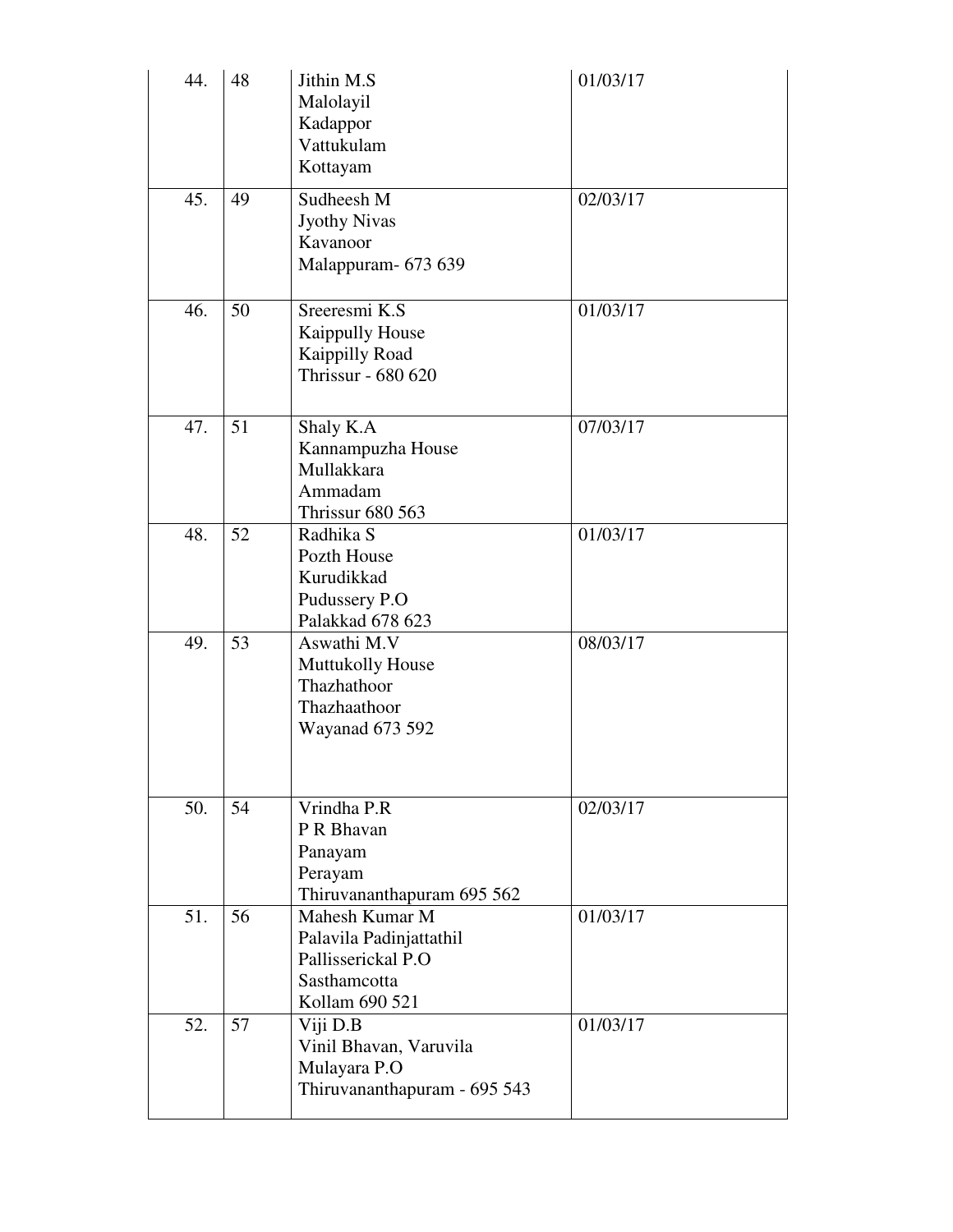| 53.               | 58 | Sarath Kumar.S<br>S.R House, Marukil<br>Marthandeswaram<br>Ooruttambalam P.O<br>Thiruvananthapuram 695 507 | 01/03/17                           |
|-------------------|----|------------------------------------------------------------------------------------------------------------|------------------------------------|
| 54.               | 59 | Rani S Prakash<br>Kovasseril<br>Kottackupuram<br>Clappana P.O<br>Kollam 690 525                            | 01/03/17                           |
| 55.               | 60 | Anu Mol K<br>Chekkalavilakam, 310 (6/647)<br>Venjaramoodu<br>Venjaramoodu<br>Thiruvananthapuram 695 607    | 27/02/17                           |
| 56.               | 61 | Rabya C<br>Charashma<br>Chevayoor,<br>Chevayoor<br>Kozhikode                                               | 01/03/17                           |
| $\overline{57}$ . | 62 | Soumya A Kartha<br>Ashirwad<br>Vallissery,<br>Avinissery<br><b>Thrissur 680 306</b>                        | 06/03/17                           |
| 58.               | 63 | Vineetha I<br>A.R Bhavan<br>Perunguzhi, Perunguzhi<br>Thiruvananthapuram 695 305                           | 01/03/17                           |
| 59.               | 64 | Praveen T.V<br>Thaliyan Veettil<br>Chuzhali,<br>P.O Chuzhali<br>Kannur 670 142                             | 04/03/17                           |
| 60.               | 65 | Hameeda Jaleesa V.K<br>Valloorkavil House<br>194 (7/327), Vattaparambu<br>Aliparamba<br>Malappuram 679 357 | 09/03/17<br>Relieved on 09.10.2017 |
| 61.               | 66 | Vandana Raj<br>V.R Sadanam<br>Keezhattoor<br>Ayur, Kollam 691 533                                          | 01/03/17                           |
| 62.               | 67 | Santhi Raveendran P<br>Pallipurath House<br>Kattukulam                                                     | 01/03/17                           |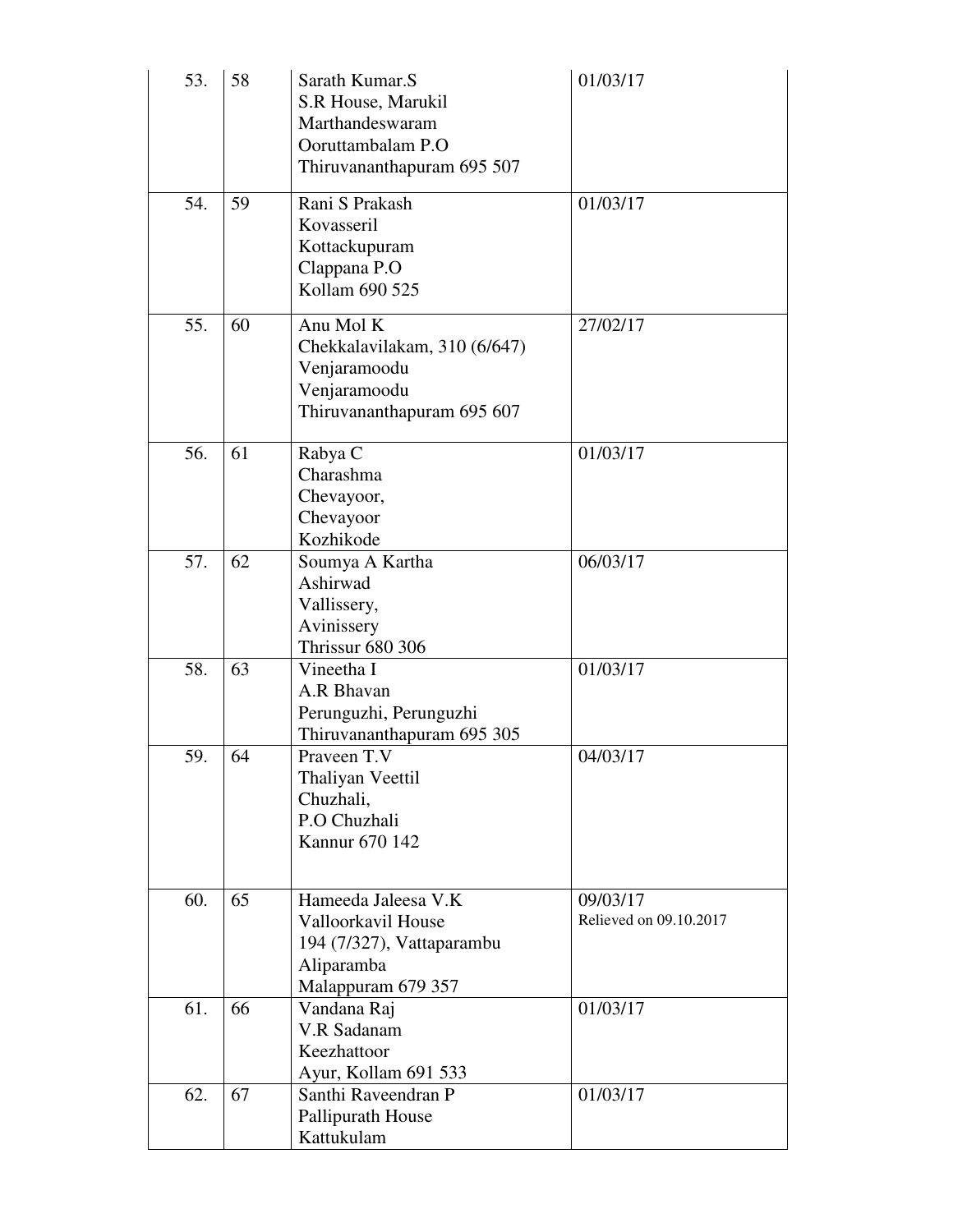|     |    | Kattukulam South                        |          |
|-----|----|-----------------------------------------|----------|
|     |    | Palakkad 679 514                        |          |
| 63. | 68 | Resmi Chandran                          | 27/02/17 |
|     |    | Sruthi, Karoor                          |          |
|     |    | Pothencode                              |          |
|     |    | Thiruvananthapuram - 695 584            |          |
| 64. | 69 | Praveen Kumar S                         | 16/03/17 |
|     |    | Karuppu Moola Veedu                     |          |
|     |    | Pamamcode                               |          |
|     |    | Estate P.O                              |          |
|     |    | Thiruvananthapuram- 695 019             |          |
| 65. | 70 | Arun M                                  | 27/02/17 |
|     |    | Akkilara Puthen Veedu                   |          |
|     |    | Agasthiacode                            |          |
|     |    | Nediyara P.O                            |          |
|     |    | Kollam 691 306                          |          |
|     |    |                                         |          |
| 66. | 71 | Dhanesh C.K                             | 01/03/17 |
|     |    | Chendra House                           |          |
|     |    | Kalathode                               |          |
|     |    | P.O Ollukkara                           |          |
|     |    | <b>Thrissur 680 655</b>                 |          |
| 67. | 72 | Nithin G.S                              | 27/02/17 |
|     |    | Chithira                                |          |
|     |    | Pirappancode                            |          |
|     |    | Thiruvananthauram                       |          |
| 68. | 73 | Soumya Sadanandan                       | 03/03/17 |
|     |    | Malayude Kizhekkethil Kotta             |          |
|     |    | Alappuzha-689 504                       |          |
| 69. | 74 | <b>Aswathy S Nair</b>                   | 01/03/17 |
|     |    | <b>Aswathy Nilayam</b><br>Akkottuvila   |          |
|     |    |                                         |          |
|     |    | Kurakkada<br>Thiruvananthapuram 695 104 |          |
| 70. | 75 | Shabna N                                | 27/02/17 |
|     |    | Edavilaputhenveedu                      |          |
|     |    | Kallambalam                             |          |
|     |    | Vadasserikonam P.O                      |          |
|     |    | Thiruvananthapuram 695 143              |          |
| 71. | 76 | Vani T.C                                | 01/03/17 |
|     |    | Anjanam                                 |          |
|     |    | Arakkilad Road                          |          |
|     |    | Vadakkara                               |          |
|     |    | Puthur, Kozhikode                       |          |
| 72. | 77 | Sony Vincent                            | 02/03/17 |
|     |    | <b>Bright House</b>                     |          |
|     |    | Mekkadu                                 |          |
|     |    | Kollam-691 583                          |          |
|     |    |                                         |          |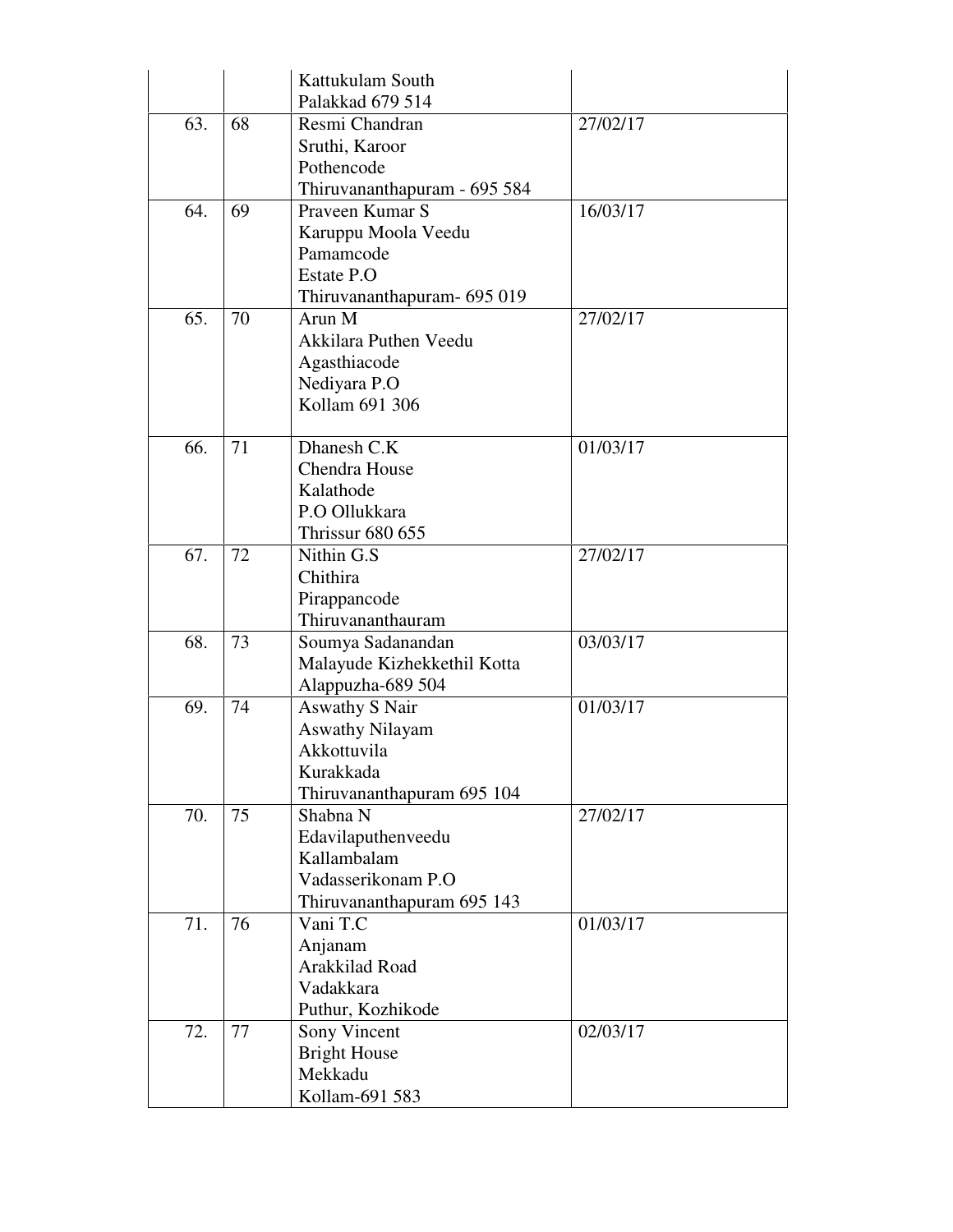| 73. | 78 | <b>Aswathy Susan Samuel</b><br>Cheriya Plavinal House<br>Karuvatta<br>Adoor P.O<br>Pathanamthitta 691523              | 01/03/17 |
|-----|----|-----------------------------------------------------------------------------------------------------------------------|----------|
| 74. | 79 | Deepa C.V<br>Chami Sadanam<br>Angadippuram<br>Near Thali Temple<br>Angadippuram, Malappuram<br>679 321                | 03/03/17 |
| 75. | 80 | Arunraj M.R<br>Mangalathu Thekkethil<br>Maruthamon Bhagom, Pattazhy<br>Thekkethery<br>Kollam 691 522                  | 27/02/17 |
| 76. | 81 | Bobby Raj SS<br>T.C 14/1796, Kunnuvilakatu<br>House<br>Panchappuram Junction<br>Palayam<br>Thiruvananthapuram 695 034 | 01/03/17 |
| 77. | 82 | Jayanthi V<br>Kochumampuzha Veedu<br>Mullakkeri<br>Panmana P.O<br>Kollam- 691 583                                     | 01/03/17 |
| 78. | 83 | Deepika Unni A<br>Arekkattil<br>Venginissery<br>Paralam P.O<br><b>Thrissur 680 563</b>                                | 03/03/17 |
| 79. | 84 | Ananth S<br>Sauparnika<br>Bharanikkavu<br>Punalur P.O<br>Kollam 691 305                                               | 27/02/17 |
| 80. | 87 | Ashitha J Prakash<br>Chakkom Vilakom<br>Sarkara, Chirayinkeezhu<br>Thiruvananthapuram 695 304                         | 06/03/17 |
| 81. | 88 | Aparna S<br>Mammilikadu, 8/373<br>Palathully                                                                          | 01/03/17 |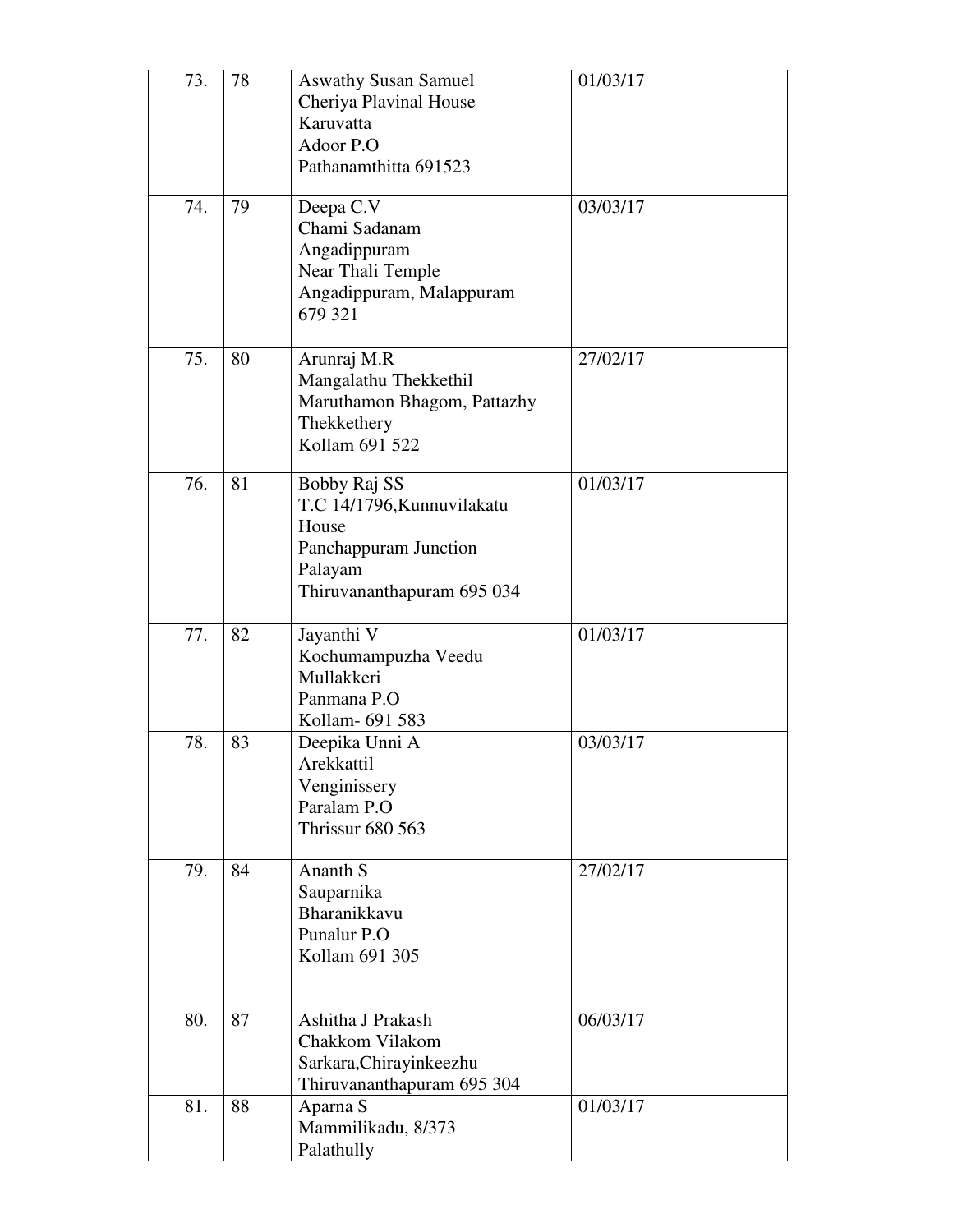|     |     | Peruvemba                     |          |
|-----|-----|-------------------------------|----------|
|     |     | Palakkad 678 531              |          |
| 82. | 89  | Visakh R                      | 02/03/17 |
|     |     | Kuttiyil House                |          |
|     |     | Muzhangodi                    |          |
|     |     | Karunagappally                |          |
|     |     | P.O. Thodiyoor, Kollam 690523 |          |
| 83. | 90  | Jaseena M                     | 03/03/17 |
|     |     | Meppurath House               |          |
|     |     | Puthiyiruthy                  |          |
|     |     | Palapetty                     |          |
|     |     | Malappuram -679 579           |          |
| 84. | 91  | Anandu R.G                    | 27/02/17 |
|     |     | Gopalamandhiram               |          |
|     |     | Edaval                        |          |
|     |     | Ottasekharamangalam P.O       |          |
|     |     | Thiruvananthapuram 695 125    |          |
| 85. | 92  | Sandhya P.S                   | 01/03/17 |
|     |     | Sandeep Bhavanam              |          |
|     |     | Naduvilemuri                  |          |
|     |     | Anayadi P.O                   |          |
|     |     | Kollam 690 561                |          |
| 86. | 93  | Rahul V.S                     | 27/02/17 |
|     |     | Kusarcode                     |          |
|     |     | Thadatharikathu Veedu         |          |
|     |     | Poovathoor, Poovathoor P.O.   |          |
|     |     | Thiruvananthapuram 695 561    |          |
| 87. | 94  | Praveen kumar V.K             | 01/03/17 |
|     |     | <b>Thankam Nivas</b>          |          |
|     |     | Vakkode Vallanghy             |          |
|     |     | Nemmara                       |          |
|     |     | Palakkad                      |          |
| 88. | 95  | Arun G Krishnan               | 02/03/17 |
|     |     | <b>Ambadath House</b>         |          |
|     |     | Kolangattukara                |          |
|     |     | Choolissery                   |          |
|     |     | <b>Thrissur 680 541</b>       |          |
| 89. | 96  | Anzar A                       | 27/02/17 |
|     |     | Puthuval Vila Veedu           |          |
|     |     | Amballoor, Sainik School P.O. |          |
|     |     | Kazhakoottam                  |          |
|     |     | Thiruvananthapuram 695 585    |          |
| 90. | 98  | Mangalathu Reshma Retnakaran  | 27/02/17 |
|     |     | <b>GR</b> Bhavan              |          |
|     |     | VRA 209 A, Vattavila          |          |
|     |     | <b>Attingal P.O</b>           |          |
|     |     | Thiruvananthapuram 695 101    |          |
| 91. | 100 | Monisha R                     | 01/03/17 |
|     |     | Punartham                     |          |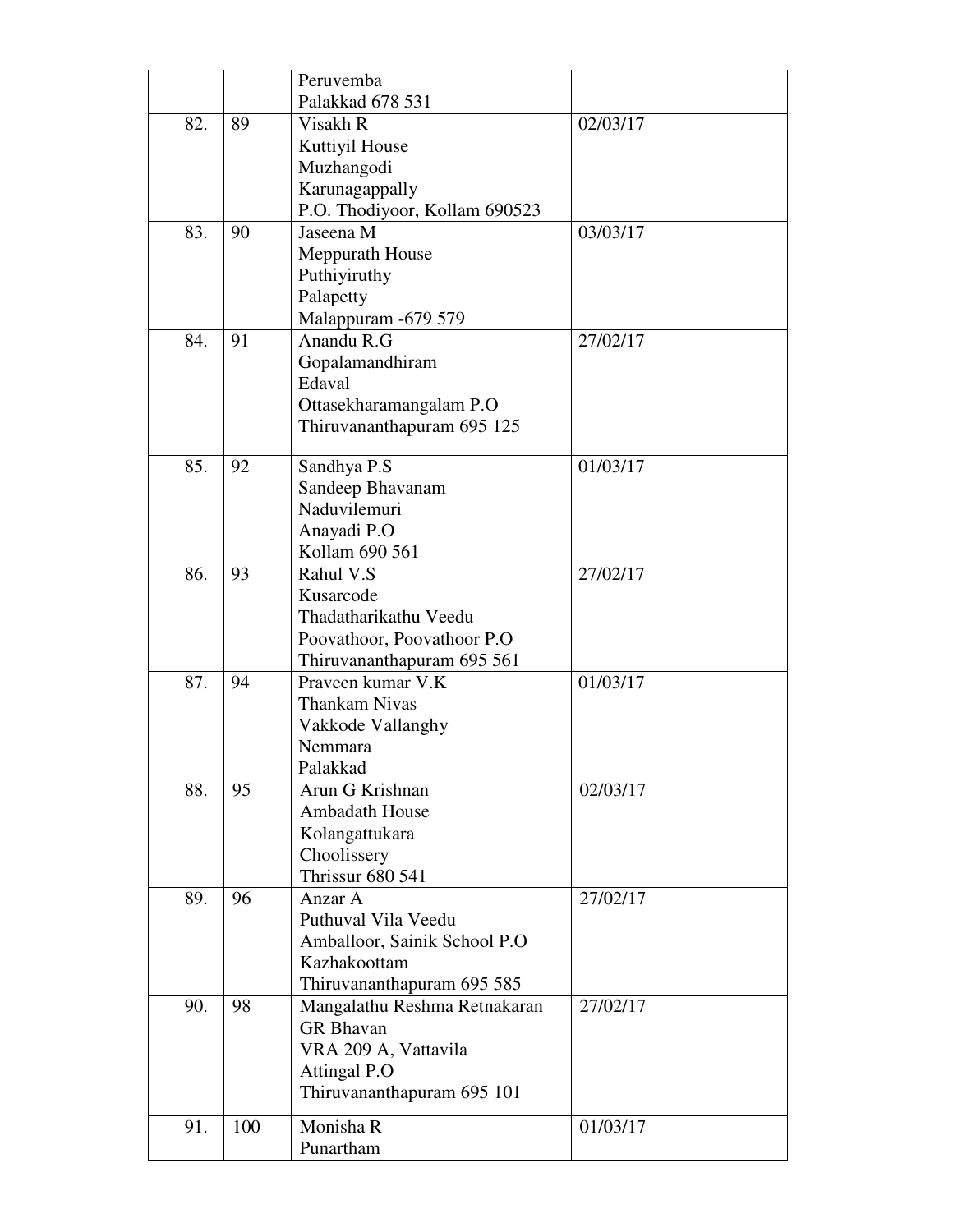|      |     | Konathuvila, PappanamcodeP.O |          |
|------|-----|------------------------------|----------|
|      |     | Pappanamcode                 |          |
|      |     | Thiruvananthapuram 695 018   |          |
| 92.  | 101 | Sreeja T                     | 01/03/17 |
|      |     | Thottikkat                   |          |
|      |     | Kundoor                      |          |
|      |     | Kundoor P.O                  |          |
|      |     | Thrissur 680734              |          |
| 93.  | 102 | Jayashree K                  | 08/03/17 |
|      |     | Kallugadde House             |          |
|      |     | Edaneer                      |          |
|      |     | Kasaragod-671 541            |          |
| 94.  | 103 | Seema K Nair                 | 27/02/17 |
|      |     | Krishnendu                   |          |
|      |     | Koonanvenga                  |          |
|      |     | Koonanvenga P.O              |          |
|      |     | Thiruvananthapuram           |          |
| 95.  | 104 | Eleeswa Devassy T            | 09/03/17 |
|      |     | Tharayi House                |          |
|      |     | Thiruvizha                   |          |
|      |     | Mayithara Market P.O         |          |
|      |     | Alappuzha 688 539            |          |
| 96.  | 105 | Veena V.L                    | 01/03/17 |
|      |     | Vimal Vihar                  |          |
|      |     | Themgumcode                  |          |
|      |     | Kodithookkiyakunnu P.O       |          |
|      |     | Thiruvananthapuram 695 608   |          |
| 97.  | 106 | Raseeja R                    | 01/03/17 |
|      |     | Raseeja Manzil               |          |
|      |     | Vembayam                     |          |
|      |     | Vembayam                     |          |
|      |     | Thiruvananthapuram 695 615   |          |
| 98.  | 107 | Divya S.G                    | 01/03/17 |
|      |     | S.G Bhavan                   |          |
|      |     | Vilavoorkal                  |          |
|      |     | Malayinkil P.O               |          |
|      |     | Thiruvananthapuram 695 571   |          |
| 99.  | 110 | Anupriya P Sivan             | 27/02/17 |
|      |     | Sivasakthi                   |          |
|      |     | Nedumon                      |          |
|      |     | Kovalam                      |          |
|      |     | Thiruvananthapuram 695 527   |          |
| 100. | 111 | Rakhi P V                    | 01/03/17 |
|      |     | 438, Puthiyaveettil          |          |
|      |     | Paramba                      |          |
|      |     | Chettippadam, Nilambur       |          |
|      |     | Malappuram 679 332           |          |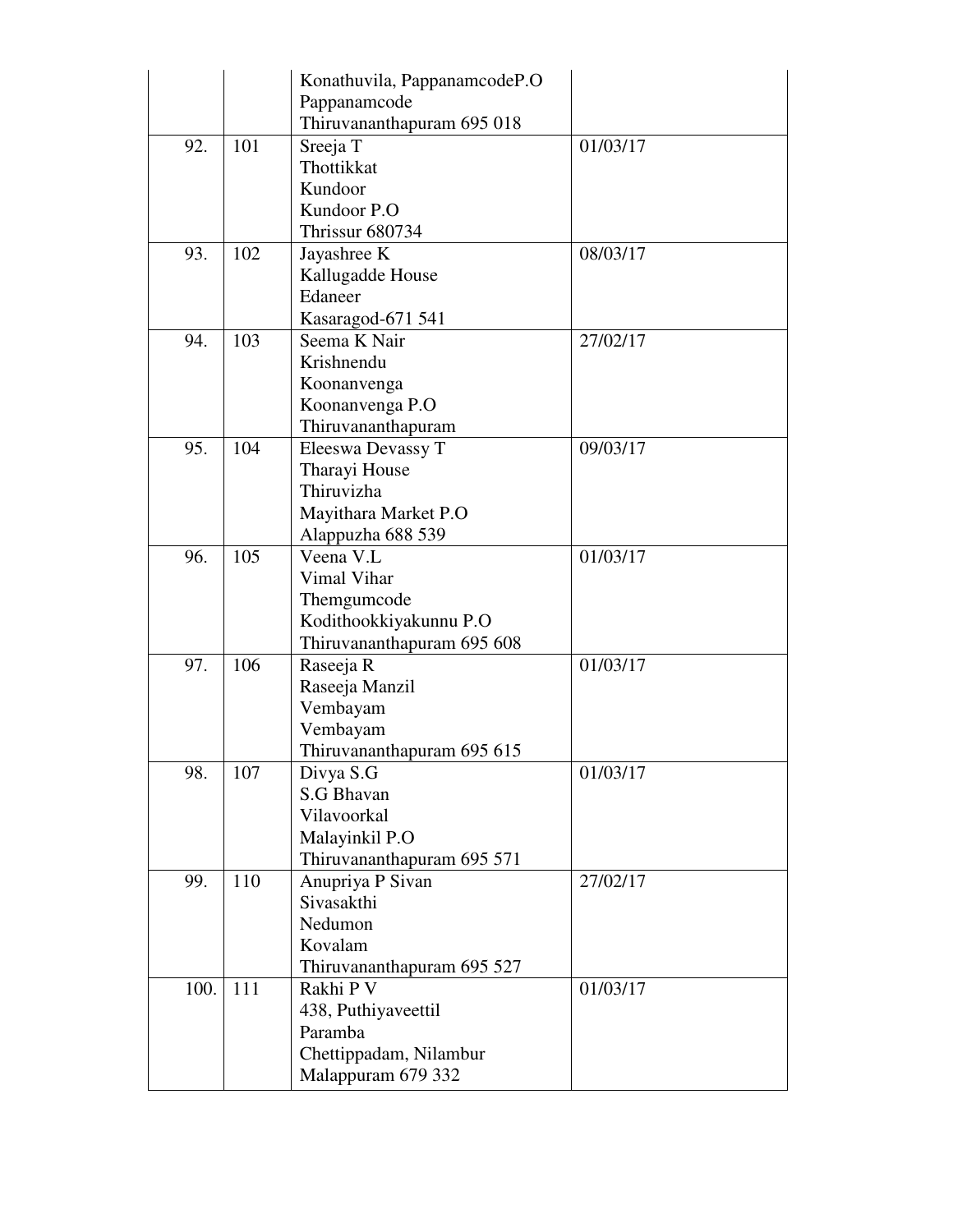|      | $101.$   112 | Mithun Chandran<br>Saras            | 01/03/17 |
|------|--------------|-------------------------------------|----------|
|      |              | Panayam                             |          |
|      |              | Panayam P.O, Perinad                |          |
|      |              | Kollam - 691 601                    |          |
| 102. | 113          | Vishnu P.L                          | 27/02/17 |
|      |              | P.L Nivas                           |          |
|      |              | <b>Pattathil Junction</b>           |          |
|      |              | Vakkom, Vakkom P.O                  |          |
|      |              | Thiruvananthapuram 695 308          |          |
| 103. | 114          | Sarika S.S                          | 01/03/17 |
|      |              | Salini Mandhiram                    |          |
|      |              | Sreenivasapuram P.O                 |          |
|      |              | Varkala                             |          |
|      |              | Thiruvananthapuram 695 145          |          |
| 104. | 115          | Vijesh A                            | 02/03/17 |
|      |              | Thayath Valappil                    |          |
|      |              | Keloth                              |          |
|      |              | Payyannur                           |          |
| 105. | 116          | Kannur 670 307<br>Ummusubaira M.P   | 01/03/17 |
|      |              | Areekkode (House)                   |          |
|      |              | Pookkottumpadam                     |          |
|      |              | Pookkottumpadam (PO)                |          |
|      |              | Malappuram 679 332                  |          |
| 106. | 117          | Arunkumar S                         | 27/02/17 |
|      |              | Ananda Bhavanam Veedu               |          |
|      |              | 88 A, Kokkad                        |          |
|      |              | Kottarakkara                        |          |
|      |              | Kollam 691 538                      |          |
| 107. | 118          | <b>Antony Andrews</b>               | 27/02/17 |
|      |              | <b>St. Antonys Dale</b>             |          |
|      |              | Mekkadu                             |          |
|      |              | Kollam-691 583                      |          |
| 108. | 120          | <b>Aswathy S Nair</b>               | 27/02/17 |
|      |              | Saketham                            |          |
|      |              | Chenkal                             |          |
|      |              | Chenkal P.O                         |          |
|      |              | Thiruvananthapuram 695 132          |          |
| 109. | 121          | Mahesh R                            | 27/02/17 |
|      |              | Kalampattu Puthen Veedu<br>Kadakkal |          |
|      |              | Kadakkal                            |          |
|      |              | Kollam 691 536                      |          |
| 110. | 122          | Deepthi M.G                         | 01/03/17 |
|      |              | <b>Mallissery House</b>             |          |
|      |              | Alathur                             |          |
|      |              | Anandapuram                         |          |
|      |              | <b>Thrissur 680 305</b>             |          |
| 111. | 123          | Avinash K                           | 02/03/17 |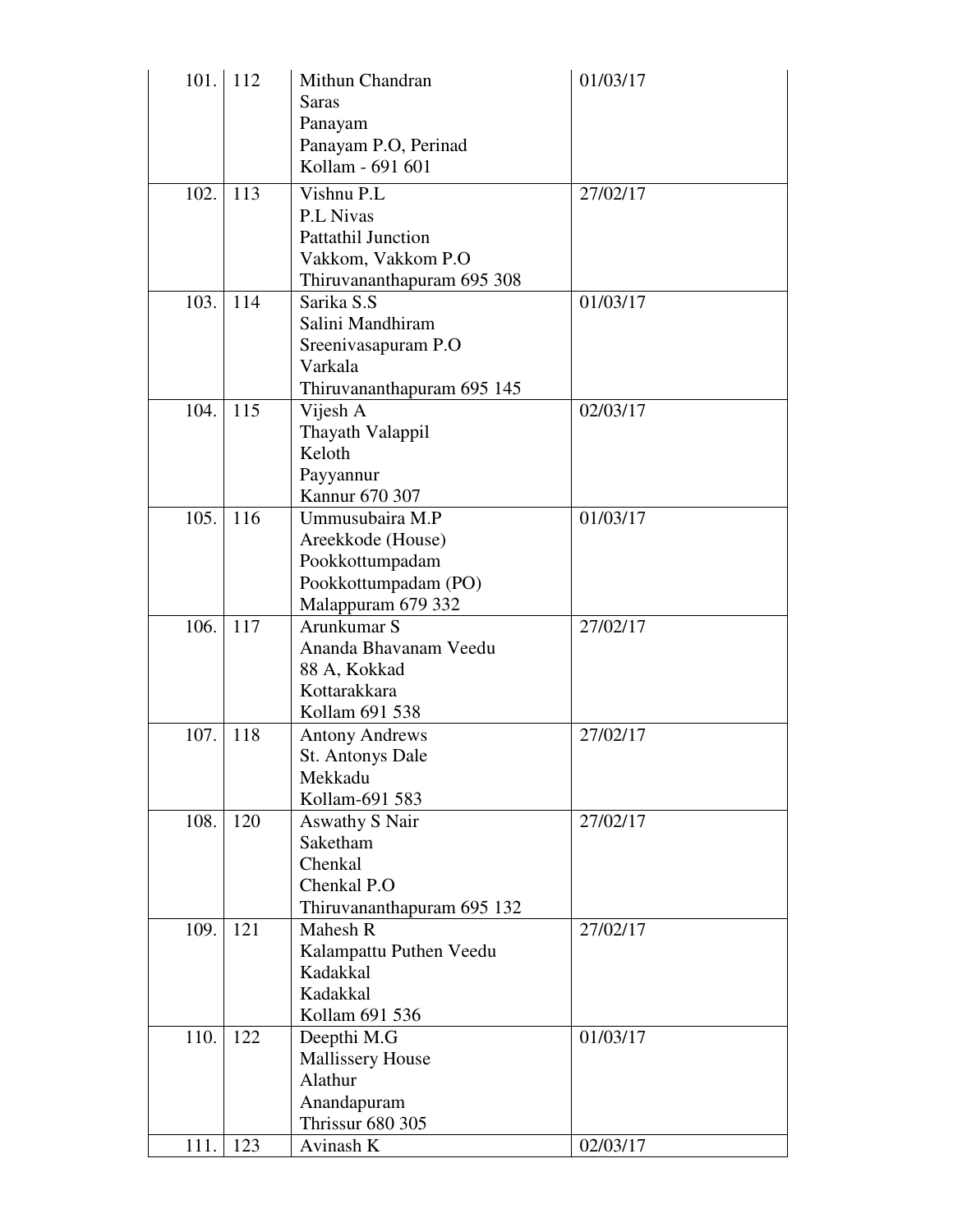|      |     | <b>Avinash Nivas</b>                       |          |
|------|-----|--------------------------------------------|----------|
|      |     | Neerveli                                   |          |
|      |     | Neerveli P.O.                              |          |
|      |     | Kannur 670 701                             |          |
| 112. | 124 | Ajesh Kumar N                              | 02/03/17 |
|      |     | Aneesh Bhavan                              |          |
|      |     | Nalumukku                                  |          |
|      |     | Kakkanikkara,                              |          |
|      |     | Vattakkarikkakam                           |          |
|      |     | Thiruvananthapuram 695 562                 |          |
| 113. | 125 | Jithin V.J                                 | 01/03/17 |
|      |     | Velimparambil                              |          |
|      |     | Kalathu Ward                               |          |
|      |     | Avalookkunnu P.O                           |          |
|      |     | Alappuzha 688 006                          |          |
| 114. | 126 | Revathy P.M                                | 27/02/17 |
|      |     | T.C.41/1269(3)                             |          |
|      |     | Kailas Bhavan, Attukal                     |          |
|      |     | Kuriyathi, Manacaud P.O                    |          |
|      |     | Thiruvananthapuram 695 009                 |          |
| 115. | 127 | Subina <sub>S</sub>                        | 27/02/17 |
|      |     | Kannivila Kizhakkathil                     |          |
|      |     | Njarackal Perinad                          |          |
|      |     | Perinad P.O                                |          |
|      |     | Kollam 691 601                             |          |
| 116. | 128 | Sugeeth Sukumar S                          | 27/02/17 |
|      |     | Sangamam                                   |          |
|      |     | Machel P,O                                 |          |
|      |     | Malayinkil                                 |          |
| 117. | 129 | Thiruvananthapuram 695 571<br>Hashmi Soman | 01/03/17 |
|      |     | Cheruvelikkavil                            |          |
|      |     | Mannancherry                               |          |
|      |     | Mannancherry P.O                           |          |
|      |     | Alappuzha 688 538                          |          |
| 118. | 130 | Aneesh T.R                                 | 27/02/17 |
|      |     | Thushara                                   |          |
|      |     | Ayoor                                      |          |
|      |     | Kollam- 691 533                            |          |
| 119. | 131 | Athira K.R                                 | 01/03/17 |
|      |     | Puthenpurackal Veedu                       |          |
|      |     | Neduvanoor                                 |          |
|      |     | Avaneeswaram R S P.O                       |          |
|      |     | Kollam 691 508                             |          |
| 120. | 132 | Jibin Jose                                 | 07/03/17 |
|      |     | Kallikattu House                           |          |
|      |     | Muttappally                                |          |
|      |     | Mukkottuthara                              |          |
|      |     | Kottayam 686 510                           |          |
| 121. | 133 | Shebin Thomas                              | 01/03/17 |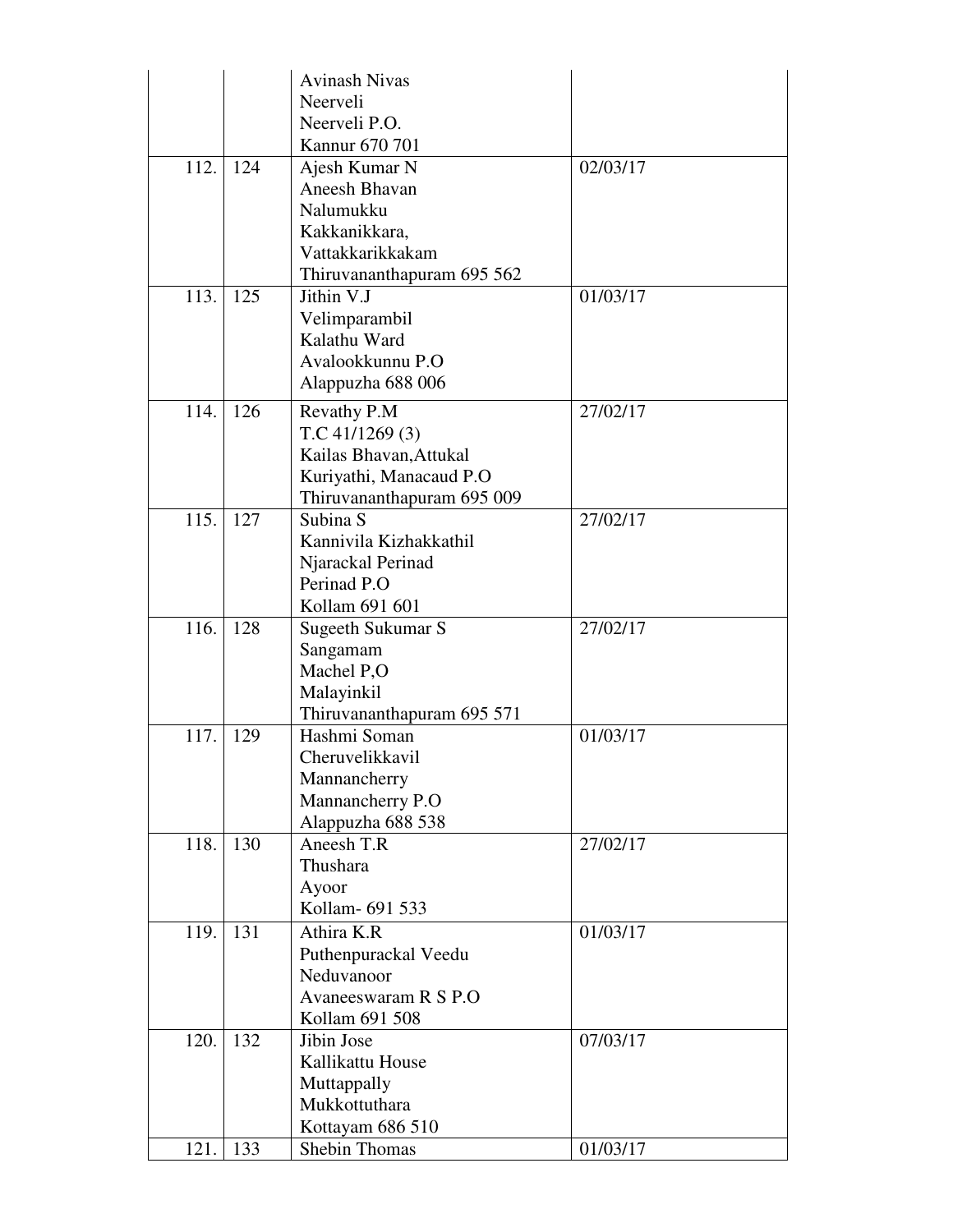|      |     | Vazhakkoottathil House<br>Kara, Kara<br><b>Thrissur 680 671</b>                                                 |          |
|------|-----|-----------------------------------------------------------------------------------------------------------------|----------|
| 122. | 134 | Arya R.S<br>Santha Bhavan<br>Kunnuvaram<br>Thiruvananthauram- 695 101                                           | 27/02/17 |
| 123. | 135 | Jithin K Uthaman<br>Karackaltharayil<br>Maravanthuruthu P.O<br>Vaikom, Maravanthuruthu P.O.<br>Kottayam 686 608 | 01/03/17 |
| 124. | 136 | Lekshmi S Nair<br>Krishnakripa<br>Attingal<br>Thiruvananthapuram<br>695 101                                     | 27/02/17 |
| 125. | 137 | Anza Beegum N<br>Najimi Manzil<br>Chanthavila<br>Sainik School P.O<br>Thiruvananthapuram 695 585                | 02/03/17 |
| 126. | 138 | Rajesh M.R<br>Mangalasseri House<br>Mutheeri<br>Nilambur R.S<br>Malappuram 679 330                              | 01/03/17 |
| 127. | 139 | Priya P.V<br>Parakkadavu Memuriyil<br>Muthupezhumkal P.O<br>Vakayar<br>Pathanamthitta 689 698                   | 01/03/17 |
| 128. | 140 | Drisya S.R<br>Plavilaveedu Alamcode<br>Vanchiyoor P.O<br>Attingal<br>Thiruvananthapuram 695 102                 | 27/02/17 |
| 129. | 141 | Aneesa Beevi L<br><b>Anvar Manzil Thekkil</b><br>Kadakkal Kollam<br>Ayirakuzhy<br>Kollam 691 559                | 01/03/17 |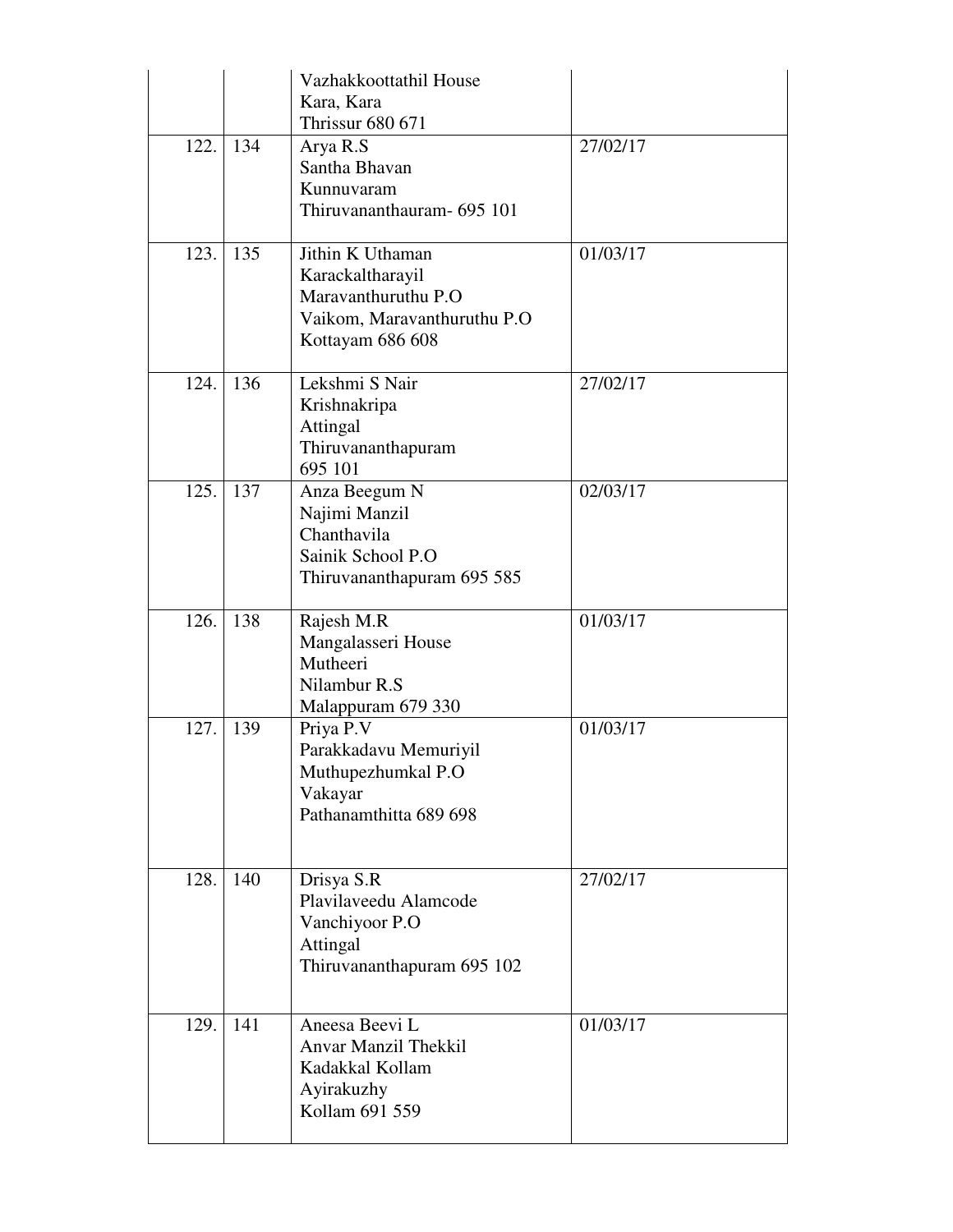| 130. | 142 | Arya A.S<br>Ayilya<br>Mannayam Thekkumkara<br>Nedumangad<br>Thiruvananthapuram                                         | 01/03/17 |
|------|-----|------------------------------------------------------------------------------------------------------------------------|----------|
| 131. | 143 | Santhanu B<br>Kalappallil<br>Vaikom<br>Kulasekharamangalam<br>Kottayam 686 608                                         | 08/03/17 |
| 132. | 144 | Varun Krishnan R<br>Arun Bhavan<br>Kottara<br>Meeyannoor P.O<br>Kollam 691 537                                         | 27/02/17 |
| 133. | 145 | Anshu D.S<br><b>S.D Nivas</b><br>Kottakkakam<br>Perinad P.O.<br>Kollam                                                 | 01/03/17 |
| 134. | 146 | Geetha L<br>Geethalayam<br>Rameswaram Road<br>Puliyarakonam P.O<br>Thiruvananthapuram 695 573                          | 01/03/17 |
| 135. | 147 | Khadeeja N<br>Khadeeja Manzil<br><b>Near Railway Station</b><br>Kallamkonam, Varkala P.O<br>Thiruvananthapuram 695 141 | 01/03/17 |
| 136. | 148 | Sreeja Mol V<br>Radha Bhavan<br>Vembannoor<br>Aruvikkara<br>Thiruvananthapuram 695 564                                 | 01/03/17 |
| 137. | 149 | Sandhya Rani U<br>Nirappil Veedu<br>Aletty<br>Peyad P.O<br>Thiruvananthapuram 695 573                                  | 27/02/17 |
| 138. | 150 | Golda G Issac<br>Jo Bhavan                                                                                             | 27/02/17 |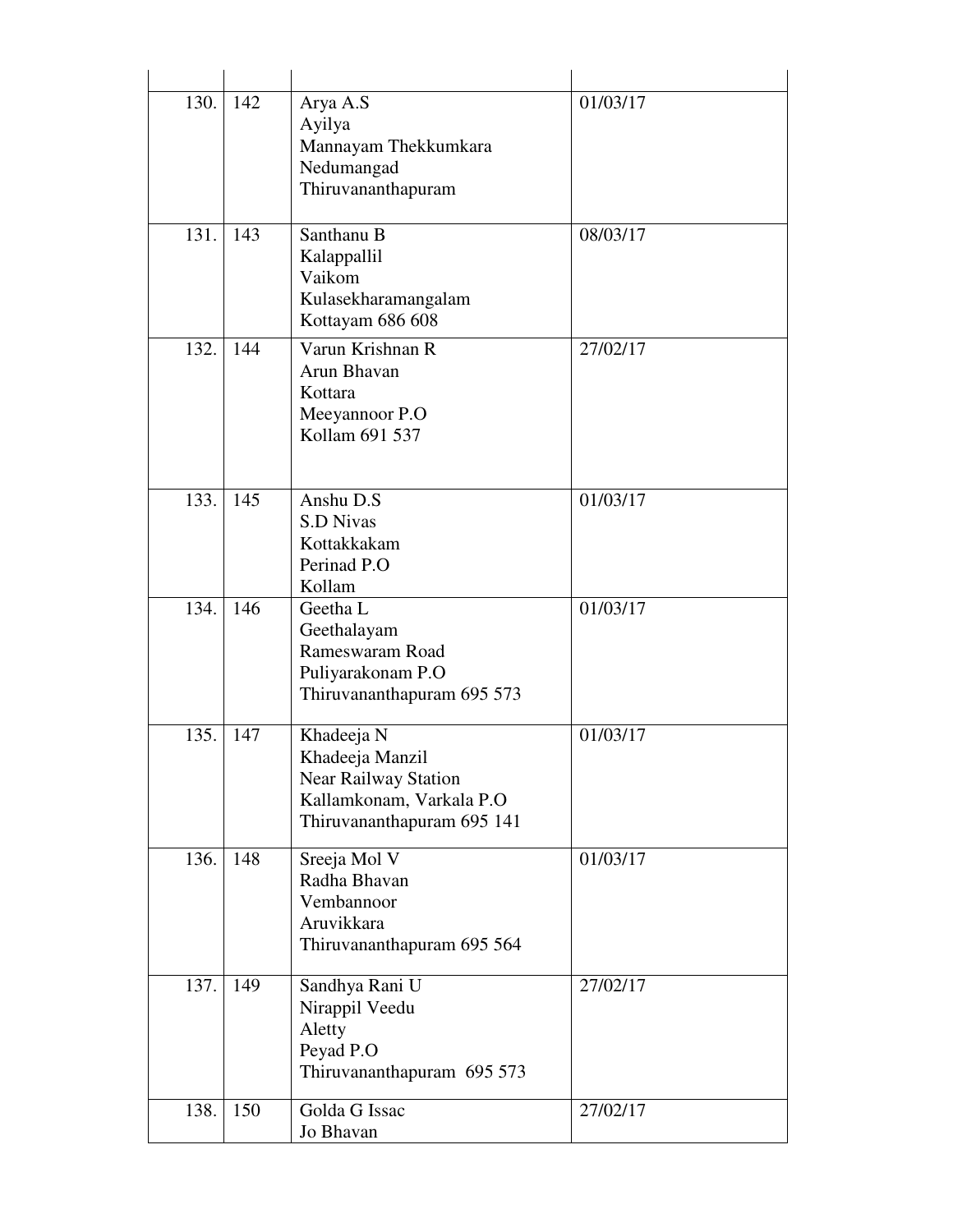|      |     | Thekkunthai Veedu<br>Kulathoor, Pozhiyoor PO<br>Thiruvananthapuram 695 513                                |          |
|------|-----|-----------------------------------------------------------------------------------------------------------|----------|
| 139. | 151 | Aswathy A.G<br><b>A.G Nivas</b><br>Kodumon<br>Attingal<br>Thiruvananthapuram 695 101                      | 01/03/17 |
| 140. | 152 | Dorit M Lukose<br>Mundaplackal House<br>Nedumkandam<br>Nedumkandam<br>Idukki 685 553                      | 01/03/17 |
| 141. | 153 | Sanal Kumar B<br>Anil Bhavan, T.C 6/2106<br>Valiyavila<br>Vattiyoorkavu P.O<br>Thiruvananthapuram 695 013 | 09/03/17 |
| 142. | 154 | Renju S<br>Remya Bhavan<br>Karicha<br>Nellanadu, Vamanapuram<br>Thiruvananthapuram 695 601                | 06/03/17 |
| 143. | 155 | Suma J.S<br>Sathi Vihar<br>Bhagavathinada P.O<br>Balaramapuram<br>Thiruvananthapuram 695 501              | 01/03/17 |
| 144. | 156 | Nalini P<br>Shanthipalla House 18<br>Peradala, Nirchal Post<br>Kasaragod671321                            | 09/03/17 |
| 145. | 157 | Divya S<br>Dhanya Bhavan<br>Pallassana<br>Pallassana P.O<br>Palakkad 678 505                              | 01/03/17 |
| 146. | 158 | Sajanamol S<br>Kavinte Padinjattathil<br>North Mynagappally<br>Mynagappally<br>Kollam - 690 519           | 01/03/17 |
| 147. | 159 | Nisha S Nair<br>18/2375 C<br>Chithira House<br>Kochupally Road,<br>Thoppumpady<br>Ernakulam 682005        | 01/03/17 |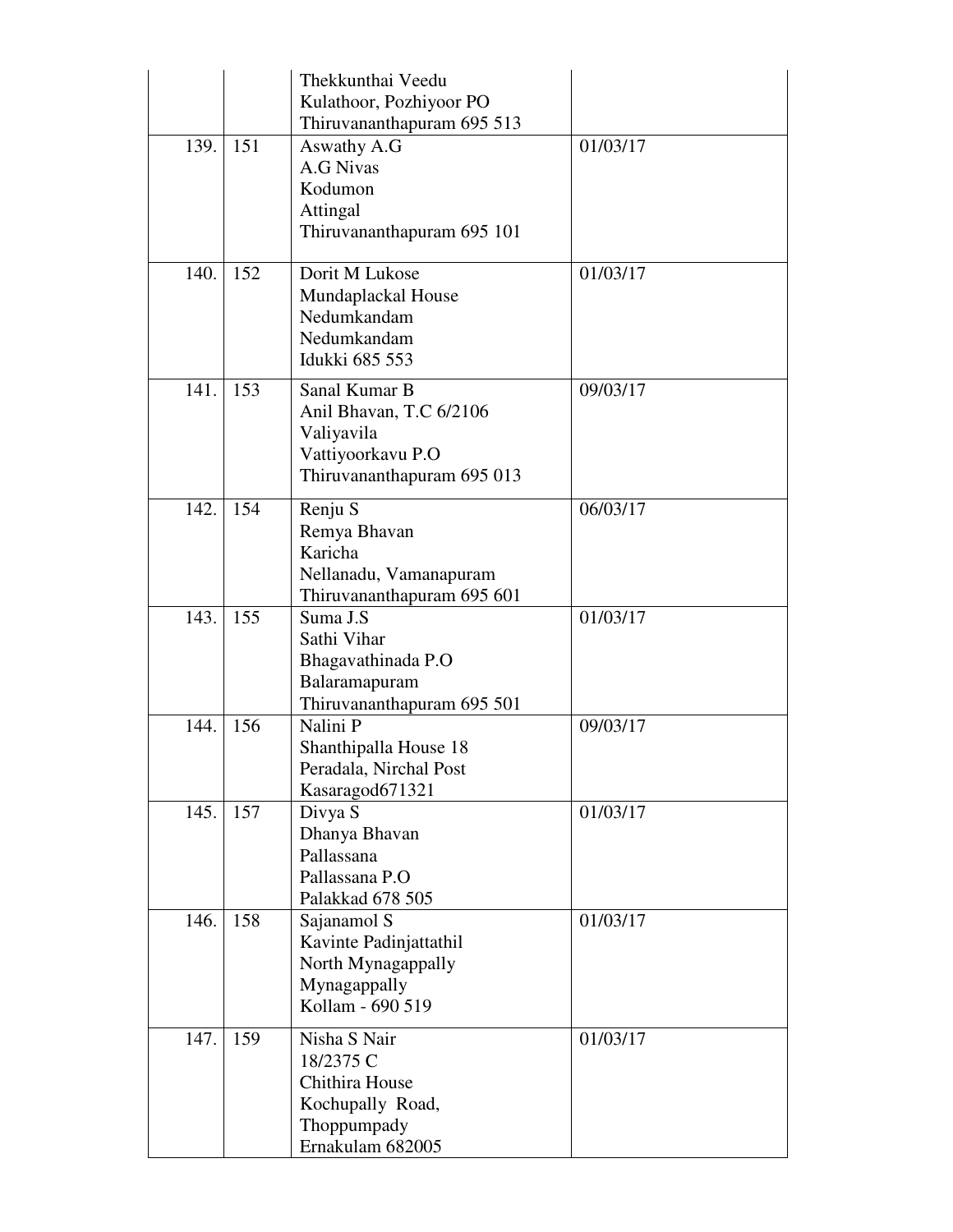| 148. | 160 | Simi T Mathew<br>Thandumpurathu House<br>Muvattupuzha<br>Muravattupuzha P.O<br>Ernakulam 686 661            | 02/03/17 |
|------|-----|-------------------------------------------------------------------------------------------------------------|----------|
| 149. | 161 | Abhilash M<br>Pulimootil Veedu<br>Kallumthazham P.O<br>Kollam 691 004                                       | 01/03/17 |
| 150. | 163 | Priyatha K.S<br>Sreejalayam<br>Anjilipra, Thattarambalam<br>Mavelikara<br>Alappuzha 690 103                 | 01/03/17 |
| 151. | 164 | Anitha K<br>Kinayaththodi House<br>Kodunthirappully<br>Kodunthirappully<br>Palakkad 678 004                 | 06/03/17 |
| 152. | 165 | Aneesh Kumar A.S<br>A.S Nivas<br>Puthenkanam<br>Kattachalkuzhi<br>Thiruvananthapuram                        | 02/03/17 |
| 153. | 166 | <b>Baluram T</b><br>Lakshmi Vihar<br>609 A (4/542)<br>Elampa P.O<br>Thiruvananthapuram 695 103              | 01/03/17 |
| 154. | 167 | Sherin Jose<br>Puthuparampil<br>Erickadu<br>Thampalakadu<br>Kottayam 686 506                                | 27/02/17 |
| 155. | 168 | Shahul K<br>Kodiyil House<br>Nilambur<br>Malappuram 679 329                                                 | 01/03/17 |
| 156. | 169 | Rajani Krishnan G<br>Sreepadmam<br>KK Road, Viyyattukonam<br>Kariyavattom P.O<br>Thiruvananthapuram 695 581 | 01/03/17 |
| 157. | 170 | Hima H.L<br><b>Hima Nivas</b><br>Kudiyela<br>Pulimath<br>Thiruvananthapuram 695 612                         | 27/02/17 |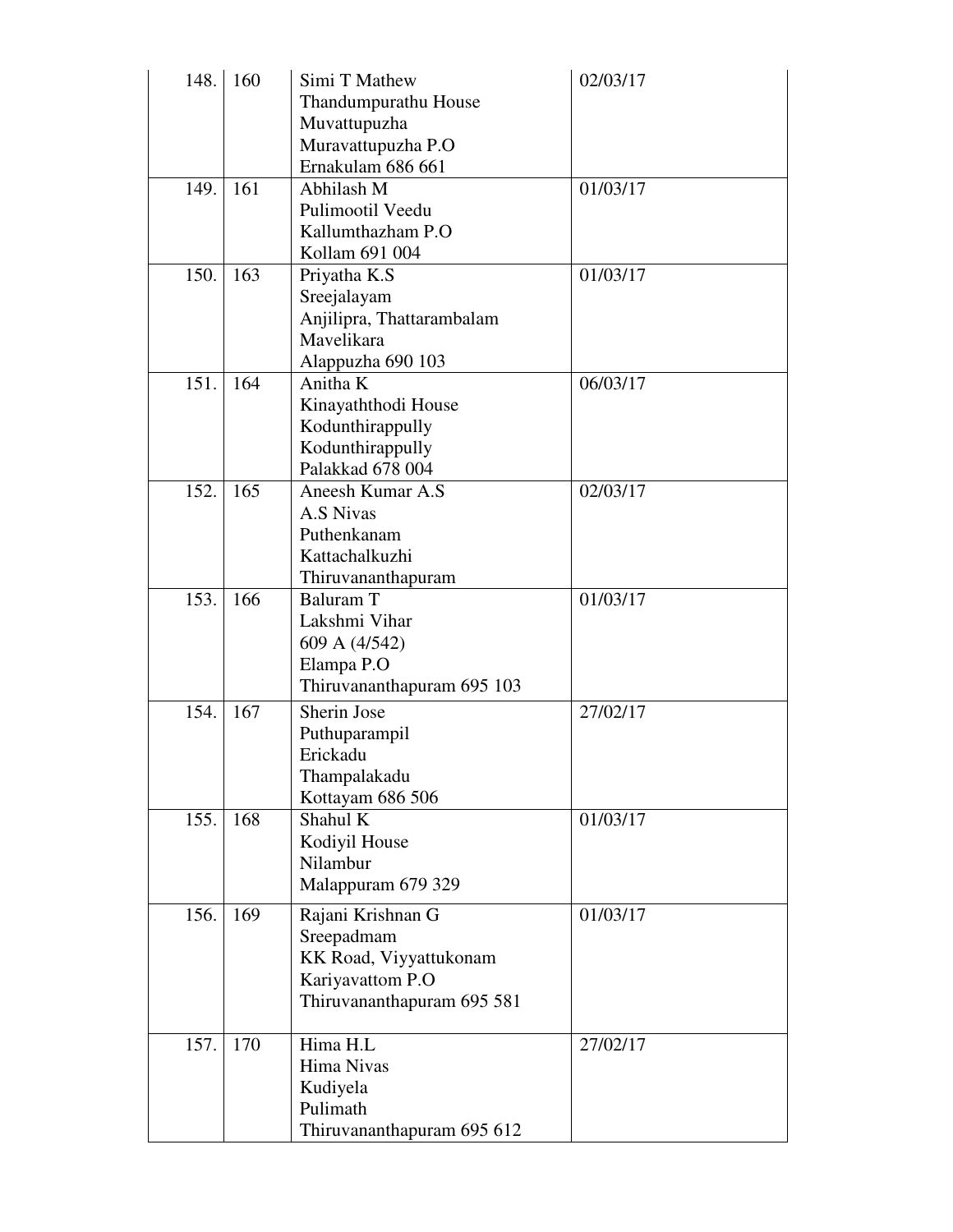| 158.1 | 171 | Syama S S<br>Surya House<br>Chemanchery<br>Kozhikode 673 304                                          | 01/03/17 |
|-------|-----|-------------------------------------------------------------------------------------------------------|----------|
| 159.  | 172 | Dipi Krishnan B.S<br>Krishna Kalamandiram<br>Kukkuruni<br>Keezharoor<br>Thiruvananthapuram            | 09/03/17 |
| 160.  | 173 | Bhavana P.P<br>P P House<br><b>Mattool North</b><br><b>Mattool North P.O</b><br>Kannur 670 325        | 03/03/17 |
| 161.  | 174 | Prabhina P<br>Kakkadan Parambath House<br>Pavandoor Post<br>Nanminda Via<br>Kozhikode 673 613         | 02/03/17 |
| 162.  | 176 | Kichu G Jayan<br>Mullan Vazha Vila Veedu<br>Arayalloor<br>Thirumala P.O<br>Thiruvananthapuram 695 006 | 01/03/17 |
| 163.  | 177 | Remya R<br>Raramparambathu House<br>Mavoor<br>Kanniparamba<br>Kozhikode 673 661                       | 08/03/17 |
| 164.  | 178 | Faizal M.F<br><b>Faizal Manzil</b><br>Karakkamandapam<br>Nemom P.O<br>Thiruvananthapuram 695 020      | 27/02/17 |
| 165.  | 179 | Reji R Nath<br>Balakrishna Vilasom<br>Uliyanadu<br>Karamcode<br>Kollam                                | 01/03/17 |
| 166.  | 180 | Neethu Elizabeth T<br>La Opera Dale<br>Perayam<br>Mulavana P.O<br>Kollam 691 503                      | 04/03/17 |
| 167.  | 181 | <b>Rasmy Menon</b><br>Kottarath House<br>P.O. Kaippamangalam<br>Thirssur- 680 681                     | 01/03/17 |
| 168.  | 182 | Athira V.R                                                                                            | 01/03/17 |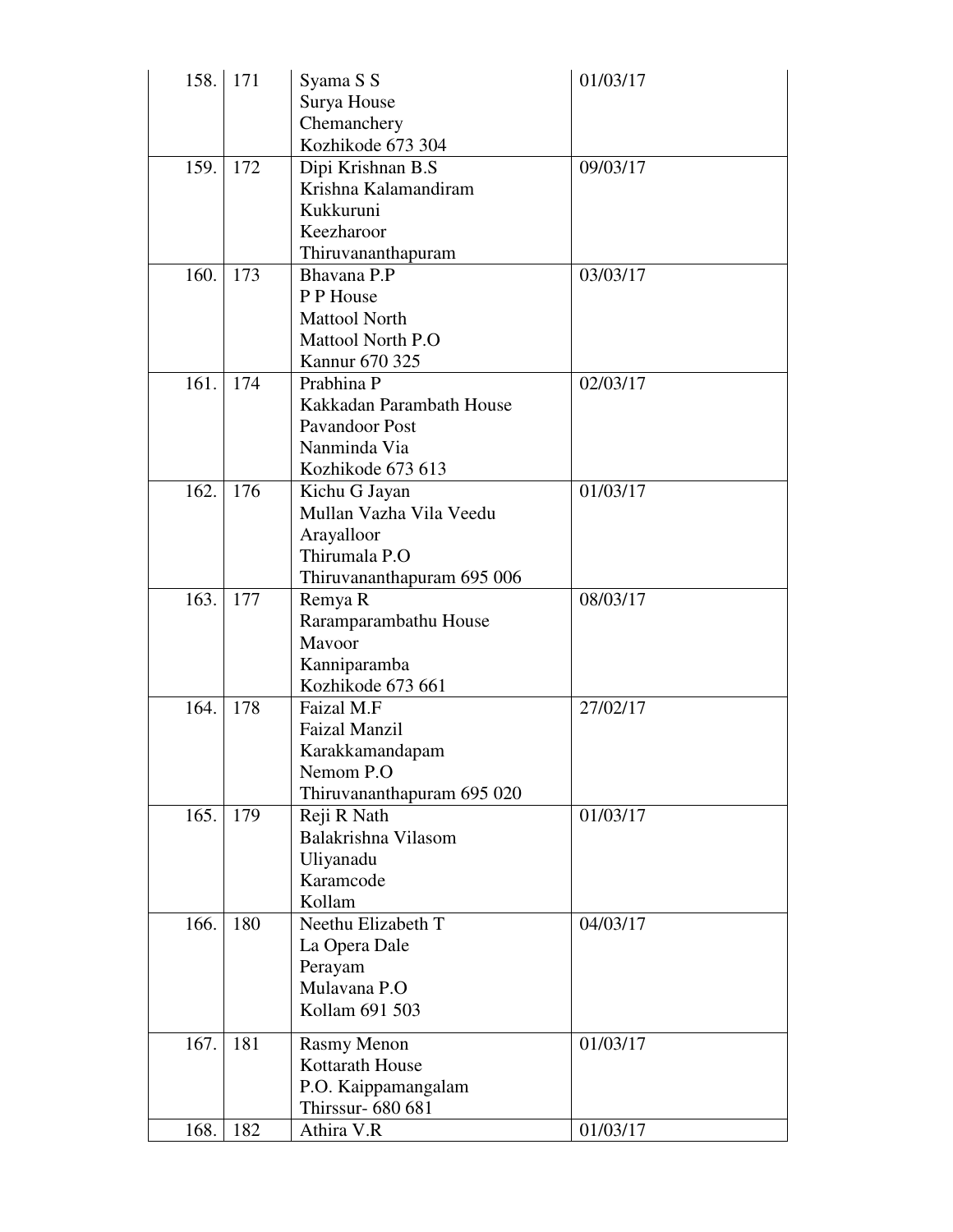|      |     | Puthenvila Veedu                   |                        |
|------|-----|------------------------------------|------------------------|
|      |     | Kayila, Mylode P.O                 |                        |
|      |     | Pooyapally                         |                        |
|      |     | Kollam 691 537                     |                        |
| 169. | 183 | Soumya L.S                         | 27/02/17               |
|      |     | Nirmalyom                          |                        |
|      |     | Kannaramcode                       |                        |
|      |     | Karippoor P.O                      |                        |
|      |     | Thiruvananthapuram 695 541         |                        |
| 170. | 184 | Aswathy T                          | 01/03/17               |
|      |     | Mampillil Houswe                   |                        |
|      |     | Ambedkarpuram                      |                        |
|      |     | Thiruvananthauram                  |                        |
|      |     | 695 581                            |                        |
| 171. | 185 | Prageetha G                        | 03/03/17               |
|      |     | Mundutharayil                      | Relieved on 07.07.2017 |
|      |     | Vallikunnam                        |                        |
|      |     | Vallikunnam                        |                        |
|      |     | Alappuzha 690 501                  |                        |
| 172. | 186 | Priyanka R                         | 01/03/17               |
|      |     | Vilayil Veedu                      |                        |
|      |     | Kanjavely                          |                        |
|      |     | Kanjavely P.O                      |                        |
|      |     | Kollam 691 602                     |                        |
| 173. | 187 | Jeena S S                          | 01/03/17               |
|      |     | Chenavila Veedu                    |                        |
|      |     | Kuruvikonam                        |                        |
|      |     | Areeplachi P.O                     |                        |
| 174. | 188 | Kollam 691 333<br>Nisanth K.S.     | 27/02/17               |
|      |     | Prasanth Bhavan                    |                        |
|      |     | Kallikkade                         |                        |
|      |     | Koliyacode P.O                     |                        |
|      |     | Thiruvananthapuram 695 607         |                        |
|      |     |                                    |                        |
| 175. | 189 | Mohamed Risvan Kuniyil             | 01/03/17               |
|      |     | Kuniyil                            |                        |
|      |     | Vengara                            |                        |
|      |     | Kannattipadi<br>Malappuram 676 304 |                        |
| 176. | 190 | <b>Bineesh Baby</b>                | 01/03/17               |
|      |     | Thumbungal                         |                        |
|      |     | Kannara                            |                        |
|      |     | <b>Thrissur 680 652</b>            |                        |
|      |     |                                    |                        |
| 177. | 191 | Keerthi S                          | 02/03/17               |
|      |     | Pongummoottil                      |                        |
|      |     | Thekkathil                         |                        |
|      |     | Kureepuzha, Kureepuzha P.O         |                        |
|      |     | Kollam 691 601                     |                        |
|      |     |                                    |                        |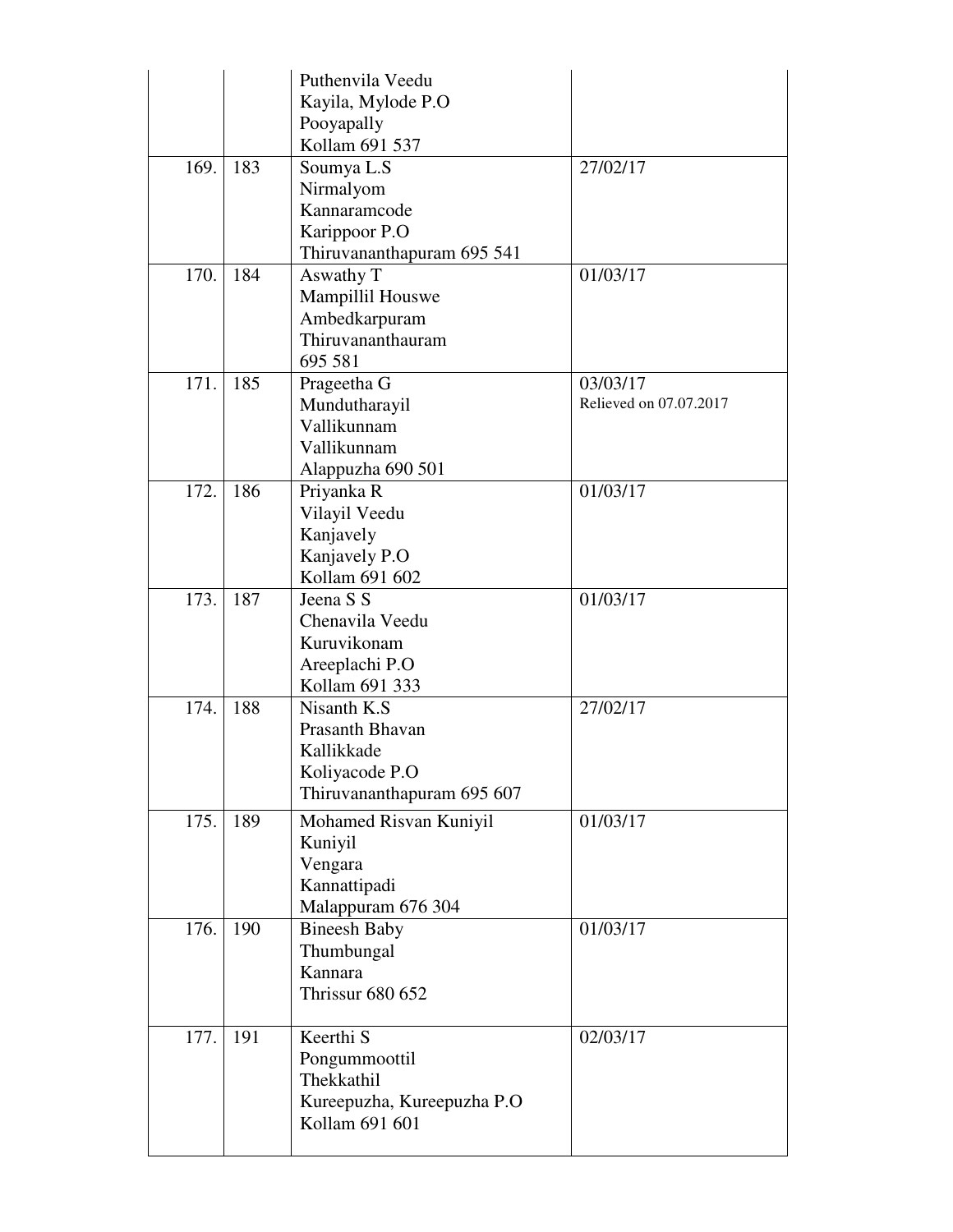|      | 178. 192 | Lekshmi T Das<br>Lekshmi Bhavan<br>Near S I Bank, Perumpuzha<br>Perumpuzha P.O<br>Kollam 691 504        | 02/03/17                           |
|------|----------|---------------------------------------------------------------------------------------------------------|------------------------------------|
| 179. | 193      | Shemeema Beevi.S<br>Charuvila Puthen Veedu<br>Erappil<br>Mancodu P.O<br>Kollam                          | 03/03/17                           |
| 180. | 194      | Soumya S B<br>Kudavoorputhen Veedu<br>Kunnida<br>Koliyacode P.O<br>Koliyadacode P.O                     | 27/02/17                           |
| 181. | 195      | Vishnu V.S<br>Snehalayam<br>Charukad<br>Chemmakkad P.O<br>Kollam 691 601                                | 09/03/17                           |
| 182. | 196      | Aneesh G<br>Ajaya Vilasam<br>Thrikkovilvattom<br><b>Bharathannoor P.O</b><br>Thiruvananthapuram 695 609 | 02/03/17                           |
| 183. | 197      | Dhanya P.P<br>Viji Vihar<br>Naduvattam<br>Palakkad<br>679308                                            | 01/03/17                           |
| 184. | 198      | Ajulal PL<br>M S Mandiram,<br>Vilavoorkal<br>Malayinkil PO<br>Tvpm                                      | 06/04/17                           |
| 185. | 199      | Nabeel A<br>Nabeel Manzil<br>Kandala<br>Thiruvananthauram<br>695 512                                    | 27/02/17<br>Relieved on 26.10.2017 |
| 186. | 200      | Anchu R.S                                                                                               | 27/02/17                           |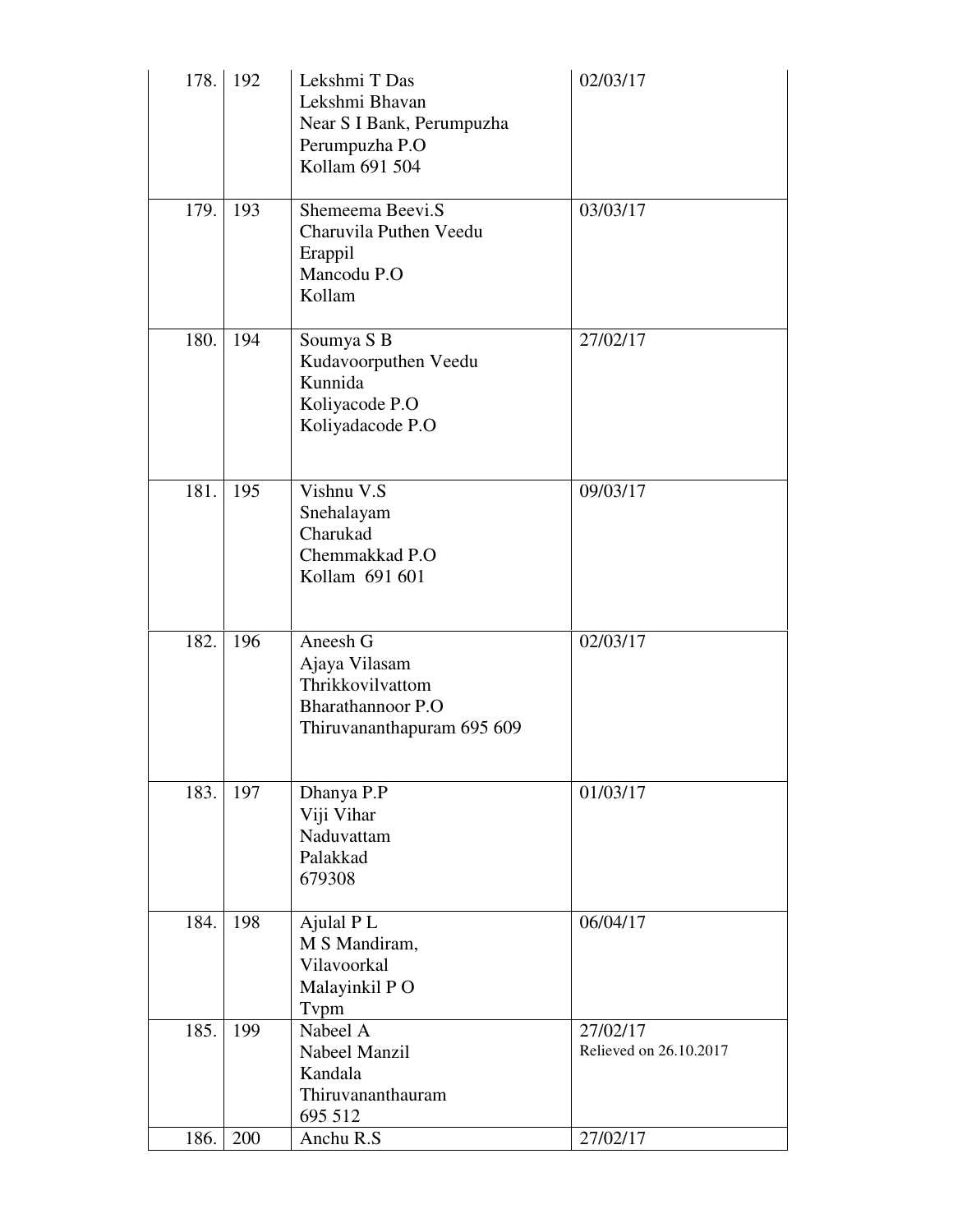|      |     | Vakkayil Padinjattathil<br>Vilakudy P.O<br>Kunnicode<br>Kollam 691 508                               |                                    |
|------|-----|------------------------------------------------------------------------------------------------------|------------------------------------|
| 187. | 201 | Saju <sub>S</sub><br>Devi Bhavan<br>Paruthippally<br>Paruthippally P.O<br>Thiruvananthapuram 695 574 | 02/03/17                           |
| 188. | 202 | Greeshma P.U<br>Pazhukunnath House<br><b>Arakulam West</b><br>Kodungallur<br><b>Thrissur 680 664</b> | 01/03/17                           |
| 189. | 203 | Anjaly P.V<br>Kailas, Karikkal<br>Karimpinpuzha P.O<br>Puthoor<br>Kollam 691 507                     | 08/03/17                           |
| 190. | 206 | Aswathy J.S<br>Saraswathi Vilasam<br>Thirumala<br>Thiruvananthauram<br>695 006                       | 01/03/17                           |
| 191. | 207 | Shibitha Raj<br>Payaruvithacha Puthen Veedu<br>Nellimoodu P.O<br>Thiruvananthauram<br>695 524        | 06/03/17                           |
| 192. | 208 | Aswathy R<br>Radha Mandiram<br>Sooranad North<br>Sooranad North P.O<br>Kollam 690 561                | 01/03/17<br>Relieved on 16.03.2017 |
| 193. | 209 | Salmath P.P<br>Palliparambath House<br>Vettom<br>Vettom P.O<br>Malappuram 676 102                    | 04/03/17                           |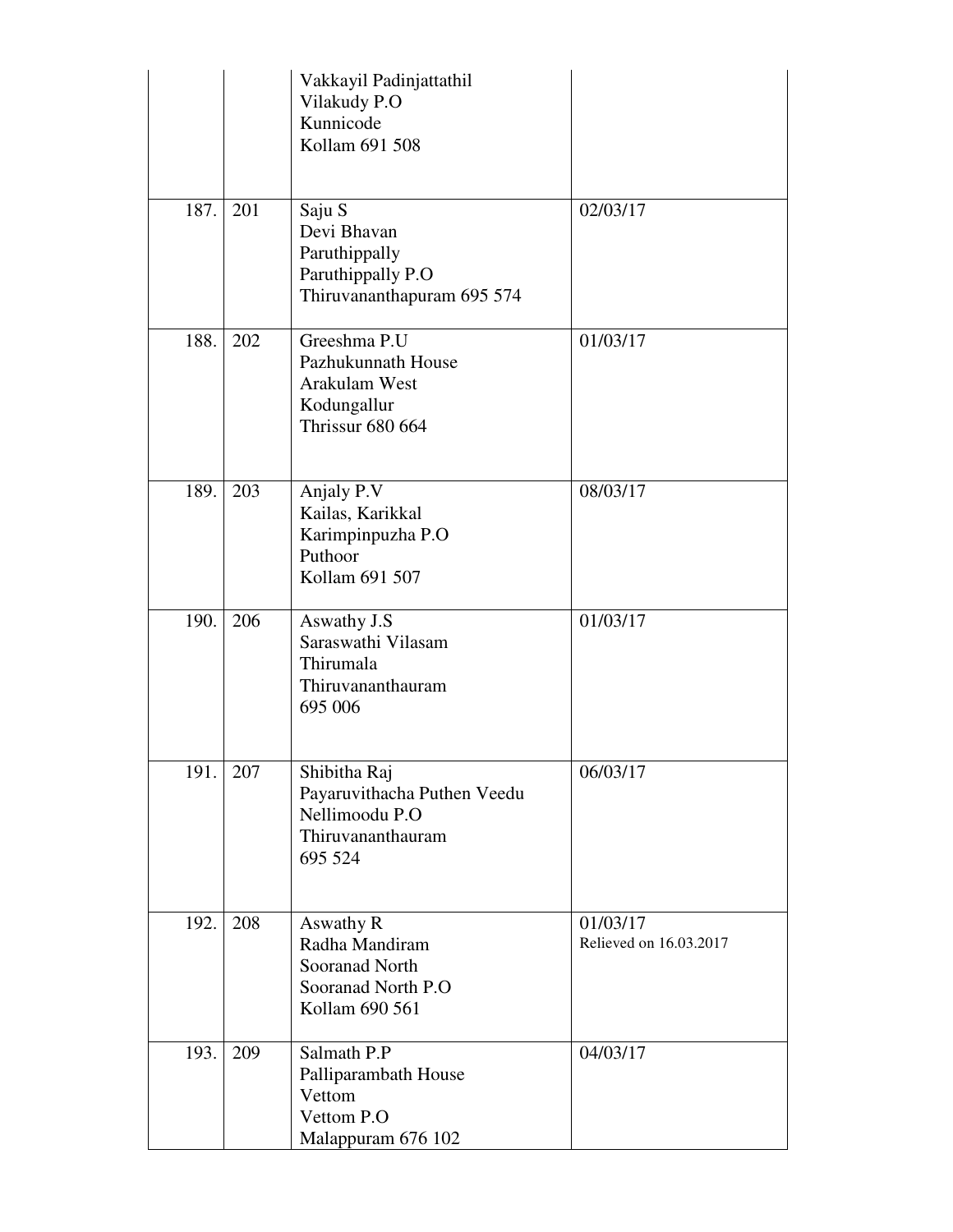| 194. | 210 | Athira J<br>Jayasree Bhavan<br>Kuravara<br>Ottasekharamangalam P.O<br>Thiruvananthapurm 695 125                 | 01/03/17 |
|------|-----|-----------------------------------------------------------------------------------------------------------------|----------|
| 195. | 211 | Divya R.G<br>Illikkavilakam Veedu<br>Vanyakodu<br>Parassala P.O<br>Thiruvananthapuram 695 501                   | 27/02/17 |
| 196. | 212 | Jisna Jos<br>Thekkekkara House<br>Mudicode<br>Koottala<br><b>Thrissur 680 652</b>                               | 04/03/17 |
| 197. | 213 | Sariga M.G<br>Krishna Vihar<br>Punnayoorkulam<br>Punnayoorkulam P.O<br><b>Thrissur 679 561</b>                  | 01/03/17 |
| 198. | 214 | Sree Parvathy S.V<br>Sherukadakkal Puthen Veedu<br>Valiyapadom<br>Velinthara<br>Kollam 690 521                  | 02/03/17 |
| 199. | 215 | Renjitha N.P<br>Naduvileparampu<br>Kavalam<br>Alappuzha<br>688 506                                              | 01/03/17 |
| 200. | 216 | Revathy V Nair<br><b>Revathy Mandiram</b><br>Vilackadu<br>Aliyadu P.O<br>Thiruvananthapuram 695 607             | 06/03/17 |
| 201. | 217 | Shymol S.R<br><b>MKN Nivas</b><br><b>Near VSSC Road Junction</b><br>Kulathoor P.O<br>Thiruvananthapuram-695 583 | 01/03/17 |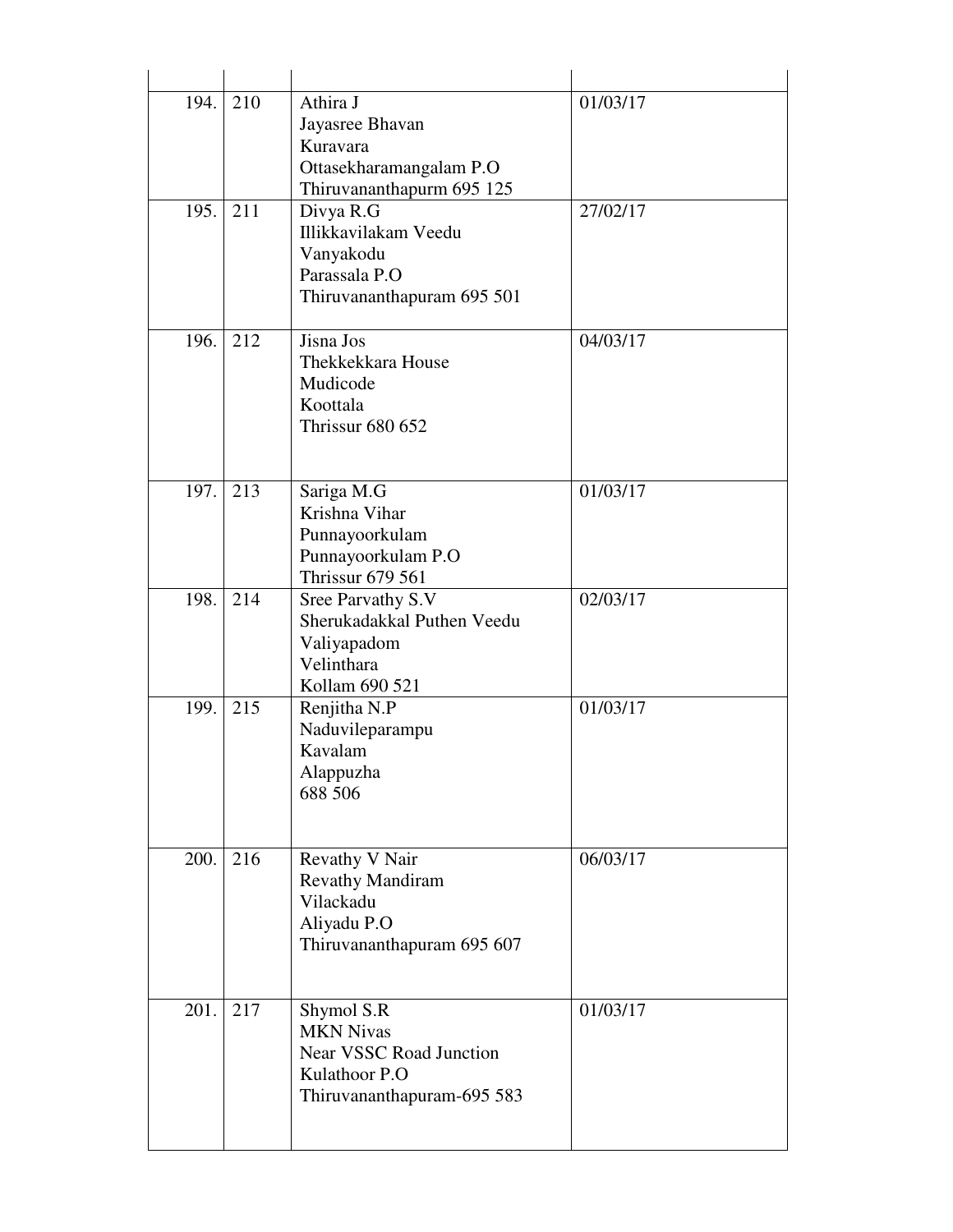| $202.$ 218 |     | Anisha Susan Elias<br>Pazhayidathu (H)<br>Manarcad P.O<br>Kottayam<br>686019                      | 01/03/17 |
|------------|-----|---------------------------------------------------------------------------------------------------|----------|
| 203.       | 220 | Jasna K.V<br>Kuyyilaathotte Meethal House<br>Atholi<br>Cheekkilode<br>Kozhikode 673 315           | 01/03/17 |
| 204.       | 221 | Ravithamol R<br>Valiyavila Puthen Veedu<br>Cherupoika<br>Cherupoika P.O<br>Kollam 691 543         | 01/03/17 |
| 205.       | 223 | Sumeth S<br>Latha Bhavanam<br>Kalanjoor<br>Pathanamthitta<br>689 694                              | 02/03/17 |
| 206.       | 224 | Satheesh C<br>Mani Nivas<br>Payyalore, School Medu<br>Kollengode Post<br>Palakkad 678 506         | 02/03/17 |
| 207.       | 225 | Dijeesh D.V<br>D V Cottage<br>Muthalakkottukonam<br>Amaravila<br>Thiruvananthapuram               | 03/03/17 |
| 208.       | 226 | Rahitha P.R<br>Peringad House<br>Puthumanassery<br>Pavaratty<br>Thrissur -680 507                 | 01/03/17 |
| 209.       | 227 | Sajana N.V<br>Uthradam Padinjattil<br>Mullassery<br>Karakulam P.O<br>Thiruvananthapuram - 695 564 | 27/02/17 |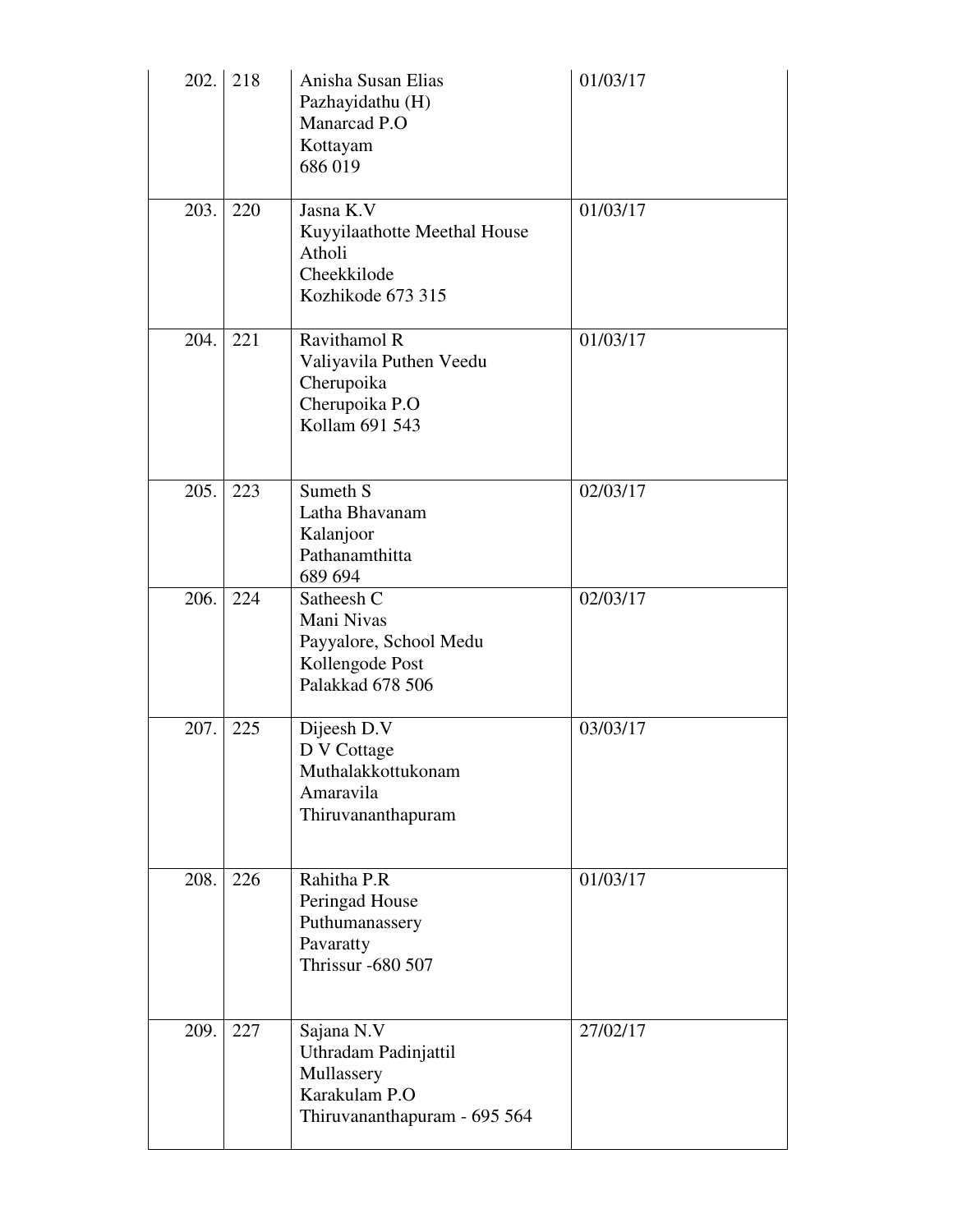|      | $210.$   228 | Shyni C.S<br>Chemmenchira<br>Thrichattukulam<br>Cherthala, Thrichattukulam P.O<br>Alappuzha - 688 581 | 01/03/17 |
|------|--------------|-------------------------------------------------------------------------------------------------------|----------|
| 211. | 229          | Veena Rajan A<br>Vidyabhavan<br>Vadakkumbhagom<br>Chavara South P.O.<br>Kollam 691 584                | 01/03/17 |
| 212. | 230          | Juvaina Appat<br>Noor Mahal<br>Kanjiram Para<br>Palakkad<br>678 605                                   | 01/03/17 |
| 213. | 231          | Karthika G.R<br>Karthika<br>Venpakal<br>Venpakal<br>Thiruvananthapuram- 695 123                       | 27/02/17 |
| 214. | 232          | Sravani J<br>Erappakkode House<br>Kalleppully<br>Kalleppully<br>Palakkad - 678 005                    | 06/03/17 |
| 215. | 233          | Anusha M Nair<br>Anusha Bhavan<br>Edathekonam<br>Payattuvila P.O<br>Thiruvananthapuram 695 501        | 06/03/17 |
| 216. | 234          | Athira Mohan<br>Rhuthubhedam<br>Panneekonam<br>Panacode<br>Thiruvananthapuram 695 542                 | 27/02/17 |
| 217. | 235          | Dhanya G<br>Poovannumvila<br>Padinjattethil<br>Peringanad, Adoor<br>Pathanamthitta 691 551            | 01/03/17 |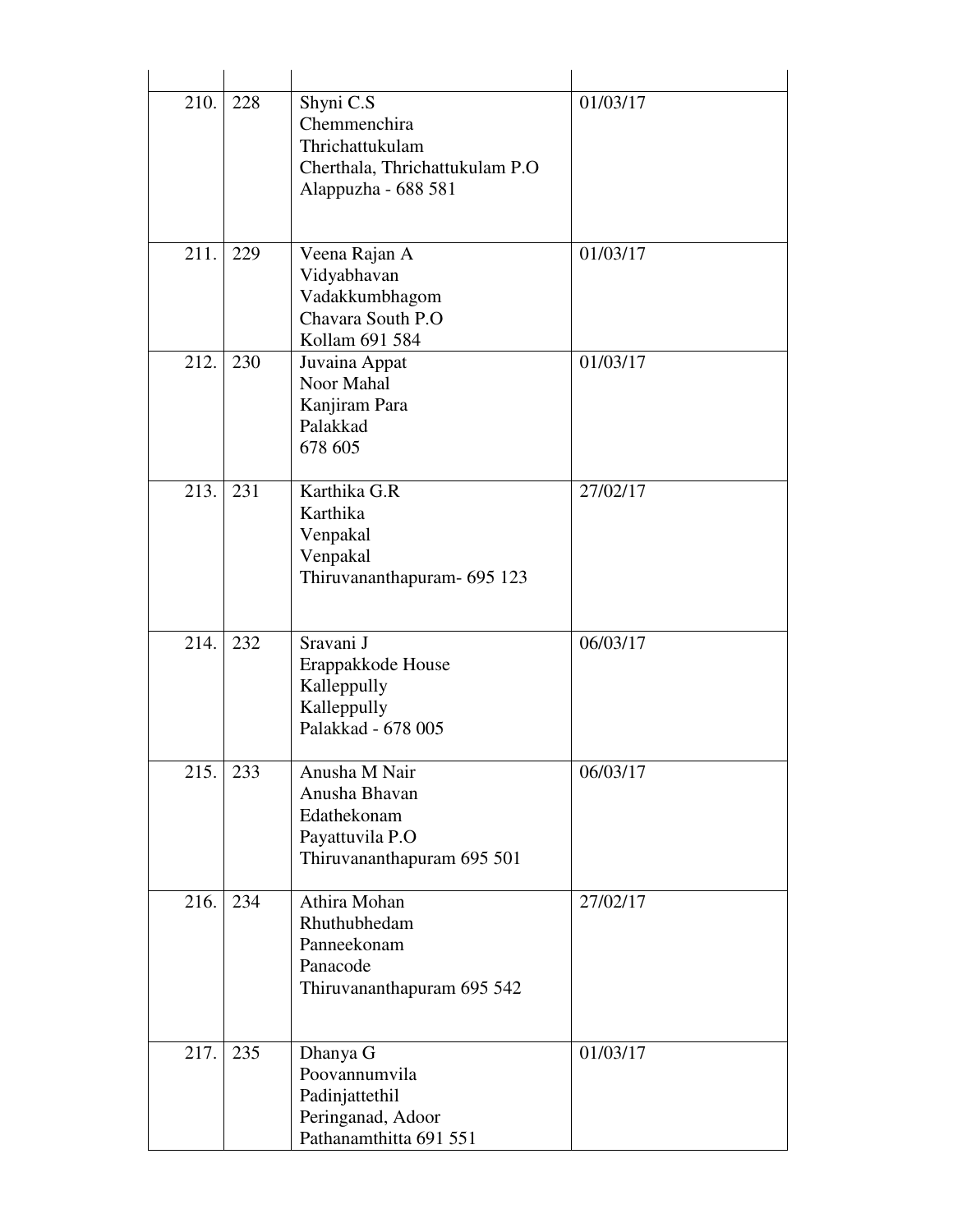| 218. | 236 | Reshma R.P<br><b>Rahul Cottage</b><br>Vlathankara<br>Chenkal P.O<br>Thiruvananthapuram 695 132                                     | 02/03/17<br>Relieved on 15.07.2017 |
|------|-----|------------------------------------------------------------------------------------------------------------------------------------|------------------------------------|
| 219. | 237 | Vishnu Prasad U<br>Sreekrishna Mandiram<br>Naduthery<br>Thalavoor<br>Kollam 691 508                                                | 27/02/17                           |
| 220. | 238 | Arun V.K<br>V.K Bhavan, House No. 92<br>T.C.61/3672, Valiyaveedu Lane<br>Kamaleswaram, Manacaud P.O.<br>Thiruvananthapuram 695 009 | 02/03/17                           |
| 221. | 239 | <b>Jose Mathew</b><br>Malieckal<br>Pala<br>Velliyeppally<br>Kottayam                                                               | 01/03/17                           |
| 222. | 240 | Femin J<br><b>S B Gulsar</b><br>Plamoodu<br>Pothencode P.O.<br>Thiruvananthapuram 695 584                                          | 27/02/17                           |
| 223. | 241 | Chaithanya Vijayan P<br>Chaithanya House<br>Near MESITC<br>Mundoor P.O<br>Palakkad 678 592                                         | 01/03/17                           |
| 224. | 242 | Nidhin K.R<br>Kozhiparambil House<br>Valakavu<br>Mulayam<br><b>Thrissur 680 751</b>                                                | 03/03/17                           |
| 225. | 243 | Kiran Raj<br>Devi Kripa, T.C 79/805 (3)<br>Karikkakom<br>Beach P.O<br>Thiruvananthapuram 695 007                                   | 27/02/17                           |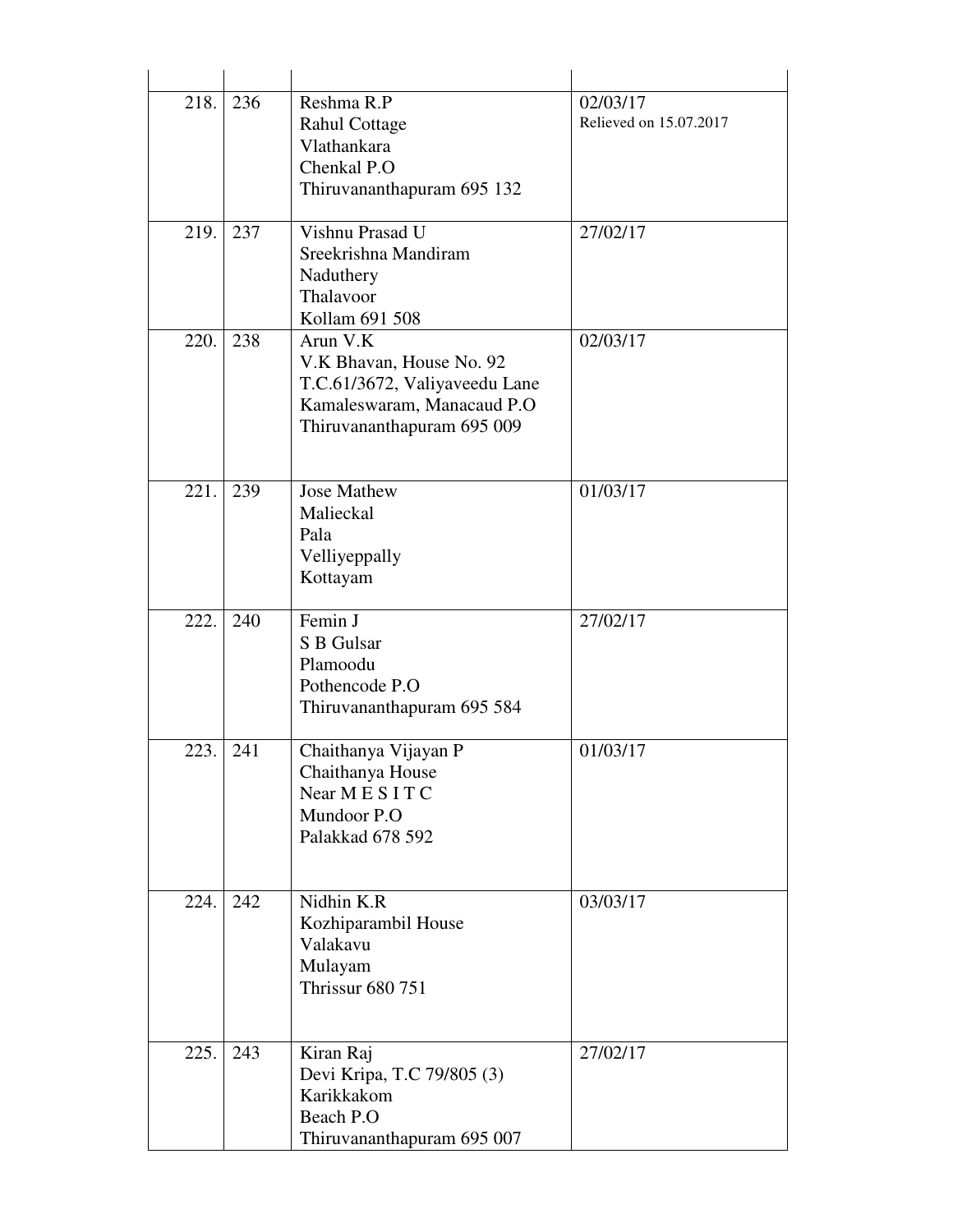| 226. | 244 | Shabna Azmi T<br><b>Thoduvil House</b><br>Thazhathangadi<br>Arecode<br>Malappuram 673 639 | 01/03/17 |
|------|-----|-------------------------------------------------------------------------------------------|----------|
| 227. | 245 | Sourabh R<br>Keerthanam<br>Rayarangoth Post<br>Vatakara<br>Kozhikode 673 102              | 02/03/17 |
| 228. | 246 | Raneesh K<br>Kanjeeran<br>Paithiniparamba<br>Melmuri<br>Malappuram 676 517                | 01/03/17 |
| 229. | 247 | Akhina Shimjikumar M<br>Sopanam<br>Kunniyil House<br>Kuttikkattur<br>Kozhikode 673 008    | 04/03/17 |
| 230. | 248 | Seedhil K Raj<br>R P Bhavan<br>Eravipuram P.O<br>Eravipuram<br>Kollam 691 011             | 01/03/17 |
| 231. | 249 | <b>Bibin P Benny</b><br>Pathippallil<br>Kanchiyar<br>Idukki- 685 511                      | 09/03/17 |
| 232. | 250 | Sabith K. I<br>Kadampolil<br>Vettuveni, Haripad P.O<br>Haripad<br>Alappuzha 690 514       | 04/03/17 |
| 233. | 251 | Prathibha Murali<br><b>Revathy Bhavan</b><br>Aerom<br>Thadicadu<br>Kollam - 691 306       | 27/02/17 |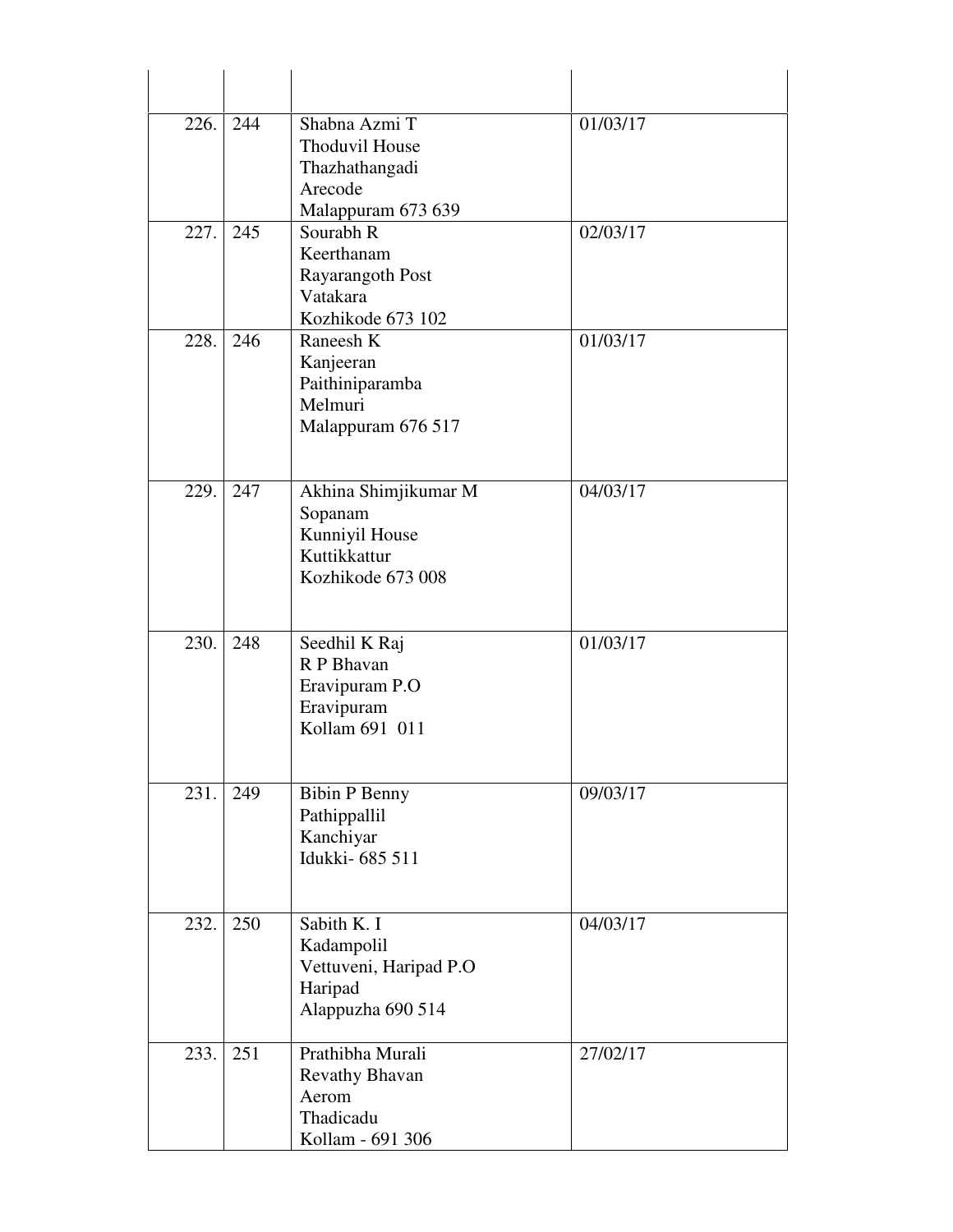| $234.$ 252 |     | Tincy Martin M.M<br><b>Moothedath House</b><br><b>BTC</b> Road<br>Maradu<br>Ernakulam 682 304             | 09/03/17 |
|------------|-----|-----------------------------------------------------------------------------------------------------------|----------|
| 235.       | 253 | Preetha P.S.<br>Shalom<br>Peringammala<br>Kalliyoor P.O<br>Thiruvananthapuram                             | 06/03/17 |
| 236.       | 254 | Reshma R<br>Earam Veetil<br>Koppem Kulumbu<br><b>Kairady Post</b><br>Palakkad - 678 510                   | 01/03/17 |
| 237.       | 255 | Greeshma P.S<br>Kumbalathuparambil House<br>Kavil Kodakara P.O<br>Kodakara P.O<br><b>Thrissur 680 684</b> | 01/03/17 |
| 238.       | 257 | Divya P Dev<br>Katticheri Thekkathil<br>Panayam<br>Perinad P.O<br>Kollam -691 601                         | 03/03/17 |
| 239.       | 258 | Mrudul P.V<br>Padinjattumuri<br>Veluthedath<br>Melazhiyam, Anakkara<br>Palakkad- 679 551                  | 06/03/17 |
| 240.       | 259 | Suma S<br>Roadarikathu Veedu<br>Chakkappara<br>Karikuzhy P.O<br>Thiruvananthapuram - 695 505              | 02/03/17 |
| 241.       | 260 | Neethu K<br><b>Anand Bhavan</b><br>Nirappil, Panayamuttom P.O.<br>Panyamuttom<br>Thiruvananthapuram       | 01/03/17 |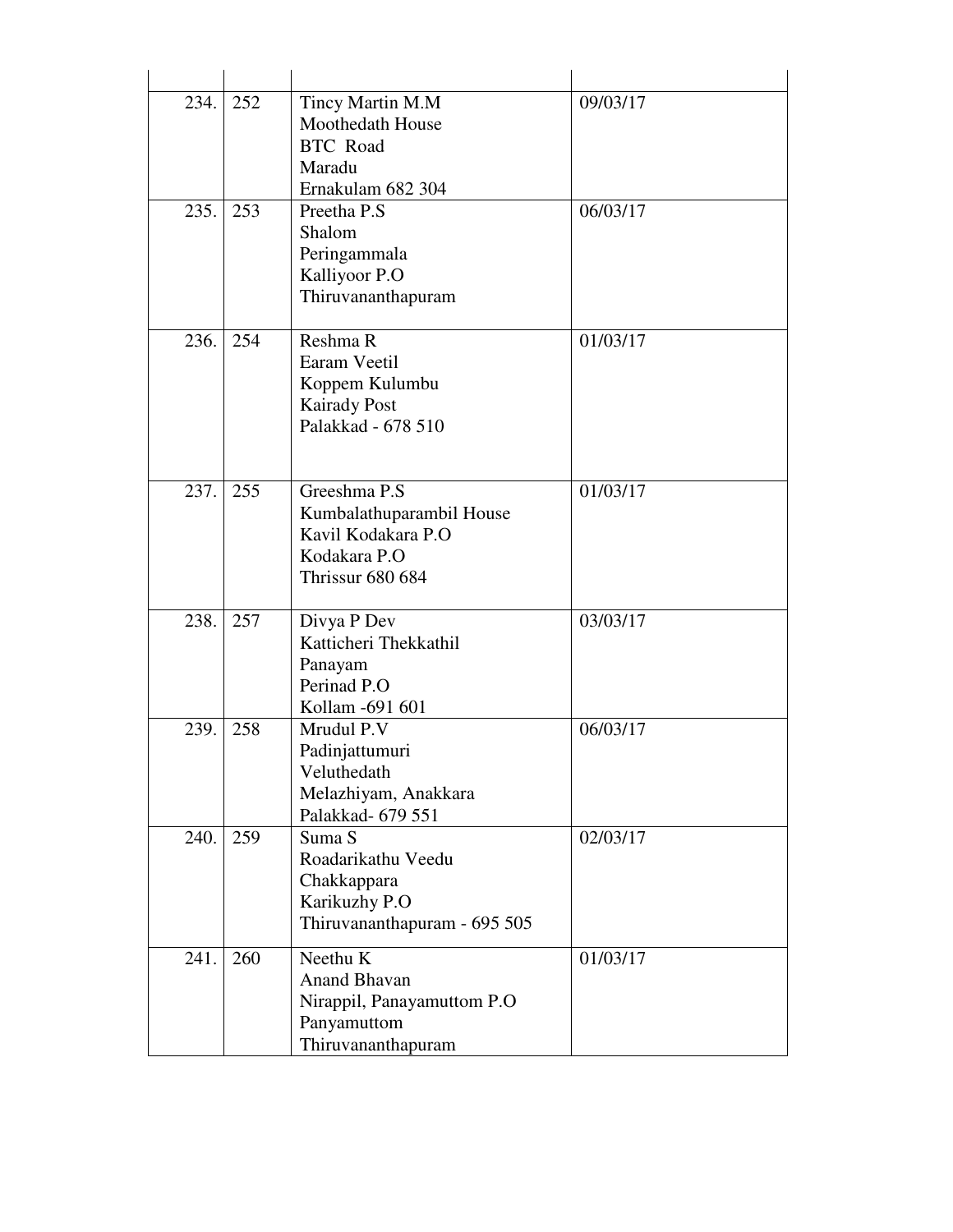| 242. | 262 | Sreekanth K.R<br>Vengayil Kavungha<br>Valappil, Nellyol<br>Olayambadi, Olayambady<br>Kannur-670 306 | 02/03/17 |
|------|-----|-----------------------------------------------------------------------------------------------------|----------|
| 243. | 263 | Sunila P Thampy<br>Nediyamakal<br>Manthuruthy P.O<br>Karukachal<br>Kottayam -686 542                | 06/03/17 |
| 244. | 264 | Gokul M.P<br>M.R.G Bhavan<br>Pulikkekonam<br>Panacode, Anad P.O<br>Thiruvananthapuram - 695 544     | 02/03/17 |
| 245. | 265 | Rinta Karthikeyan<br>Madappattil House<br>Koonammavu<br>Ernakulam<br>683 518                        | 03/03/17 |
| 246. | 266 | Divya Venu<br>Leskshmi Prasadam<br>Ulacode<br>Vakkanadu P.O<br>Kollam -691 509                      | 01/03/17 |
| 247. | 267 | Sreeraj A<br>Lekshmivillakathu Veedu<br>Pattom<br>Thiruvananthauram<br>695 004                      | 27/02/17 |
| 248. | 268 | Jayana Jayaprakash<br>Abhilash Bhavan<br>Madavoor, Pallickal<br>Typm 695602                         | 03/04/17 |
| 249. | 269 | Ajitha R.L<br>Plavila Puthen Veedu<br>Kuzhimathicad<br>Kuzhimathicad<br>Kollam -691 509             | 09/03/17 |
| 250. | 270 | Mannu.S<br>Souparnika<br>Thachottukavu<br>Malayinkeezhu<br>Thiruvananthapuram - 695 571             | 27/02/17 |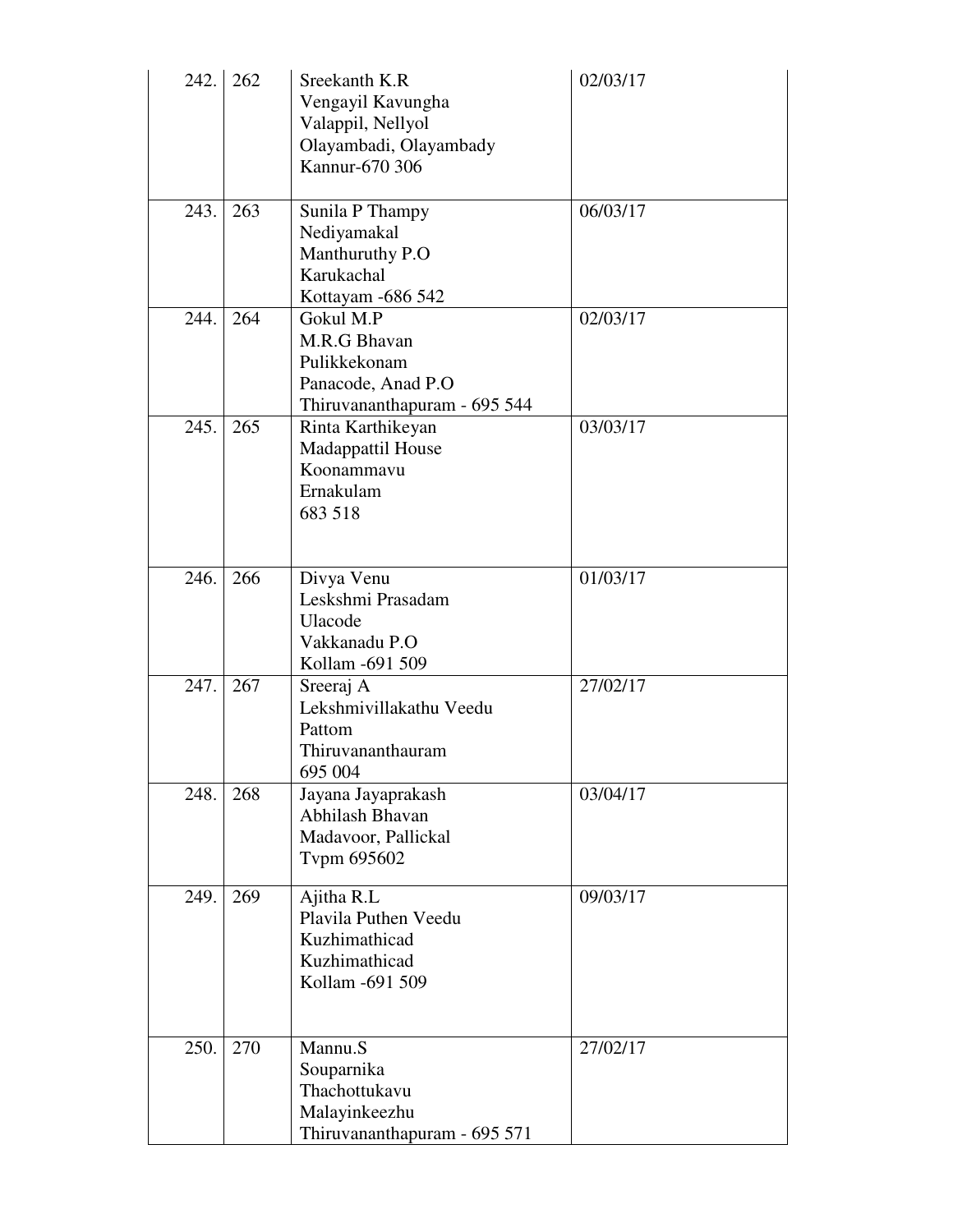| 251. | 271 | Mohammed Anees P.V<br>Puthen Veettil<br>Kondotty<br>Malappuram<br>$-673638$                          | 02/03/17 |
|------|-----|------------------------------------------------------------------------------------------------------|----------|
| 252. | 272 | Juna Jose<br>Kandathil House<br>Palavely Ramapuram<br>Kottayam - 686 591                             | 01/03/17 |
| 253. | 273 | Rani L Babu<br>Aiswarya<br>Kottakkupuram, Clappana P.O<br>Karunagappally<br>Kollam                   | 01/03/17 |
| 254. | 274 | Arunya Lakshmanan<br>Kattathara House<br>Thiruvarppu<br>Thiruvarppu P.O<br>Kottayam - 686 033        | 01/03/17 |
| 255. | 275 | Divya V.M<br>Thottathuvilakathu Veedu<br>Anthiyoor, Nellivila<br>Balaramapuram<br>Thiruvananthapuram | 02/03/17 |
| 256. | 276 | Vipin V.P<br>Sreepadmam<br>Kizhuvalam<br>Oorupoika<br>Thiruvananthapuram -695 104                    | 06/03/17 |
| 257. | 277 | Syam Raj R.S<br>M.S Mandiram<br>Kalakkodu P.O<br>Bhoothakulam<br>Kollam 691 302                      | 02/03/17 |
| 258. | 278 | Minu $\overline{P}$<br>Minu Bhavan<br>Kunnicode<br>Kollam- 691 508                                   | 27/02/17 |
| 259. | 279 | Shaiju S.S<br>Raja Bhavan                                                                            | 27/02/17 |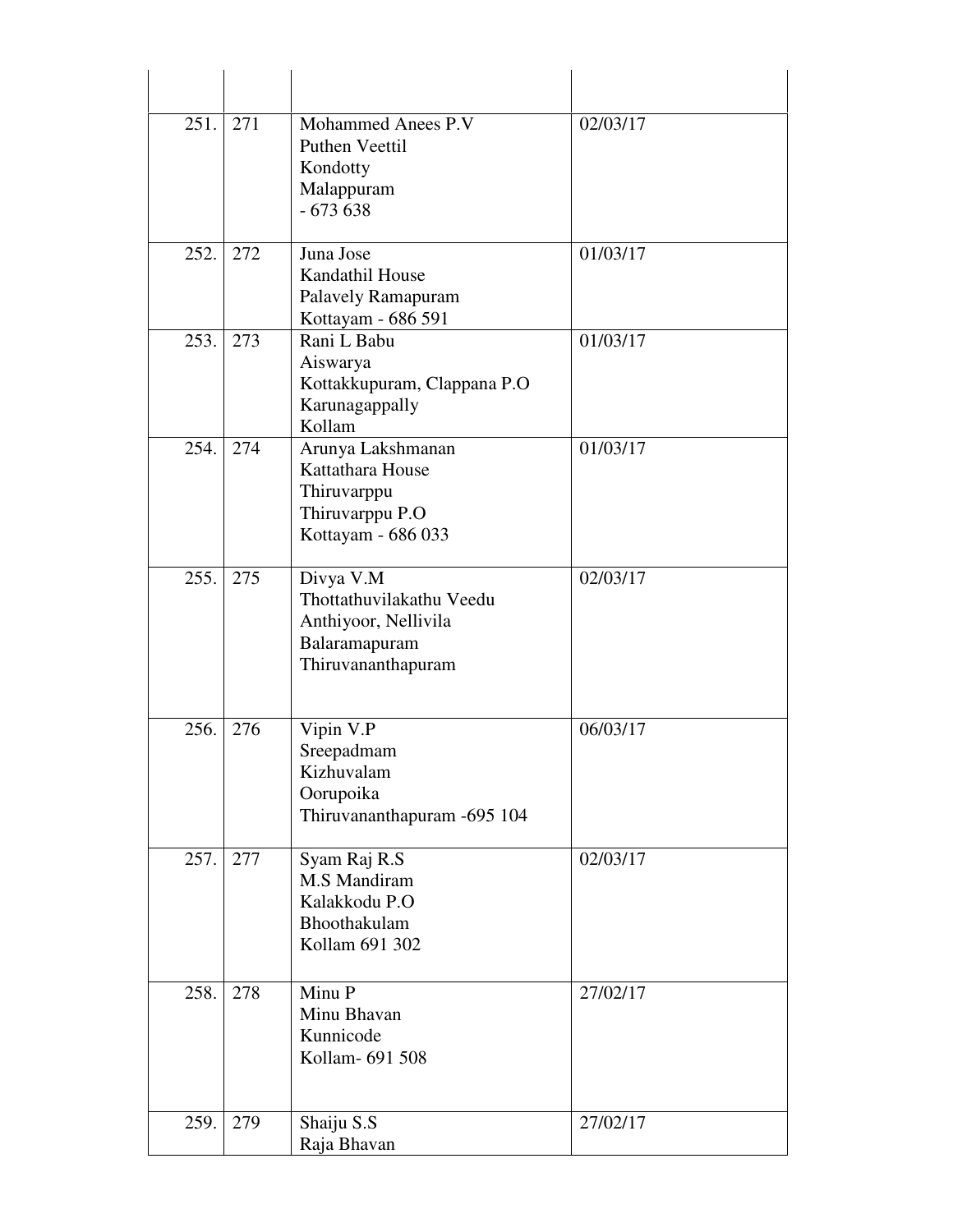|      |     | Muttapalam<br>Perunkuzhy<br>Thiruvananthapuram                                                               |          |
|------|-----|--------------------------------------------------------------------------------------------------------------|----------|
| 260. | 280 | Subhadevi S<br>Bhaskara Vilasom<br>Kamukumcherry<br>Piravanthoor<br>Kollam                                   | 01/03/17 |
| 261. | 281 | Risni K.P<br>Zuhara Manzil<br>Kurichiyil<br>Kannur<br>670 102                                                | 06/03/17 |
| 262. | 282 | Anupriya Lukose<br>Karakkunnel<br>Thaiparamba<br>Eruvatty<br>Kannur- 670 581                                 | 01/03/17 |
| 263. | 283 | Jasmine C.J<br>Chirayil House<br>Mararikulam North<br>Alappuzha<br>688 523                                   | 08/03/17 |
| 264. | 284 | Prakash P<br>342 (21/4110)<br>Kala Bhavan, 15, Mancha<br>Nedumangad<br>Thiruvananthapuram 695 541            | 01/03/17 |
| 265. | 286 | Krishnapriya M<br>Kishor Vilasam<br>Mangattara, Mathira<br>Mathira P.O<br>Kollam - 691 536                   | 03/03/17 |
| 266. | 287 | Sarith R<br>Mangattu Kizhakkathil<br>Puli:North Thazhava P.O<br>Karunagappally, Thazhava<br>Kollam - 690 523 | 09/03/17 |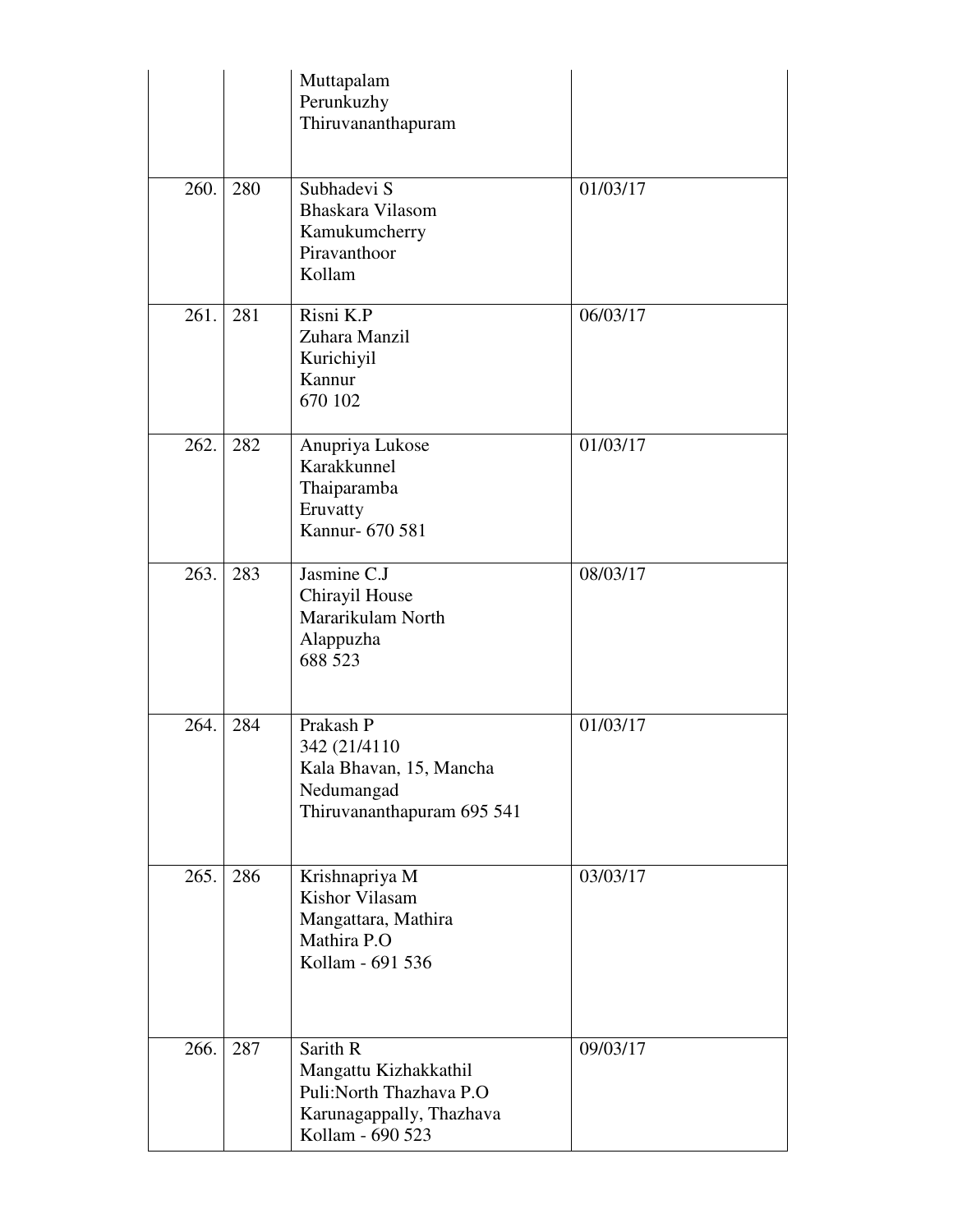| 267. | 288 | Anoop P<br>Nooruparayil<br>Kalarcode<br>Sanathanapuram P.O<br>Alappuzha- 688 003                                  | 06/03/17 |
|------|-----|-------------------------------------------------------------------------------------------------------------------|----------|
| 268. | 289 | Kumari Vrinda R<br>Sivaganga<br>Vazhottukonam<br>Anad P.O, Nedumangad<br>Thiruvananthapuram - 695 541             | 01/03/17 |
| 269. | 290 | Greeshma N.S<br><b>Njattuvetty House</b><br>Thanniam<br>Peringhottukara<br>Thrissur                               | 01/03/17 |
| 270. | 291 | Suvarnna T.S<br>T.C 36/586<br>Kalpavilakathu Madhom<br>Perunthanni, Vallakadavu P.O<br>Thiruvananthapuram 695 008 | 27/02/17 |
| 271. | 292 | Raseena P.K<br>Poonthankodan House<br>Thazekode<br>Thazhekode West P.O<br>Malappuram 679 352                      | 01/03/17 |
| 272. | 293 | Deepthy J.R<br>Sivodhayam<br>Venchavode<br>Thiruvananthapuram<br>695017                                           | 27/02/17 |
| 273. | 294 | Binni Mohandas<br>Sobha Nivas, KP VII/67<br>Kudappanakunnu<br>Thiruvananthapuram<br>695571                        | 07/03/17 |
| 274. | 295 | Preetha Das $\overline{L}$<br>Leela Bhavan<br>Malayinkeezh<br>Thiruvananthapuram<br>695 571.                      | 27/02/17 |
| 275. | 296 | Nazrath P.M<br><b>Thanalil House</b><br>Kothamangalam                                                             | 01/03/17 |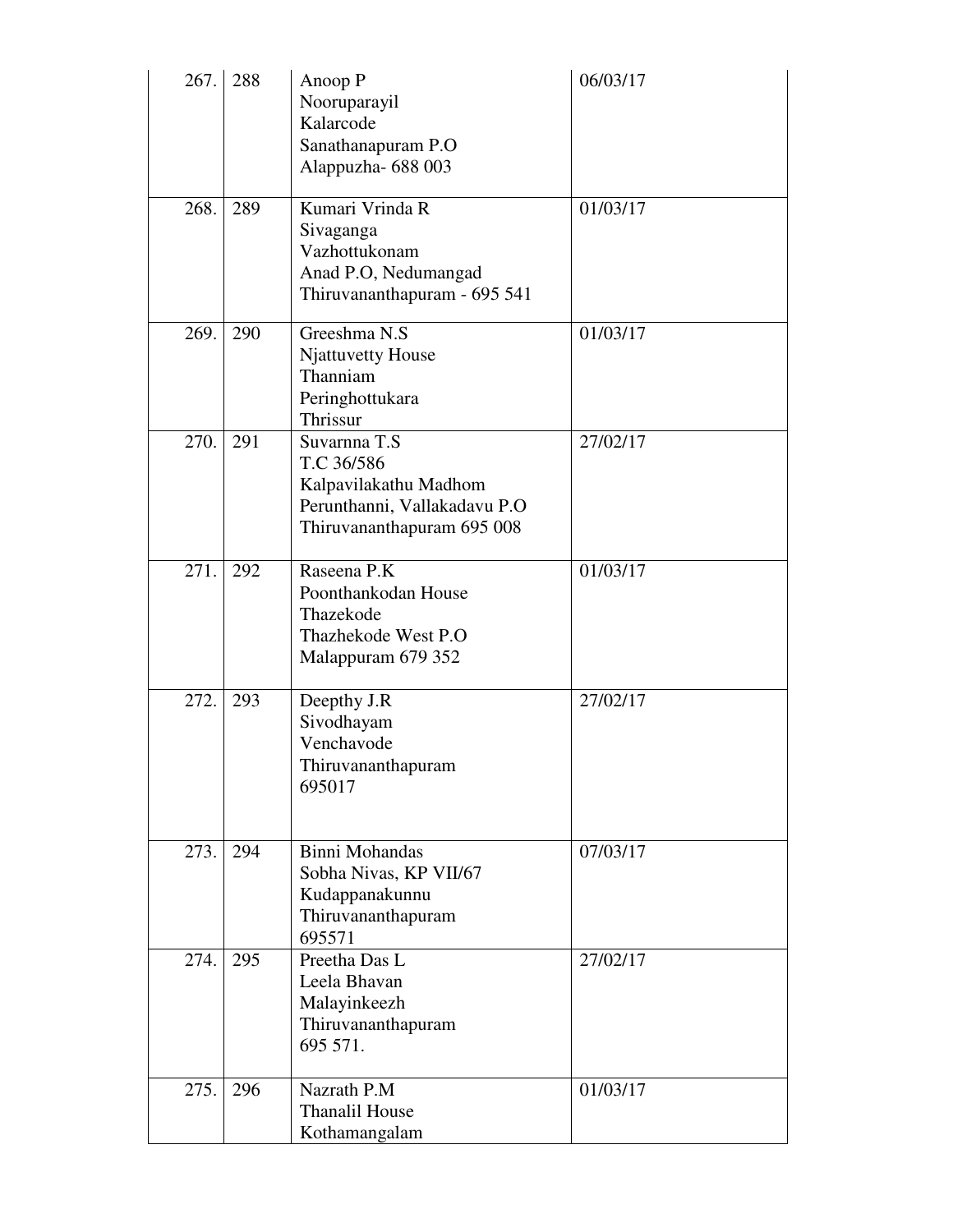|      |     | Nellikuzhi<br>Ernakulam                                                                         |          |
|------|-----|-------------------------------------------------------------------------------------------------|----------|
| 276. | 297 | Radhika P.N<br>Palakkal House<br>Thiruvalathur<br>Palakkad<br>678 551                           | 09/03/17 |
| 277. | 298 | Divya S<br>Divyalayam<br>Charamangalam<br>Mayithara<br>Alappuzha 688 539                        | 01/03/17 |
| 278. | 299 | Gopika M.S<br>Ayilyam<br>Meleveedu<br>Perumkadavila P.O<br>Thiruvananthapuram 695 124           | 02/03/17 |
| 279. | 301 | Vikas M.S<br>Krishnakripa<br><b>Sarkara</b><br>Chirayinkeezhu<br>Thiruvananthapuram- 695604     | 27/02/17 |
| 280. | 302 | Souda T P<br>T P House<br>Cheleri<br>Kannur<br>670604                                           | 31/03/17 |
| 281. | 303 | Ashamol B.S<br>Sree Bhavan<br>Moonnumuku<br>Sasthavattom P.O<br>Thiruvananthapuram 695 305      | 27/02/17 |
| 282. | 304 | Priyanka P.S<br>Thottathil Veedu<br>Moroorkonam<br>Venjaramoodu<br>Thiruvananthapuram - 695 607 | 27/02/17 |
| 283. | 305 | Shanitha P.R<br>Arayamparambil House                                                            | 01/03/17 |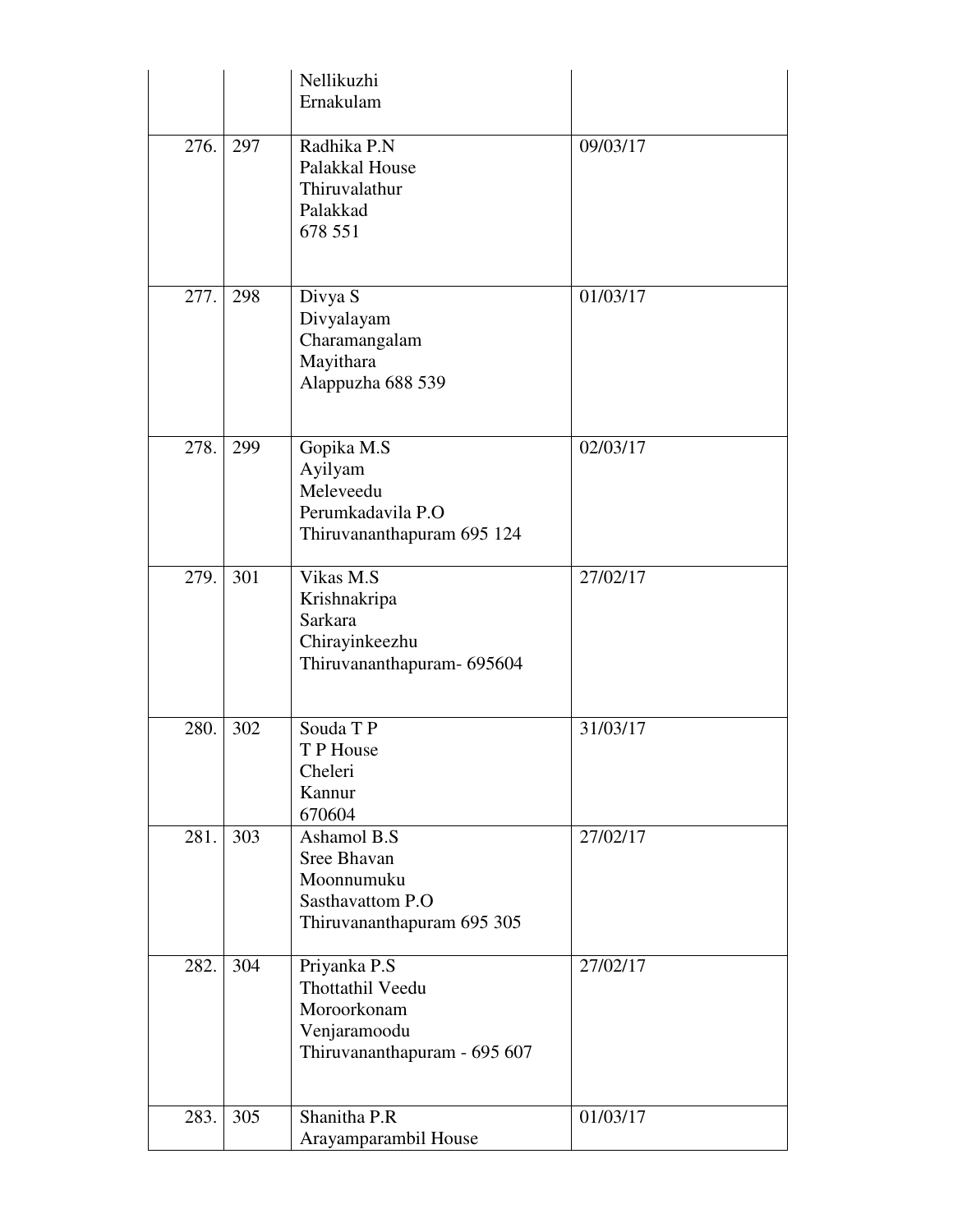|      |     | Kiraloor<br>Kiraloor<br><b>Thrissur 680 601</b>                                                                          |          |
|------|-----|--------------------------------------------------------------------------------------------------------------------------|----------|
| 284. | 306 | Indu V.R<br>Vadakkutt Ummaru<br>Valappil House<br>Palissery<br>Thrissur - 680 027                                        | 06/03/17 |
| 285. | 307 | Vijitha P.V<br>Chiravila Veedu<br>Valiyakattakkal<br>Venjaramoodu P.O<br>Thiruvananthapuram- 695 607                     | 27/02/17 |
| 286. | 309 | Sindhu H<br>Sayoojyam<br>Kumbamvila<br>Kottamam, Arayoor<br>Thiruvananthapuram- 695 122                                  | 27/02/17 |
| 287. | 310 | <b>Bibin Joy</b><br>Puthussery<br>Maliankara<br>Ernakulam<br>683 516                                                     | 08/03/17 |
| 288. | 311 | Lakshmi M<br>Puthen Madom<br>Near Ezhckakathu Junction<br>Haripad                                                        | 01/03/17 |
| 289. | 312 | Sabna S<br>S S Bhavan<br>Poomkaithamoodu<br>Vakkom P.O<br>Thiruvananthapuram- 695 308                                    | 03/03/17 |
| 290. | 313 | Rahul Krishnan R<br>Kausthubham, T.C.3/187<br>University Campus South End<br>Kariavattom<br>Thiruvananthapuram - 695 581 | 01/03/17 |
| 291. | 314 | Remya R                                                                                                                  | 06/03/17 |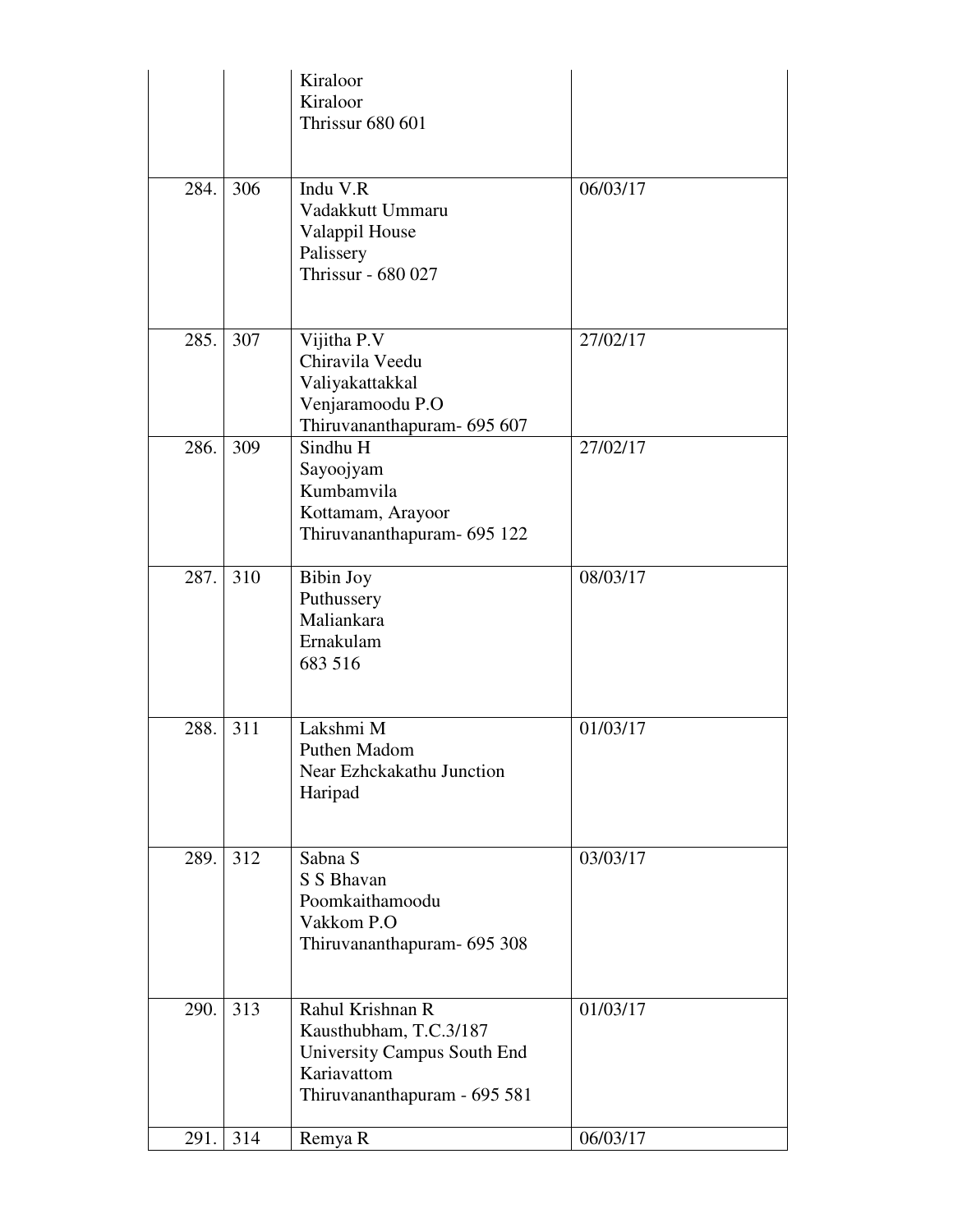|      |     | 269<br>Arandappallam<br>Palakkad<br>678 553                                                                              |          |
|------|-----|--------------------------------------------------------------------------------------------------------------------------|----------|
| 292. | 315 | Sreekumar R<br>Nellikunnil House<br>Punalur<br>Kariyara<br>Kollam- 691 332                                               | 06/03/17 |
| 293. | 316 | Greeshma C.M<br><b>Binod Bhavan</b><br>S.W Thazhava<br>Kollam<br>690 523                                                 | 27/02/17 |
| 294. | 317 | <b>Bincy P</b><br>Puthalath<br>Palath, Kakkodi<br>Palath<br>Kozhikode - 673 611                                          | 03/03/17 |
| 295. | 318 | Renjitha P.R<br><b>Plasseril House</b><br>Pattanam<br>Vadakkekara P.O<br>Ernakulam- 683 522                              | 01/03/17 |
| 296. | 319 | Nisabudheen K<br>Kozhippurath House<br>Parakkal<br>Kanmanam P.O<br>Malappuram 676 556                                    | 02/03/17 |
| 297. | 320 | Renu P.S<br>Sreeprabha<br>Muttappalam<br>Varkala, Muttappalam<br>Thiruvananthapuram - 695 145                            | 27/02/17 |
| 298. | 321 | Aswathy T.S<br>Kecherikattakkal Veedu<br>Pularinagar<br>Kundamombhagom,<br>Vattiyoorkavu<br>Thiruvananthapuram - 695 013 | 01/03/17 |
| 299. | 322 | Midhun Mohan<br>Sreeram<br>Kanimangalam<br>Thrissur<br>680 027                                                           | 01/03/17 |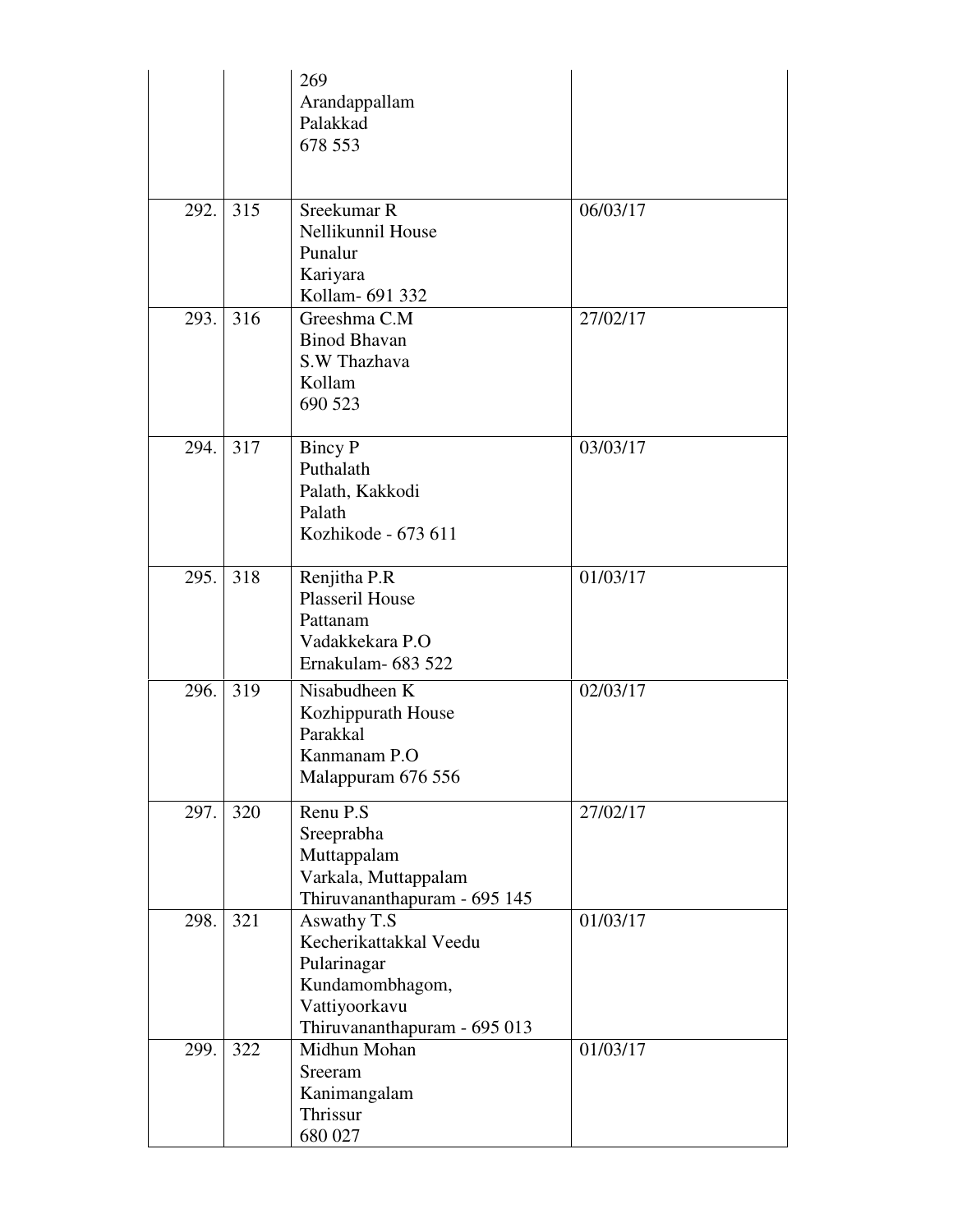| 300. | 323 | Beema M<br>Thadatharikathu Veedu<br>Thazhe Pangode<br>Pangode P.O<br>Thiruvananthapuram - 695 609                  | 01/03/17 |
|------|-----|--------------------------------------------------------------------------------------------------------------------|----------|
| 301. | 324 | Aswathy V.S<br>19/2129 (1)<br>Mannamkonathu Veedu<br>Mudavanmukal, Poojappura<br>P.O<br>Thiruvananthapuram 695 012 | 27/02/17 |
| 302. | 325 | Rajesh Robert<br>Vilayil Villa<br>Cherumoodu<br>Vellimon P.O<br>Kollam - 691 511                                   | 01/03/17 |
| 303. | 326 | Vipin Kumar S<br>Kuttikkattil<br>Thodiyoor North P.O<br>Karunagappally<br>Thodiyoor North, Kollam - 690<br>523     | 01/03/17 |
| 304. | 327 | Suneesh $S.V$<br>Sudhi Bhavan<br>Panamoodu Neeravil<br>Perinad P.O<br>Kollam- 691 601                              | 27/02/17 |
| 305. | 328 | Abi T Sathyan<br>Amal Bhavan<br>Kariyara P.O<br>Punalur<br>Kollam 691 332                                          | 02/03/17 |
| 306. | 329 | Latha K.P<br>Das Bhavan, Anchathani West<br>Thenkurissi Post<br><b>Thenkurissi</b><br>Palakkad -678 671            | 01/03/17 |
| 307. | 330 | Athira M.K<br>Madathil Kunnath<br>Mudavannur<br>Mezhathur (P.O)<br>Palakkad<br>679534                              | 01/03/17 |
| 308. | 331 | Arya Narayanan<br>Kuzhumbil House<br>Muvattupuzha<br>South Marady<br>Eranakulam                                    | 06/03/17 |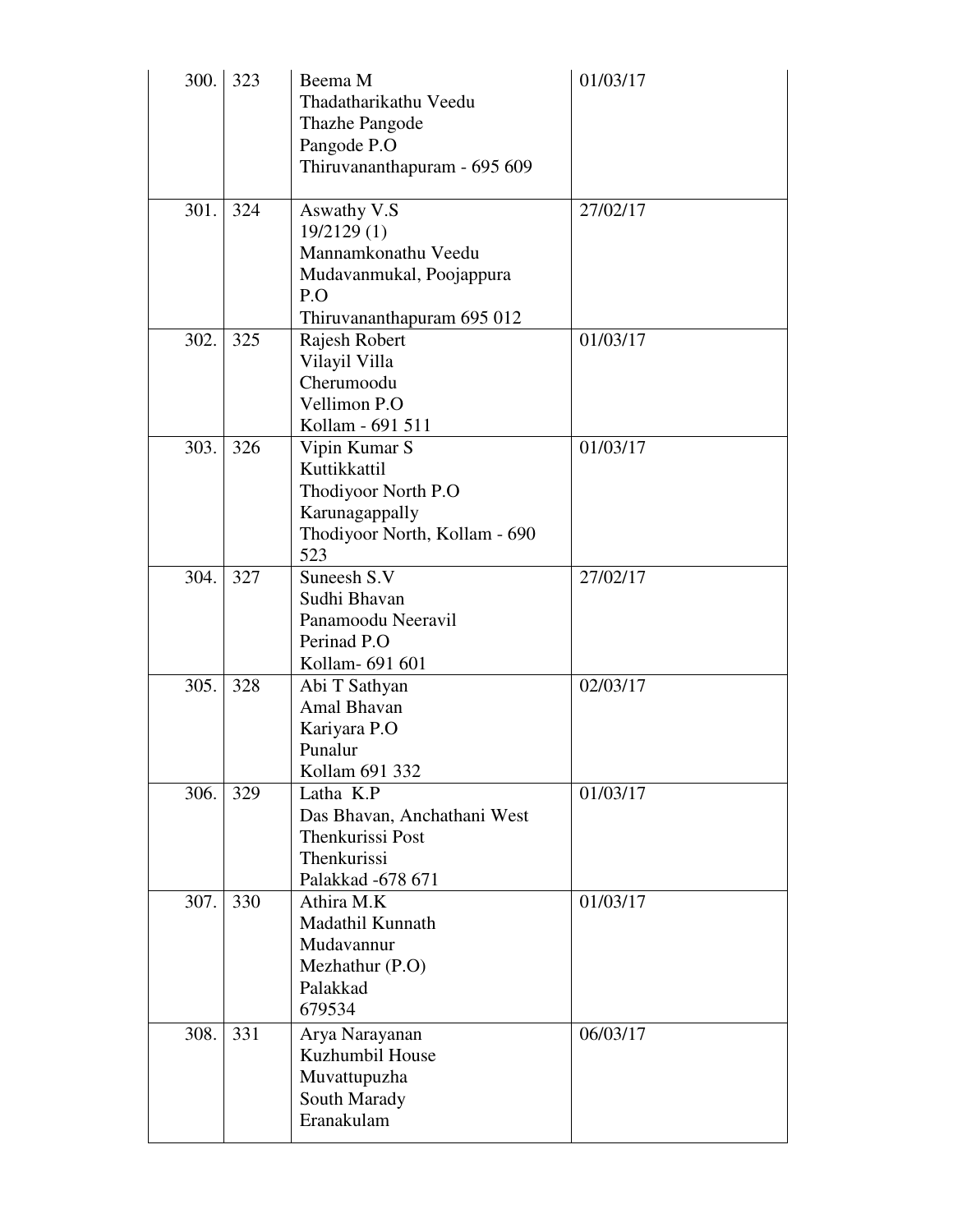| 309. | 332 | Jithin Jose<br>Mappilaparambil<br>Kuravilangad<br>Kottayam<br>686 640                                          | 02/03/17 |
|------|-----|----------------------------------------------------------------------------------------------------------------|----------|
| 310. | 334 | Gowri Krishnan L<br><b>ESSN Bhavan</b><br>Malayinkil<br>Thiruvananthauram<br>695 571                           | 03/03/17 |
| 311. | 335 | Nithin K.M<br>Kudippurath House<br>Veliyambam (P.O)<br>Pulpally<br>Wayanad -673 579                            | 13/03/17 |
| 312. | 336 | Yadhu Krishnan M<br><b>West Earattae House</b><br>Vakkode Lane<br>Vallanghy, Nemmara Post<br>Palakkad- 678 508 | 01/03/17 |
| 313. | 337 | Smitha Gopalan<br>Thelappurath House<br>Kodannur<br>Kodannur<br>Thrissur-680563                                | 01/03/17 |
| 314. | 338 | Praveen C.V<br>Pranavam<br>Thekkada<br>Vembayam<br>Thiruvananthapuram- 695 615                                 | 07/03/17 |
| 315. | 339 | Anjana J.R<br>A.J Bhavan<br>Mangalathukonam<br>Kattachalkuzhi<br>Thiruvananthapuram - 695 509                  | 02/03/17 |
| 316. | 340 | Preethi L.S<br>Madavilakathuveedu<br>Kavuvila<br>Pothencode<br>Thiruvananthapuram                              | 27/02/17 |
| 317. | 341 | Sujitha P<br>Cheruthadathil House<br>Cheriyaparamba<br>Vilayil P.O<br>Malappuram -673 641                      | 01/03/17 |
| 318. | 342 | Greeshma P.P<br>Padikkaparambil House                                                                          | 02/03/17 |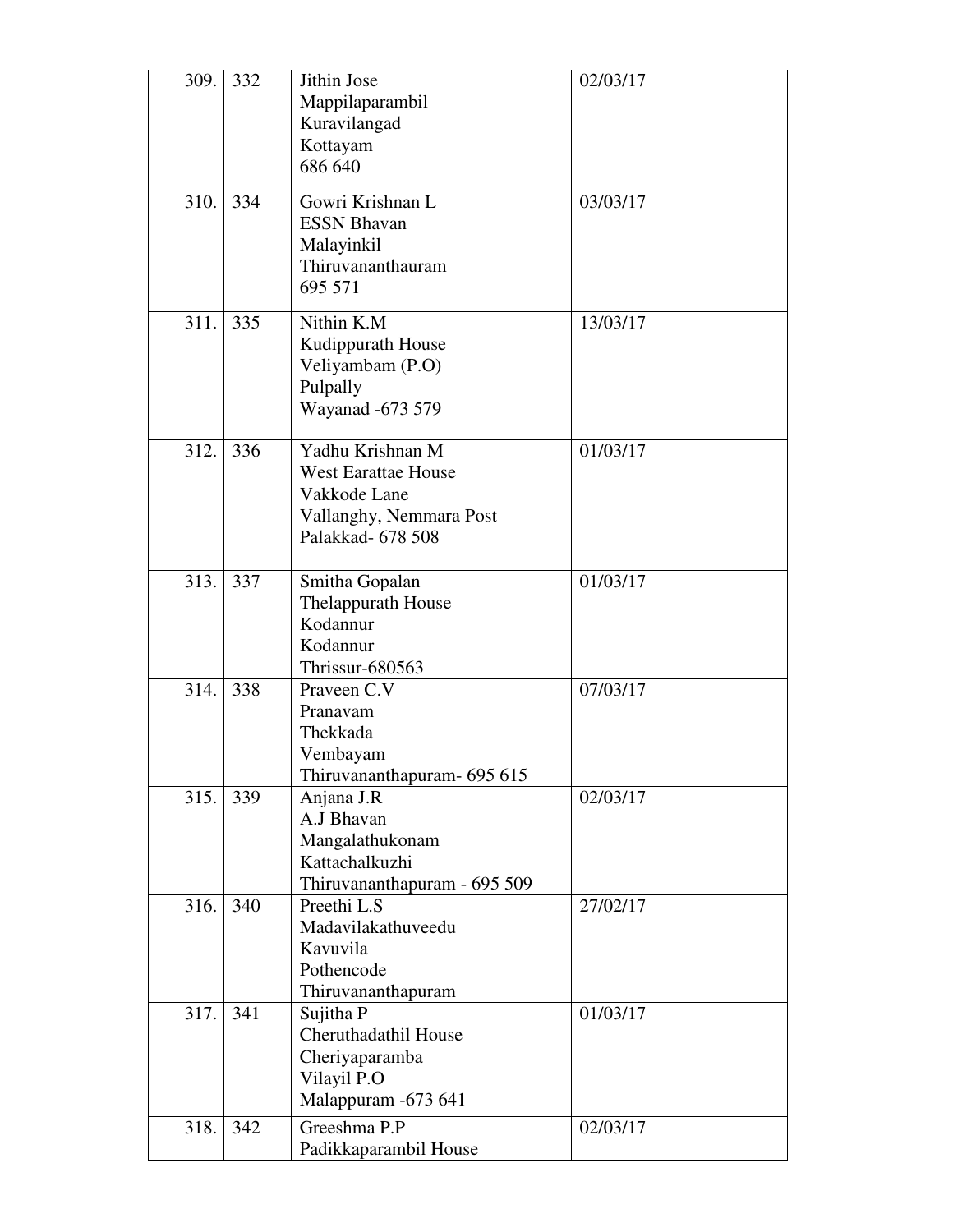|            |     | Edappal<br>Ayilakkad          |          |
|------------|-----|-------------------------------|----------|
|            |     | Malappuram - 679 576          |          |
| 319.   343 |     | Ashna.S                       | 27/02/17 |
|            |     | Asna Manzil                   |          |
|            |     | <b>Ackolichery Mayyanad</b>   |          |
|            |     | Kollam                        |          |
|            |     | 691 303                       |          |
| 320.       | 344 | Ajith V.G                     | 27/02/17 |
|            |     | Kuzhivila Veedu               |          |
|            |     | Pottayil                      |          |
|            |     | Malayinkeezhu P.O             |          |
|            |     | Thiruvananathapuram - 695 571 |          |
| 321.       | 346 | Saju T                        | 27/02/17 |
|            |     | Purakakkal Vila Veedu         |          |
|            |     | Karumanoor                    |          |
|            |     | Parassala                     |          |
|            |     | Thiruvananthapuram - 695 502  |          |
| 322.       | 347 | Alfin Habeeb                  | 01/03/17 |
|            |     | Rahana Manzil                 |          |
|            |     | Kulasekharapathy              |          |
|            |     | Pathanamthitta                |          |
| 323.       | 348 | Lekshmi N.R                   | 01/03/17 |
|            |     | Indira Vilasam                |          |
|            |     | Thattamala                    |          |
|            |     | Kollam                        |          |
|            |     | 691 020                       |          |
| 324.       | 349 | Lavanya Sudheer               | 27/02/17 |
|            |     | <b>Suresh Bhavan</b>          |          |
|            |     | Arayoor                       |          |
|            |     | Arayoor P.O                   |          |
|            |     | Thiruvananthapuram 695 122    |          |
| 325.       | 350 | Aji.R                         | 01/03/17 |
|            |     | Chalachal Puthenveedu         |          |
|            |     | Arayoor                       |          |
|            |     | Arayoor P.O                   |          |
|            |     | Thiruvananthapuram 695 122    |          |
| 326.       | 351 | Aiswarya A                    | 01/03/17 |
|            |     | Charuvila Puthen Veedu        |          |
|            |     | Maranadu West                 |          |
|            |     | Maranadu P.O                  |          |
|            |     | Kollam- 691 505               |          |
| 327.       | 352 | Binu R                        | 05/03/17 |
|            |     | Panavilayil Veedu             |          |
|            |     | Sooranadu PO                  |          |
|            |     | Kollam 690552                 |          |
| 328.       | 353 | Premjith S.P                  | 01/03/17 |
|            |     | Sreepadmam                    |          |
|            |     | Kuttiyani                     |          |